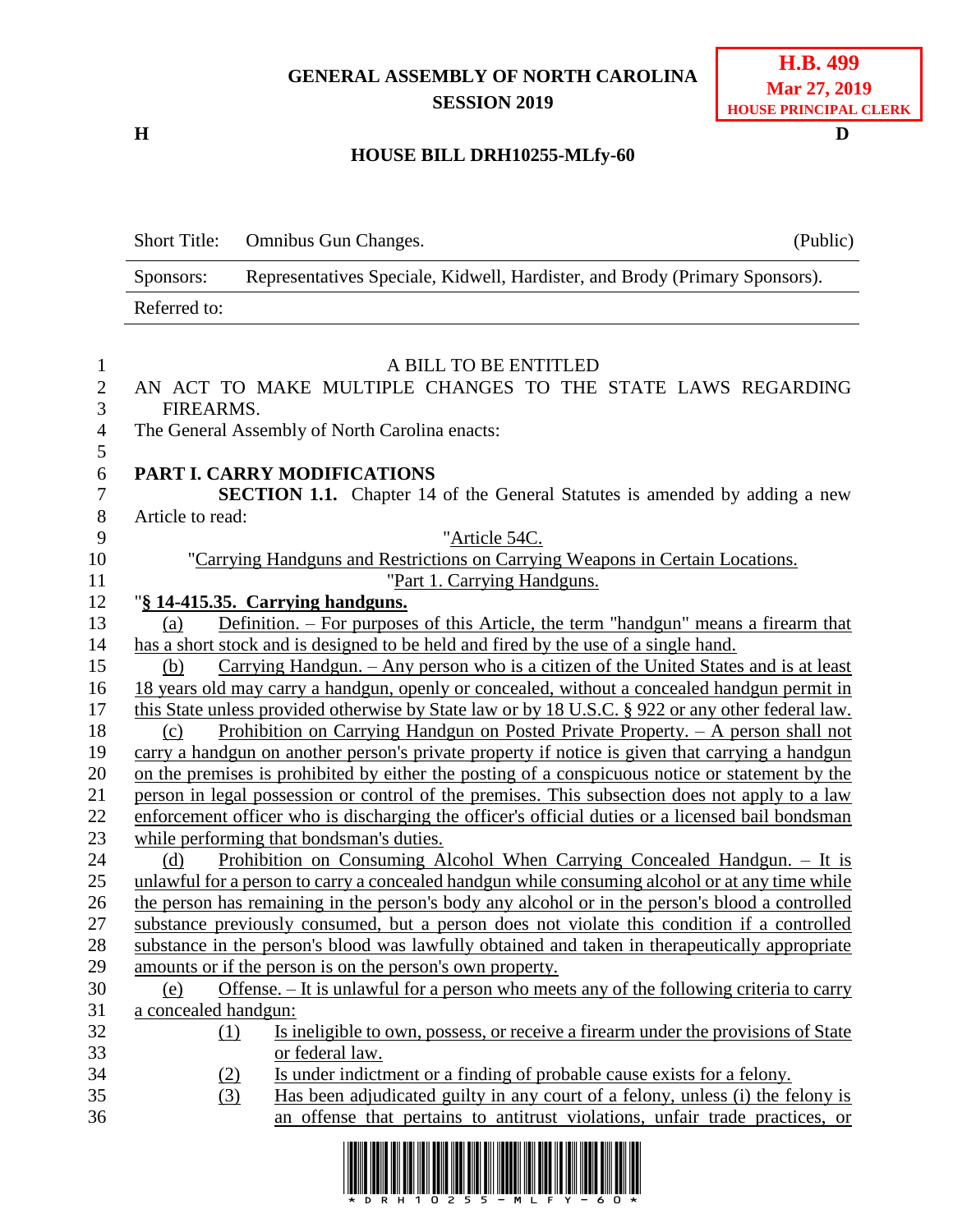|     |                   | <b>General Assembly Of North Carolina</b>                                                                                                                             | <b>Session 2019</b> |
|-----|-------------------|-----------------------------------------------------------------------------------------------------------------------------------------------------------------------|---------------------|
|     |                   | restraints of trade or (ii) the person's firearms rights have been restored                                                                                           |                     |
|     |                   | pursuant to G.S. $14-415.4$ .                                                                                                                                         |                     |
|     | $\underline{(4)}$ | Is a fugitive from justice.                                                                                                                                           |                     |
|     | (5)               | Is an unlawful user of, or addicted to, marijuana, alcohol, or any depressant,                                                                                        |                     |
|     |                   | stimulant, or narcotic drug, or any other controlled substance as defined in 21                                                                                       |                     |
|     |                   | U.S.C. § 802.                                                                                                                                                         |                     |
|     | (6)               | Is currently, or has been previously adjudicated by a court to be, a danger to                                                                                        |                     |
|     |                   | self or others due to mental illness or lack of mental capacity. Receipt of                                                                                           |                     |
|     |                   | previous consultative services or outpatient treatment alone shall not                                                                                                |                     |
|     |                   | disqualify any citizen under this subdivision. Further, a person shall not be                                                                                         |                     |
|     |                   | ineligible under this subdivision if the person's rights have been restored under                                                                                     |                     |
|     |                   | G.S. 14-409.42.                                                                                                                                                       |                     |
|     | (7)               | Is or has been discharged from the Armed Forces of the United States under                                                                                            |                     |
|     |                   | conditions other than honorable.                                                                                                                                      |                     |
|     | (8)               | Except as provided in subdivisions $(9)$ , $(10)$ , or $(11)$ of this section, within the                                                                             |                     |
|     |                   | three years prior to the date on which the person is carrying the concealed                                                                                           |                     |
|     |                   | handgun, is or has been adjudicated guilty of or received a prayer for judgment                                                                                       |                     |
|     |                   | continued or suspended sentence for one or more crimes of violence                                                                                                    |                     |
|     |                   | constituting a misdemeanor, including, but not limited to, a violation of a                                                                                           |                     |
|     |                   | misdemeanor under Article 8 of Chapter 14 of the General Statutes except for                                                                                          |                     |
|     |                   | a violation of G.S. $14-33(a)$ , or a violation of a misdemeanor under                                                                                                |                     |
|     |                   | G.S. 14-226.1, 14-258.1, 14-269.2, former 14-269.3, former 14-269.4,                                                                                                  |                     |
|     |                   | 14-269.6, 14-277, 14-277.1, former 14-277.2, 14-283 except for a violation                                                                                            |                     |
|     |                   | involving fireworks exempted under G.S. 14-414, 14-288.2, 14-288.4(a)(1),                                                                                             |                     |
|     |                   | 14-288.6, 14-288.9, former 14-288.12, former 14-288.13, former 14-288.14,                                                                                             |                     |
|     |                   | 14-415.21(b), 14-415.26(d), 14-415.36, 14-415.37, 14-415.38, or 14-415.39.                                                                                            |                     |
|     | (9)               | Is or has been adjudicated guilty of or received a prayer for judgment                                                                                                |                     |
|     |                   | continued or suspended sentence for one or more crimes of violence                                                                                                    |                     |
|     |                   | constituting a misdemeanor under G.S. 14-33(c)(1), 14-33(c)(2), 14-33(c)(3),                                                                                          |                     |
|     |                   | 14-33(d), 14-277.3A, 14-318.2, 14-134.3, 50B-4.1, or former 14-277.3.                                                                                                 |                     |
|     | (10)              | Is prohibited from possessing a firearm pursuant to 18 U.S.C. $\S$ 922(g) as a                                                                                        |                     |
|     |                   | result of a conviction of a misdemeanor crime of domestic violence.                                                                                                   |                     |
|     | (11)              | Has been adjudicated guilty of or received a prayer for judgment continued or                                                                                         |                     |
|     |                   | suspended sentence for one or more crimes involving an assault of or a threat                                                                                         |                     |
|     |                   | to assault a law enforcement officer, probation or parole officer, person                                                                                             |                     |
|     |                   | employed at a State or local detention facility, firefighter, emergency medical                                                                                       |                     |
|     |                   | technician, medical responder, or emergency department personnel.                                                                                                     |                     |
|     | (12)              | Has had entry of a prayer for judgment continued for a criminal offense that                                                                                          |                     |
|     |                   | would make it unlawful under this section for the person to carry a concealed                                                                                         |                     |
|     |                   | handgun.                                                                                                                                                              |                     |
|     | (13)              | Is free on bond or personal recognizance pending trial, appeal, or sentencing                                                                                         |                     |
|     |                   | for a crime that would make it unlawful under this section for the person to                                                                                          |                     |
|     |                   | carry a concealed handgun.                                                                                                                                            |                     |
|     | (14)              | Has been convicted of an impaired driving offense under G.S. 20-138.1,                                                                                                |                     |
|     |                   | 20-138.2, or 20-138.3 within three years prior to the date on which the person                                                                                        |                     |
|     |                   | is carrying the concealed handgun.                                                                                                                                    |                     |
| (f) |                   | Valid Identification Required; Disclosure to Law Enforcement Officer When<br>Carrying Concealed. - When carrying a concealed handgun, a person shall also carry valid |                     |
|     |                   | identification and shall disclose to any law enforcement officer that the person is carrying a                                                                        |                     |
|     |                   | concealed handgun when approached or addressed by the officer and shall display the proper                                                                            |                     |
|     |                   | identification upon the request of a law enforcement officer.                                                                                                         |                     |
|     |                   |                                                                                                                                                                       |                     |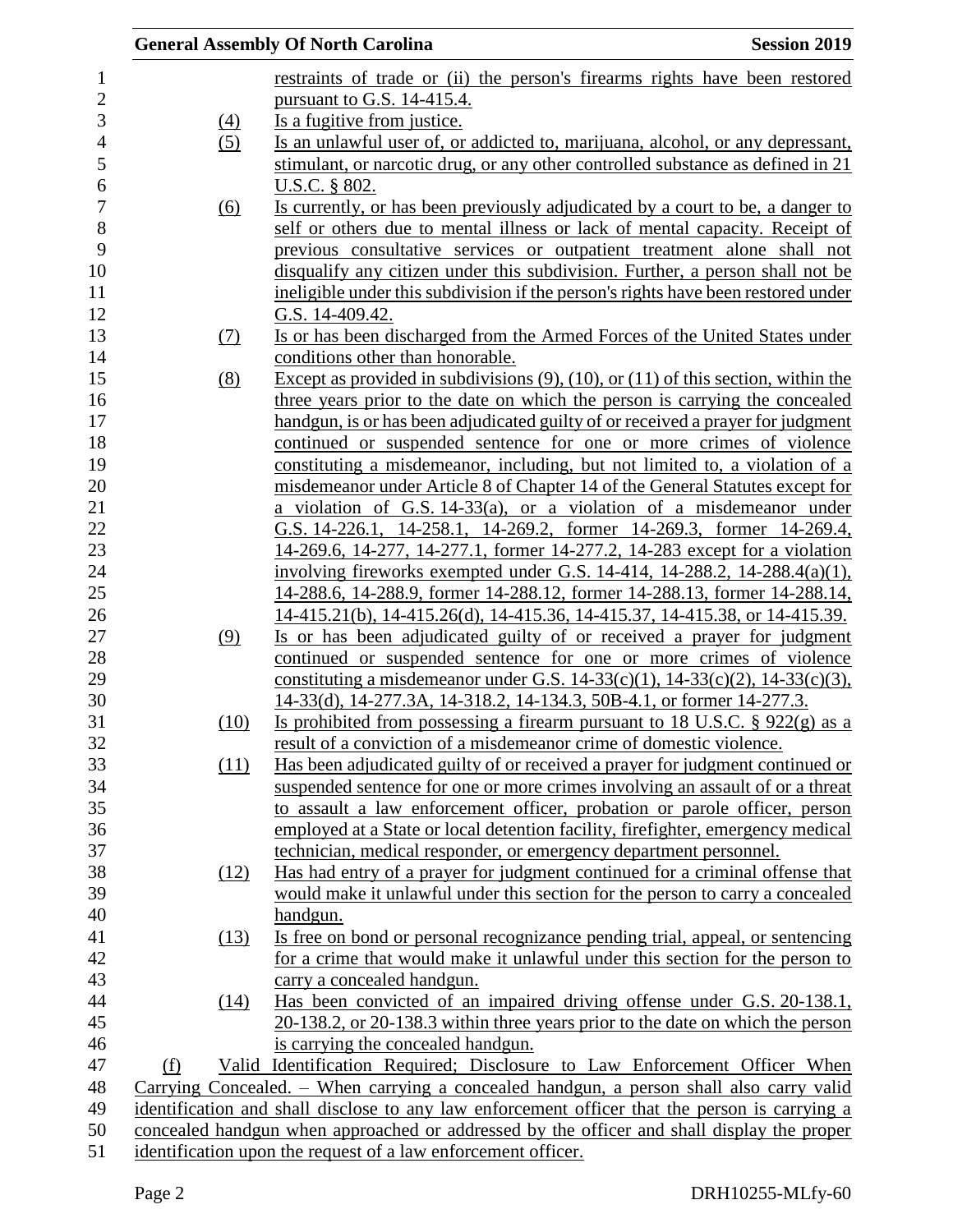|                          |                   | <b>General Assembly Of North Carolina</b>                                                            | <b>Session 2019</b> |
|--------------------------|-------------------|------------------------------------------------------------------------------------------------------|---------------------|
| (g)                      |                   | <u>Penalty. – Any person who violates this section shall be punished as follows:</u>                 |                     |
|                          | (1)               | Unless provided otherwise by State law, a violation of subsection (c) of this                        |                     |
|                          |                   | section is an infraction and a person found responsible for the infraction may                       |                     |
|                          |                   | be required to pay a fine of up to five hundred dollars (\$500.00).                                  |                     |
|                          | <u>(2)</u>        | A violation of subsection (d) of this section is a Class 1 misdemeanor.                              |                     |
|                          | (3)               | A violation of subsection (e) of this section is a Class 2 misdemeanor for a                         |                     |
|                          |                   | first offense and is a Class H felony for a second or subsequent offense.                            |                     |
|                          | $\left(4\right)$  | A violation of subsection (f) of this section is an infraction and shall be                          |                     |
|                          |                   | punished in accordance with G.S. 14-3.1.                                                             |                     |
|                          |                   | "Part 2. Restrictions on Carrying Firearms and Other Weapons in Certain Locations.                   |                     |
|                          |                   | "§ 14-415.36. Reserved.                                                                              |                     |
|                          |                   | "§ 14-415.37. No firearms or other weapons on the premises of the State Capitol, Executive           |                     |
|                          |                   | <b>Mansion, or Western Residence of the Governor.</b>                                                |                     |
| (a)                      |                   | It is unlawful for any person to possess or carry, whether openly or concealed, a                    |                     |
|                          |                   | firearm or any other deadly weapon not used solely for instructional or officially sanctioned        |                     |
|                          |                   | ceremonial purposes in the State Capitol Building, the Executive Mansion, the Western                |                     |
|                          |                   | Residence of the Governor, or on the grounds of any of these buildings.                              |                     |
| (b)                      |                   | For purposes of this section, the term "deadly weapon" does not include an ordinary                  |                     |
|                          |                   | pocket knife carried in a closed position. The term "ordinary pocket knife" has the same meaning     |                     |
|                          |                   | as set out in G.S. 14-269(d).                                                                        |                     |
| (c)                      |                   | This section does not apply to any of the following:                                                 |                     |
|                          | (1)               | The Governor and the Governor's immediate family if the property is the                              |                     |
|                          |                   | <b>Executive Mansion or the Western Residence of the Governor.</b>                                   |                     |
|                          | (2)               | A person exempted by G.S. 14-415.41.                                                                 |                     |
|                          | (3)               | A person with a permit that is valid under Article 54B of this Chapter, or who                       |                     |
|                          |                   | is exempt from obtaining a permit pursuant to G.S. 14-415.25, who has a                              |                     |
|                          |                   | firearm in a closed compartment or container within the person's locked                              |                     |
|                          |                   | vehicle or in a locked container securely affixed to the person's vehicle. A                         |                     |
|                          |                   | person may unlock the vehicle to enter or exit the vehicle provided the firearm                      |                     |
|                          |                   | remains in the closed compartment at all times and the vehicle is locked                             |                     |
|                          |                   | immediately following the entrance or exit.                                                          |                     |
| (d)                      |                   | A violation of this section is an infraction.                                                        |                     |
|                          |                   | "\\$ 14-415.38. No firearms or other weapons in courthouses or buildings housing any court           |                     |
|                          |                   | of the General Court of Justice.                                                                     |                     |
| (a)                      |                   | It is unlawful for any person to possess or carry, whether openly or concealed, a                    |                     |
|                          |                   | firearm or any other deadly weapon not used solely for instructional or officially sanctioned        |                     |
|                          |                   | ceremonial purposes in any building housing any court of the General Court of Justice. If a court    |                     |
|                          |                   | is housed in a building containing nonpublic uses in addition to the court, then this prohibition    |                     |
|                          |                   | shall apply only to that portion of the building used for court purposes while the building is being |                     |
| used for court purposes. |                   |                                                                                                      |                     |
| (b)                      |                   | This section shall not apply to any of the following:                                                |                     |
|                          | (1)               | Subject to any additional requirements of this subsection, any person                                |                     |
|                          |                   | exempted by G.S. 14-415.41.                                                                          |                     |
|                          | (2)               | Any person in a building housing a court of the General Court of Justice in                          |                     |
|                          |                   | possession of a weapon for evidentiary purposes, to deliver it to a law                              |                     |
|                          |                   | enforcement agency, or for purposes of registration.                                                 |                     |
|                          | (3)               | Firearms in a courthouse carried by detention officers employed by and                               |                     |
|                          |                   | authorized by the sheriff to carry firearms.                                                         |                     |
|                          | $\underline{(4)}$ | Any district court judge or superior court judge who carries or possesses a                          |                     |
|                          |                   | concealed handgun in a building housing a court of the General Court of                              |                     |
|                          |                   | Justice if the judge is in the building to discharge his or her official duties and                  |                     |
|                          |                   |                                                                                                      |                     |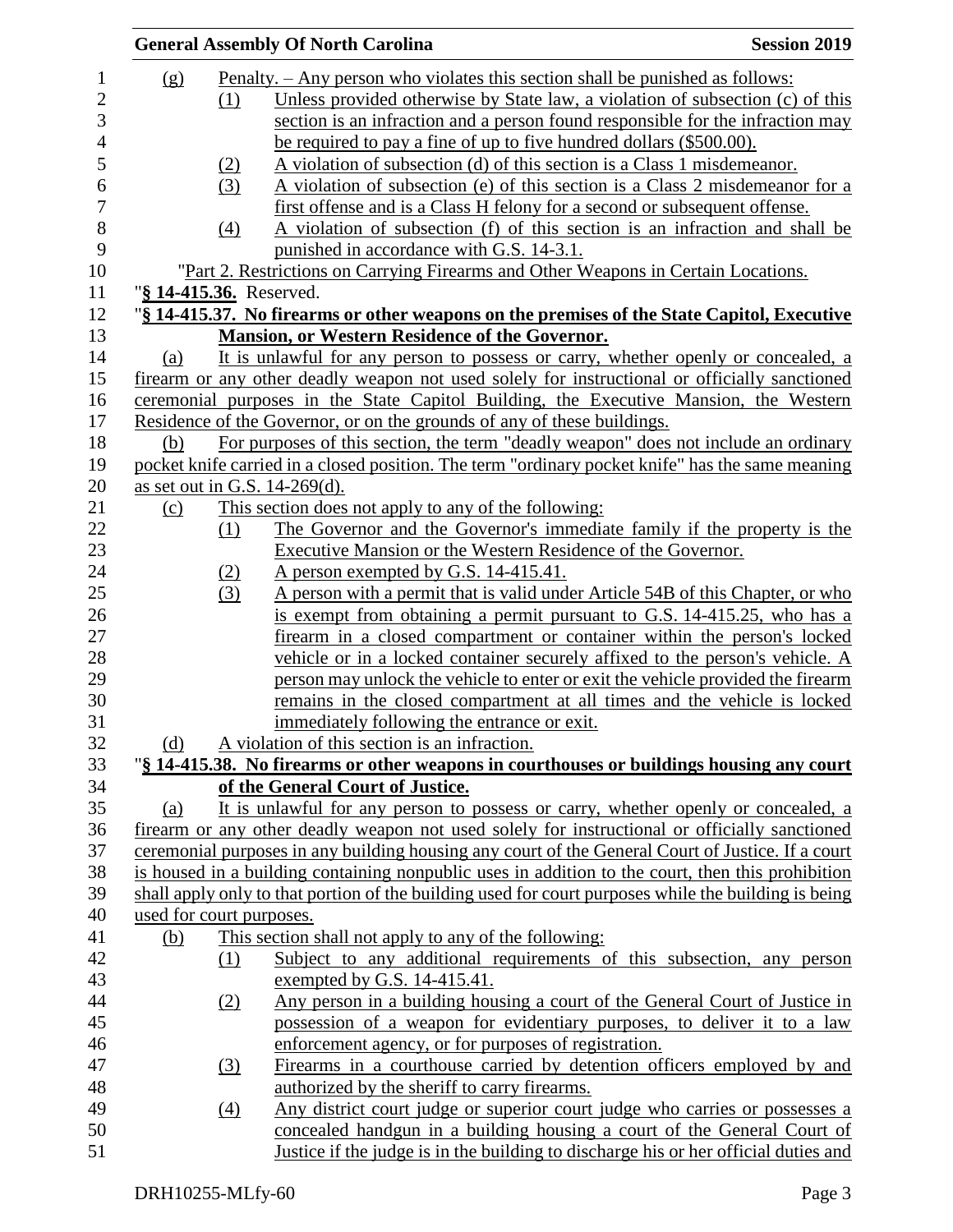|                   |                       | <b>General Assembly Of North Carolina</b>                                                                                                                | <b>Session 2019</b> |
|-------------------|-----------------------|----------------------------------------------------------------------------------------------------------------------------------------------------------|---------------------|
|                   |                       | the judge has a concealed handgun permit that is valid under Article 54B of                                                                              |                     |
|                   |                       | this Chapter.                                                                                                                                            |                     |
|                   | $\left( 5\right)$     | Any magistrate who carries or possesses a concealed handgun in any portion                                                                               |                     |
|                   |                       | of a building housing a court of the General Court of Justice other than a                                                                               |                     |
|                   |                       | courtroom itself unless the magistrate is presiding in that courtroom, if the                                                                            |                     |
|                   |                       | magistrate (i) is in the building to discharge the magistrate's official duties,                                                                         |                     |
|                   |                       | (ii) has a concealed handgun permit that is valid under Article 54B of this                                                                              |                     |
|                   |                       | Chapter, (iii) has successfully completed a one-time weapons retention                                                                                   |                     |
|                   |                       | training substantially similar to that provided to certified law enforcement                                                                             |                     |
|                   |                       | officers in North Carolina, and (iv) secures the weapon in a locked                                                                                      |                     |
|                   |                       | compartment when the weapon is not on the magistrate's person.                                                                                           |                     |
|                   | (6)                   | A person with a permit that is valid under Article 54B of this Chapter, or who                                                                           |                     |
|                   |                       | is exempt from obtaining a permit pursuant to G.S. 14-415.25, who has a                                                                                  |                     |
|                   |                       | firearm in a closed compartment or container within the person's locked                                                                                  |                     |
|                   |                       | vehicle or in a locked container securely affixed to the person's vehicle. A                                                                             |                     |
|                   |                       | person may unlock the vehicle to enter or exit the vehicle provided the firearm                                                                          |                     |
|                   |                       | remains in the closed compartment at all times and the vehicle is locked                                                                                 |                     |
| (c)               |                       | immediately following the entrance or exit.<br>A violation of this section is an infraction.                                                             |                     |
|                   | $\sqrt{8}$ 14-415.39. | Firearms and other weapons prohibited at picket lines and certain                                                                                        |                     |
|                   |                       | demonstrations.                                                                                                                                          |                     |
| (a)               |                       | It is unlawful for any person participating in, affiliated with, or present as a spectator                                                               |                     |
|                   |                       | at any picket line or any demonstration upon any private health care facility or upon any public                                                         |                     |
|                   |                       | place owned or under the control of the State or any of its political subdivisions to willfully or                                                       |                     |
|                   |                       | intentionally possess or have immediate access to a firearm or any other dangerous weapon. A                                                             |                     |
|                   |                       | violation of this subsection is a Class 1 misdemeanor.                                                                                                   |                     |
| (b)               |                       | For the purposes of this section, the term "dangerous weapon" shall include those                                                                        |                     |
|                   |                       | weapons specified in G.S. 14-269, 14-269.2, 14-284.1, 14-288.8, or 14-415.35 or any other                                                                |                     |
|                   |                       | object capable of inflicting serious bodily injury or death when used as a weapon.                                                                       |                     |
| $\Omega$          |                       | The provisions of this section shall not apply to any of the following:                                                                                  |                     |
|                   |                       | (1) Any person exempted by G.S. 14-415.41.                                                                                                               |                     |
|                   | (2)                   | Any person authorized by State or federal law to carry dangerous weapons in                                                                              |                     |
|                   |                       | the performance of his or her duties.                                                                                                                    |                     |
|                   | (3)                   | Any person who obtains a permit to carry a dangerous weapon at a picket line                                                                             |                     |
|                   |                       | or demonstration from the sheriff or police chief, whichever is appropriate, of<br>the locality where the picket line or demonstration is to take place. |                     |
|                   |                       | "§ 14-415.40. Unlawful to carry a handgun into certain areas.                                                                                            |                     |
| (a)               |                       | It is unlawful to carry a handgun into the following areas unless provided otherwise                                                                     |                     |
| by law:           |                       |                                                                                                                                                          |                     |
|                   | (1)                   | In an area prohibited by rule adopted under G.S. 120-32.1.                                                                                               |                     |
|                   | (2)                   | In any area prohibited by 18 U.S.C. § 922 or any other federal law.                                                                                      |                     |
|                   | (3)                   | In a law enforcement or correctional facility.                                                                                                           |                     |
| <u>(b)</u>        |                       | This section does not apply to any person exempted by G.S. 14-415.27.                                                                                    |                     |
| (c)               |                       | A violation of this section is a Class 1 misdemeanor.                                                                                                    |                     |
|                   |                       | "§ 14-415.41. Exceptions to statutes restricting firearms and other weapons.                                                                             |                     |
|                   |                       | The provisions of G.S. 14-415.36, 14-415.37, 14-415.38, and 14-415.39 do not apply to any                                                                |                     |
| of the following: |                       |                                                                                                                                                          |                     |
|                   | (1)                   | Officers and enlisted personnel of the Armed Forces of the United States when                                                                            |                     |
|                   |                       | in discharge of their official duties as such and acting under orders requiring                                                                          |                     |
|                   |                       | them to carry arms and weapons.                                                                                                                          |                     |
|                   | (2)                   | Civil and law enforcement officers of the United States.                                                                                                 |                     |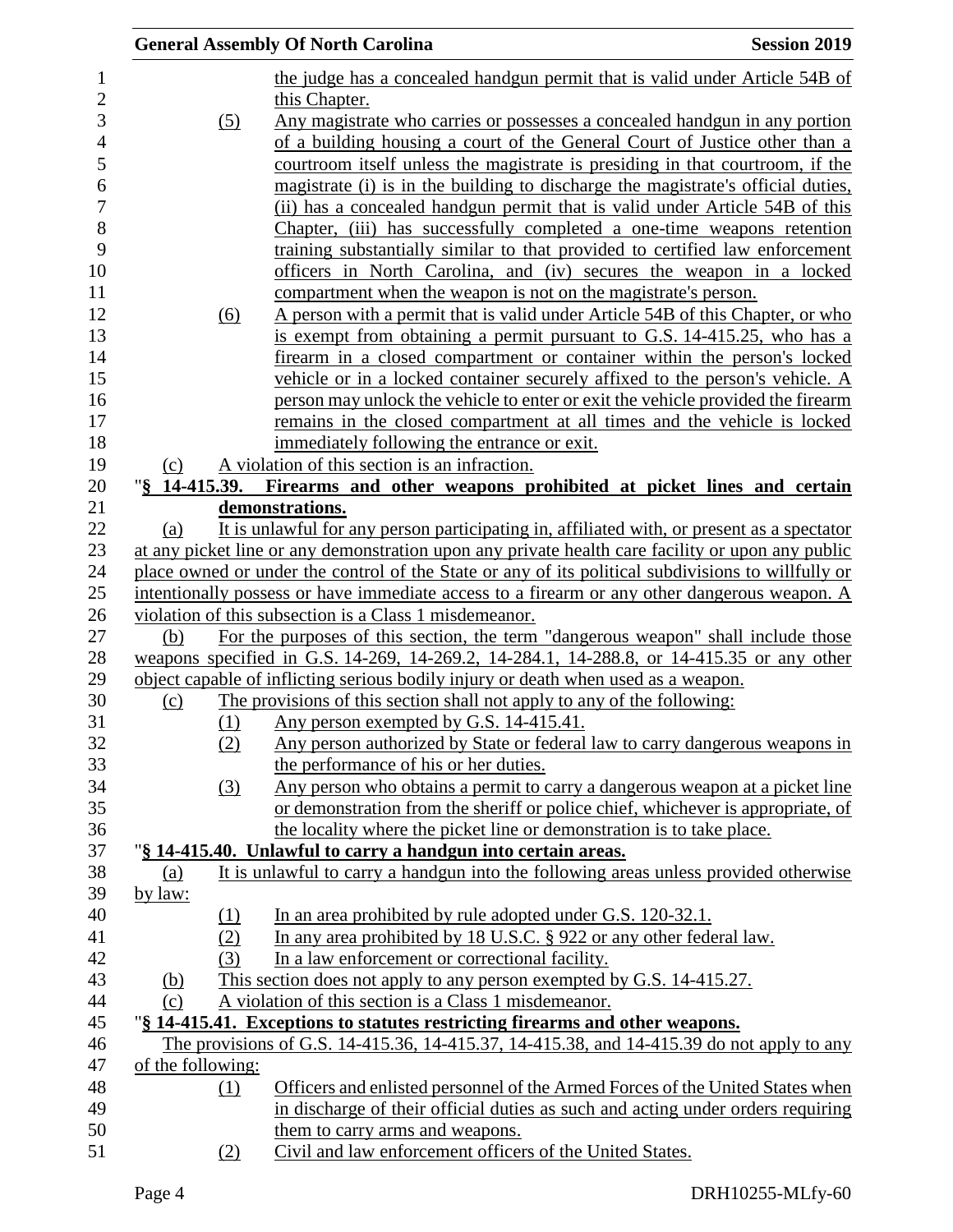|                   | <b>General Assembly Of North Carolina</b>                                                       | <b>Session 2019</b> |
|-------------------|-------------------------------------------------------------------------------------------------|---------------------|
| (3)               | Officers and soldiers of the militia and the National Guard when called into<br>actual service. |                     |
| (4)               | A member of the North Carolina National Guard who has been designated in                        |                     |
|                   | writing by the Adjutant General, State of North Carolina, who has a concealed                   |                     |
|                   | handgun permit that is valid under Article 54B of this Chapter, and is acting                   |                     |
|                   | in the discharge of his or her official duties.                                                 |                     |
| $\left( 5\right)$ | Officers of the State, or of any county, city, town, or company police agency                   |                     |
|                   | charged with the execution of the laws of the State, when acting in the                         |                     |
|                   | discharge of their official duties.                                                             |                     |
| $\underline{(6)}$ | <u>Any person who is a district attorney, an assistant district attorney, or an</u>             |                     |
|                   | investigator employed by the office of a district attorney and who has a                        |                     |
|                   | concealed handgun permit that is valid under Article 54B of this Chapter. The                   |                     |
|                   | district attorney, assistant district attorney, or investigator shall secure the                |                     |
|                   | weapon in a locked compartment when the weapon is not on the person of the                      |                     |
|                   | district attorney, assistant district attorney, or investigator. A district attorney            |                     |
|                   | or assistant district attorney may carry a concealed weapon while in a                          |                     |
|                   | courtroom; however, an investigator may not carry a concealed weapon at any                     |                     |
|                   | time while in a courtroom.                                                                      |                     |
| (7)               | Any person who is a qualified retired law enforcement officer as defined in                     |                     |
|                   | G.S. 14-415.10 and meets any one of the following conditions:                                   |                     |
|                   | Is the holder of a concealed handgun permit in accordance with Article<br>$\underline{a}$ .     |                     |
|                   | 54B of this Chapter.                                                                            |                     |
|                   | <u>Is exempt from obtaining a permit pursuant to G.S. 14-415.25.</u><br><u>b.</u>               |                     |
|                   | Is certified by the North Carolina Criminal Justice Education and<br>$\underline{c}$ .          |                     |
|                   | Training Standards Commission pursuant to G.S. 14-415.26.                                       |                     |
| (8)               | Detention personnel or correctional officers employed by the State or a unit                    |                     |
|                   | of local government who park a vehicle in a space that is authorized for their                  |                     |
|                   | use in the course of their duties may transport a firearm to the parking space                  |                     |
|                   | and store that firearm in the vehicle parked in the parking space, provided that                |                     |
|                   | (i) the firearm is in a closed compartment or container within the locked                       |                     |
|                   | vehicle or (ii) the firearm is in a locked container securely affixed to the                    |                     |
|                   | vehicle.                                                                                        |                     |
| (9)               | Any person who is a North Carolina district court judge, North Carolina                         |                     |
|                   | superior court judge, or a North Carolina magistrate and who has a concealed                    |                     |
|                   | handgun permit that is valid under Article 54B of this Chapter. The judge or                    |                     |
|                   | magistrate shall secure the weapon in a locked compartment when the weapon                      |                     |
|                   | is not on the person of the judge or magistrate.                                                |                     |
| (10)              | Any person who is serving as a clerk of court or as a register of deeds and who                 |                     |
|                   | has a concealed handgun permit that is valid under Article 54B of this Chapter.                 |                     |
|                   | The clerk of court or register of deeds shall secure the weapon in a locked                     |                     |
|                   | compartment when the weapon is not on the person of the clerk of court or                       |                     |
|                   | register of deeds. This subdivision does not apply to assistants, deputies, or                  |                     |
|                   | other employees of the clerk of court or register of deeds.                                     |                     |
| (11)              | Sworn law enforcement officers, when off duty.                                                  |                     |
| (12)              | State probation or parole certified officers, when off duty.                                    |                     |
| (13)              | A person employed by the Department of Public Safety who has been                               |                     |
|                   | designated in writing by the Secretary of the Department, who has a concealed                   |                     |
|                   | handgun permit that is valid under Article 54B of this Chapter, and has in the                  |                     |
|                   | person's possession written proof of the designation by the Secretary of the                    |                     |
|                   | Department.                                                                                     |                     |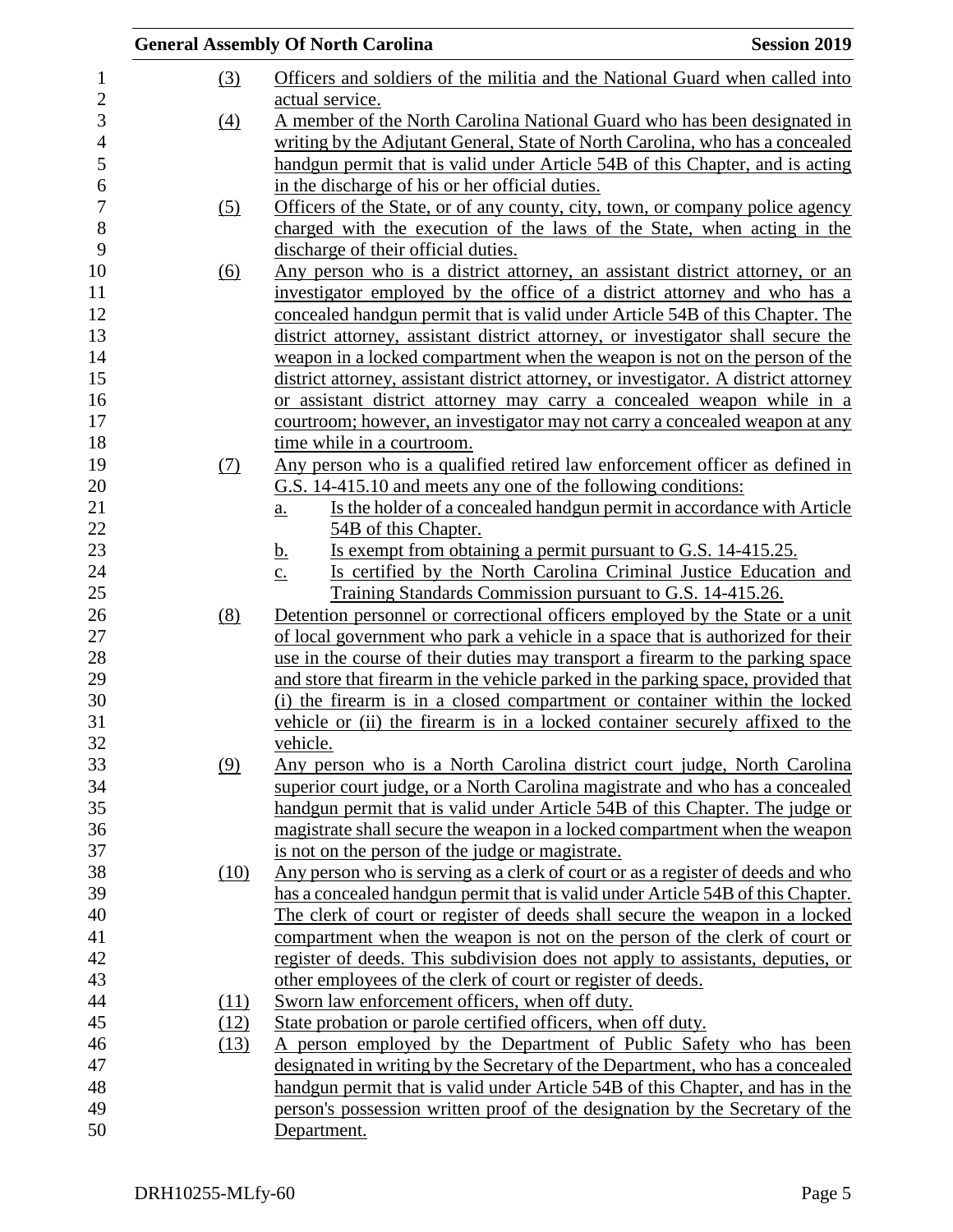|                                   | <b>General Assembly Of North Carolina</b>                                                         | <b>Session 2019</b> |
|-----------------------------------|---------------------------------------------------------------------------------------------------|---------------------|
| (14)                              | Any person who is an administrative law judge described in Article 60 of                          |                     |
|                                   | Chapter 7A of the General Statutes and who has a concealed handgun permit                         |                     |
|                                   | that is valid under Article 54B of this Chapter.                                                  |                     |
| (15)                              | State correctional officers, when off duty. If the concealed weapon is a                          |                     |
|                                   | handgun, the correctional officer must meet the firearms training standards of                    |                     |
|                                   | the Division of Adult Correction of the Department of Public Safety.                              |                     |
|                                   | "§ 14-415.42. Carrying handgun on premises of State-owned rest areas and within State             |                     |
|                                   | Parks System.                                                                                     |                     |
| (a)                               | <u>Any person who can legally carry a handgun under G.S. 14-415.35 may carry any</u>              |                     |
|                                   | firearm openly or concealed at any State-owned rest area, at any State-owned rest stop along the  |                     |
|                                   | highways, and at any State-owned hunting and fishing reservation.                                 |                     |
| (b)                               | Any person who can legally carry a handgun under G.S. 14-415.35 may carry a                       |                     |
|                                   | handgun, openly or concealed, on the grounds or waters of a park within the State Parks System    |                     |
|                                   | as defined in G.S. 143B-135.44."                                                                  |                     |
|                                   | <b>SECTION 1.2.(a)</b> G.S. 14-269.3 is recodified as G.S. 14-415.36 under Article 54C            |                     |
|                                   | of Chapter 14 of the General Statutes, as enacted by Section 1.3 of this act.                     |                     |
|                                   | SECTION 1.2.(b) G.S. 14-269.3, recodified as G.S. 14-415.36 by subsection (a) of                  |                     |
| this section, reads as rewritten: |                                                                                                   |                     |
|                                   | "§ 14-415.36. Carrying weapons into assemblies and establishments where alcoholic                 |                     |
|                                   | beverages are sold and consumed.                                                                  |                     |
| (a)                               | It shall be unlawful for any person to carry any gun, rifle, or pistol into any assembly          |                     |
|                                   | where a fee has been charged for admission thereto, or into any establishment in which alcoholic  |                     |
|                                   | beverages are sold and consumed. Any person violating the provisions of this section shall be     |                     |
|                                   | guilty of a Class 1 misdemeanor.                                                                  |                     |
| (b)                               | This section shall not apply to any of the following:                                             |                     |
| (1)                               | A person exempted from the provisions of G.S. 14-269 by G.S. 14-415.41.                           |                     |
| (2)                               | The owner or lessee of the premises or business establishment.                                    |                     |
| (3)                               | A person participating in the event, if the person is carrying a gun, rifle, or                   |                     |
|                                   | pistol with the permission of the owner, lessee, or person or organization                        |                     |
|                                   | sponsoring the event.                                                                             |                     |
| (4)                               | A person registered or hired as a security guard by the owner, lessee, or person                  |                     |
|                                   | or organization sponsoring the event.                                                             |                     |
| (5)                               | A person carrying a handgun if the person has a valid concealed handgun                           |                     |
|                                   | permit issued in accordance with that is valid under Article 54B of this                          |                     |
|                                   | Chapter, has a concealed handgun permit considered valid under G.S.                               |                     |
|                                   | 14-415.24, Chapter or is exempt from obtaining a permit pursuant to                               |                     |
|                                   | G.S. 14-415.25. This subdivision shall not be construed to permit a person to                     |                     |
|                                   | carry a handgun on any premises where the person in legal possession or                           |                     |
|                                   | control of the premises has posted a conspicuous notice prohibiting the                           |                     |
|                                   | carrying of a concealed handgun on the premises in accordance with                                |                     |
|                                   | G.S. $14-415.11(c)$ ."                                                                            |                     |
|                                   | SECTION 1.3.<br>The following statutes are repealed: G.S. 14-269.4 and                            |                     |
| G.S. 14-277.2.                    |                                                                                                   |                     |
|                                   | <b>SECTION 1.4.</b> Article 54B of Chapter 14 of the General Statutes is amended by               |                     |
| adding a new section to read:     |                                                                                                   |                     |
| "§ 14-415.10A. Purpose.           |                                                                                                   |                     |
|                                   | While G.S. 14-415.35 makes it lawful to carry a concealed handgun in this State without           |                     |
|                                   | obtaining a concealed handgun permit, there are some locations where additional education and     |                     |
|                                   | training are necessary to ensure public safety; therefore, a concealed handgun permit may be      |                     |
|                                   | required to carry a concealed handgun in those locations. Additionally, it is often convenient to |                     |
|                                   | have a concealed handgun permit for the purpose of reciprocity when traveling in another state,   |                     |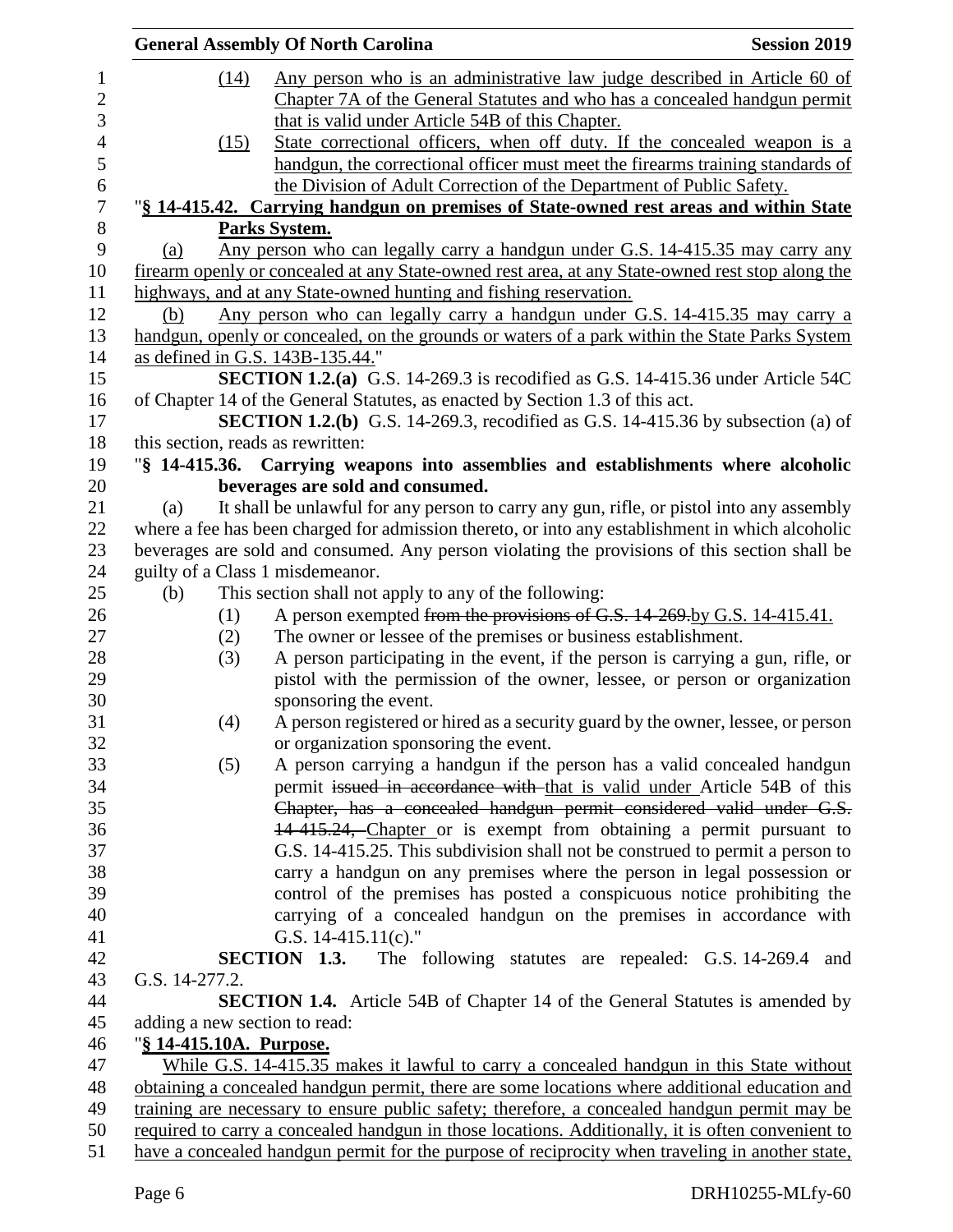|              |                       |                   | <b>General Assembly Of North Carolina</b>                                                                                                                    | <b>Session 2019</b> |
|--------------|-----------------------|-------------------|--------------------------------------------------------------------------------------------------------------------------------------------------------------|---------------------|
| $\mathbf{1}$ |                       |                   | to make the purchase of a firearm more efficient, or for various other reasons. For these reasons,                                                           |                     |
| $\mathbf{2}$ |                       |                   | the State of North Carolina shall continue to make a concealed handgun permit available to any                                                               |                     |
| 3            |                       |                   | person who applies for and is eligible to receive a concealed handgun permit pursuant to this                                                                |                     |
| 4            | Article."             |                   |                                                                                                                                                              |                     |
| 5            |                       |                   | <b>SECTION 1.5.(a)</b> The North Carolina Criminal Justice Education and Training                                                                            |                     |
| 6            |                       |                   | Standards Commission shall include all changes related to the possession and carrying of                                                                     |                     |
| $\tau$       |                       |                   | handguns enacted by this act into the general guidelines for approved firearms safety and training                                                           |                     |
| 8            |                       |                   | courses to ensure that changes in law in this area are included in those courses prior to December                                                           |                     |
| 9            | 1, 2019.              |                   |                                                                                                                                                              |                     |
| 10           |                       |                   | <b>SECTION 1.5.(b)</b> This section becomes effective July 1, 2019.                                                                                          |                     |
| 11           |                       |                   |                                                                                                                                                              |                     |
| 12           |                       |                   | PART II. CLARIFYING CHANGES TO CARRY MODIFICATIONS                                                                                                           |                     |
| 13           |                       |                   | <b>SECTION 2.1.</b> G.S. 14-269 reads as rewritten:                                                                                                          |                     |
| 14           |                       |                   | "§ 14-269. Carrying concealed weapons.                                                                                                                       |                     |
| 15           | (a)                   |                   | It shall be Except as provided otherwise by law, it is unlawful for any person willfully                                                                     |                     |
| 16           |                       |                   | and intentionally to carry concealed about his or her person any bowie knife, dirk, dagger, slung                                                            |                     |
| 17           |                       |                   | shot, loaded cane, metallic knuckles, razor, shuriken, stun gun, gun, or other deadly weapon of                                                              |                     |
| 18           |                       |                   | like kind, except when the person is on the person's own premises. For purposes of this section,                                                             |                     |
| 19           |                       |                   | the terms "weapon" and "gun" do not include a handgun as defined in G.S. 14-415.35.                                                                          |                     |
| 20           | $(a+)$                |                   | It shall be unlawful for any person willfully and intentionally to carry concealed about                                                                     |                     |
| 21           |                       |                   | his or her person any pistol or gun except in the following circumstances:                                                                                   |                     |
| 22           |                       | $\leftrightarrow$ | The person is on the person's own premises.                                                                                                                  |                     |
| 23           |                       | (2)               | The deadly weapon is a handgun, the person has a concealed handgun permit                                                                                    |                     |
| 24           |                       |                   | issued in accordance with Article 54B of this Chapter or considered valid                                                                                    |                     |
| 25           |                       |                   | under G.S. 14-415.24, and the person is carrying the concealed handgun in                                                                                    |                     |
| 26           |                       |                   | accordance with the scope of the concealed handgun permit as set out in G.S.                                                                                 |                     |
| 27           |                       |                   | $14-415.11(e)$ .                                                                                                                                             |                     |
| 28           |                       | $\left(3\right)$  | The deadly weapon is a handgun and the person is a military permittee as                                                                                     |                     |
| 29           |                       |                   | defined under G.S. 14-415.10(2a) who provides to the law enforcement officer                                                                                 |                     |
| 30           |                       |                   | proof of deployment as required under G.S. 14-415.11(a).                                                                                                     |                     |
| 31           | <del>(a2)</del>       |                   | This prohibition does not apply to a person who has a concealed handgun permit                                                                               |                     |
| 32           |                       |                   | issued in accordance with Article 54B of this Chapter, has a concealed handgun permit                                                                        |                     |
| 33           |                       |                   | considered valid under G.S. 14-415.24, or is exempt from obtaining a permit pursuant to G.S.                                                                 |                     |
| 34           |                       |                   | 14-415.25, provided the weapon is a handgun, is in a closed compartment or container within the                                                              |                     |
| 35           |                       |                   | person's locked vehicle, and the vehicle is in a parking area that is owned or leased by State                                                               |                     |
| 36           |                       |                   | government. A person may unlock the vehicle to enter or exit the vehicle, provided the handgun                                                               |                     |
| 37           |                       |                   | remains in the closed compartment at all times and the vehicle is locked immediately following                                                               |                     |
| 38           | the entrance or exit. |                   |                                                                                                                                                              |                     |
| 39           | (b)                   |                   | This prohibition shall not apply to the following persons:                                                                                                   |                     |
| 40           |                       | (1)               | Officers and enlisted personnel of the Armed Forces of the United States when                                                                                |                     |
| 41           |                       |                   | in discharge of their official duties as such and acting under orders requiring                                                                              |                     |
| 42           |                       |                   | them to carry arms and weapons; weapons.                                                                                                                     |                     |
| 43           |                       | (2)               | Civil and law enforcement officers of the United States; States.                                                                                             |                     |
| 44           |                       | (3)               | Officers and soldiers of the militia and the National Guard when called into                                                                                 |                     |
| 45           |                       |                   | actual service; service.                                                                                                                                     |                     |
| 46<br>47     |                       | (3a)              | A member of the North Carolina National Guard who has been designated in                                                                                     |                     |
| 48           |                       |                   | writing by the Adjutant General, State of North Carolina, who has a concealed<br>handgun permit issued in accordance with that is valid under Article 54B of |                     |
| 49           |                       |                   | this Chapter or considered valid under G.S. 14-415.24, Chapter, and is acting                                                                                |                     |
| 50           |                       |                   | in the discharge of his or her official duties, provided that the member does                                                                                |                     |
| 51           |                       |                   | not carry a concealed weapon while consuming alcohol or an unlawful                                                                                          |                     |
|              |                       |                   |                                                                                                                                                              |                     |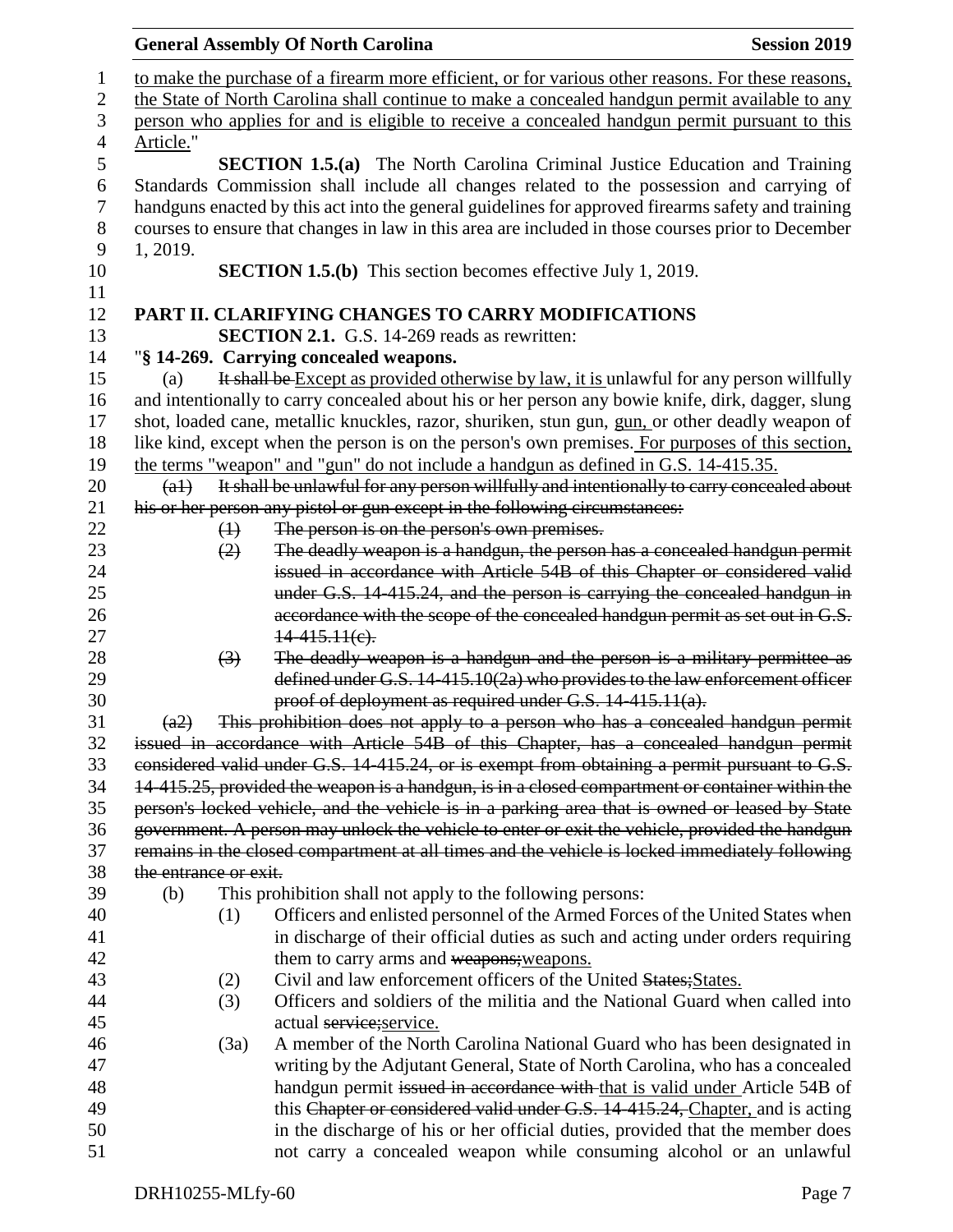|      | <b>General Assembly Of North Carolina</b>                                                                                                                           | <b>Session 2019</b> |
|------|---------------------------------------------------------------------------------------------------------------------------------------------------------------------|---------------------|
|      | controlled substance or while alcohol or an unlawful controlled substance                                                                                           |                     |
|      | remains in the member's body.                                                                                                                                       |                     |
| (4)  | Officers of the State, or of any county, city, town, or company police agency                                                                                       |                     |
|      | charged with the execution of the laws of the State, when acting in the                                                                                             |                     |
|      | discharge of their official duties; duties.                                                                                                                         |                     |
| (4a) | Any person who is a district attorney, an assistant district attorney, or an                                                                                        |                     |
|      | investigator employed by the office of a district attorney and who has a                                                                                            |                     |
|      | concealed handgun permit issued in accordance with that is valid under Article                                                                                      |                     |
|      | 54B of this Chapter or considered valid under G.S. 14-415.24; Chapter;                                                                                              |                     |
|      | provided that the person shall not carry a concealed weapon at any time while                                                                                       |                     |
|      | in a courtroom or while consuming alcohol or an unlawful controlled                                                                                                 |                     |
|      | substance or while alcohol or an unlawful controlled substance remains in the                                                                                       |                     |
|      | person's body. The district attorney, assistant district attorney, or investigator                                                                                  |                     |
|      | shall secure the weapon in a locked compartment when the weapon is not on                                                                                           |                     |
|      | the person of the district attorney, assistant district attorney, or investigator.                                                                                  |                     |
|      | Notwithstanding the provisions of this subsection, $a - A$ district attorney or                                                                                     |                     |
|      | assistant district attorney may carry a concealed weapon while in a courtroom;                                                                                      |                     |
|      | however, an investigator may not carry a concealed weapon at any time while                                                                                         |                     |
|      | in a courtroom.                                                                                                                                                     |                     |
| (4b) | Any person who is a qualified retired law enforcement officer as defined in                                                                                         |                     |
|      | G.S. 14-415.10 and meets any one of the following conditions:                                                                                                       |                     |
|      | Is the holder of a concealed handgun permit in accordance with Article<br>a.                                                                                        |                     |
|      | 54B of this Chapter.                                                                                                                                                |                     |
|      | Is exempt from obtaining a permit pursuant to G.S. 14-415.25.<br>$\mathbf b$ .                                                                                      |                     |
|      | Is certified by the North Carolina Criminal Justice Education and<br>c.                                                                                             |                     |
|      | Training<br><b>Standards</b><br>Commission                                                                                                                          | pursuant<br>to      |
|      | G.S. 14-415.26; G.S. 14-415.26.                                                                                                                                     |                     |
| (4c) | Detention personnel or correctional officers employed by the State or a unit                                                                                        |                     |
|      | of local government who park a vehicle in a space that is authorized for their                                                                                      |                     |
|      | use in the course of their duties may transport a firearm to the parking space<br>and store that firearm in the vehicle parked in the parking space, provided that: |                     |
|      | (i) the firearm is in a closed compartment or container within the locked                                                                                           |                     |
|      | vehicle, or (ii) the firearm is in a locked container securely affixed to the                                                                                       |                     |
|      | vehicle; vehicle.                                                                                                                                                   |                     |
| (4d) | Any person who is a North Carolina district court judge, North Carolina                                                                                             |                     |
|      | superior court judge, or a North Carolina magistrate and who has a concealed                                                                                        |                     |
|      | handgun permit issued in accordance with that is valid under Article 54B of                                                                                         |                     |
|      | this Chapter or considered valid under G.S. 14-415.24; Chapter; provided that                                                                                       |                     |
|      | the person shall not carry a concealed weapon at any time while consuming                                                                                           |                     |
|      | alcohol or an unlawful controlled substance or while alcohol or an unlawful                                                                                         |                     |
|      | controlled substance remains in the person's body. The judge or magistrate                                                                                          |                     |
|      | shall secure the weapon in a locked compartment when the weapon is not on                                                                                           |                     |
|      | the person of the judge or magistrate; magistrate.                                                                                                                  |                     |
| (4e) | Any person who is serving as a clerk of court or as a register of deeds and who                                                                                     |                     |
|      | has a concealed handgun permit issued in accordance with that is valid under                                                                                        |                     |
|      | Article 54B of this Chapter or considered valid under G.S. 14-415.24;                                                                                               |                     |
|      | Chapter; provided that the person shall not carry a concealed weapon at any                                                                                         |                     |
|      | time while consuming alcohol or an unlawful controlled substance or while                                                                                           |                     |
|      | alcohol or an unlawful controlled substance remains in the person's body. The                                                                                       |                     |
|      | clerk of court or register of deeds shall secure the weapon in a locked                                                                                             |                     |
|      | compartment when the weapon is not on the person of the clerk of court or                                                                                           |                     |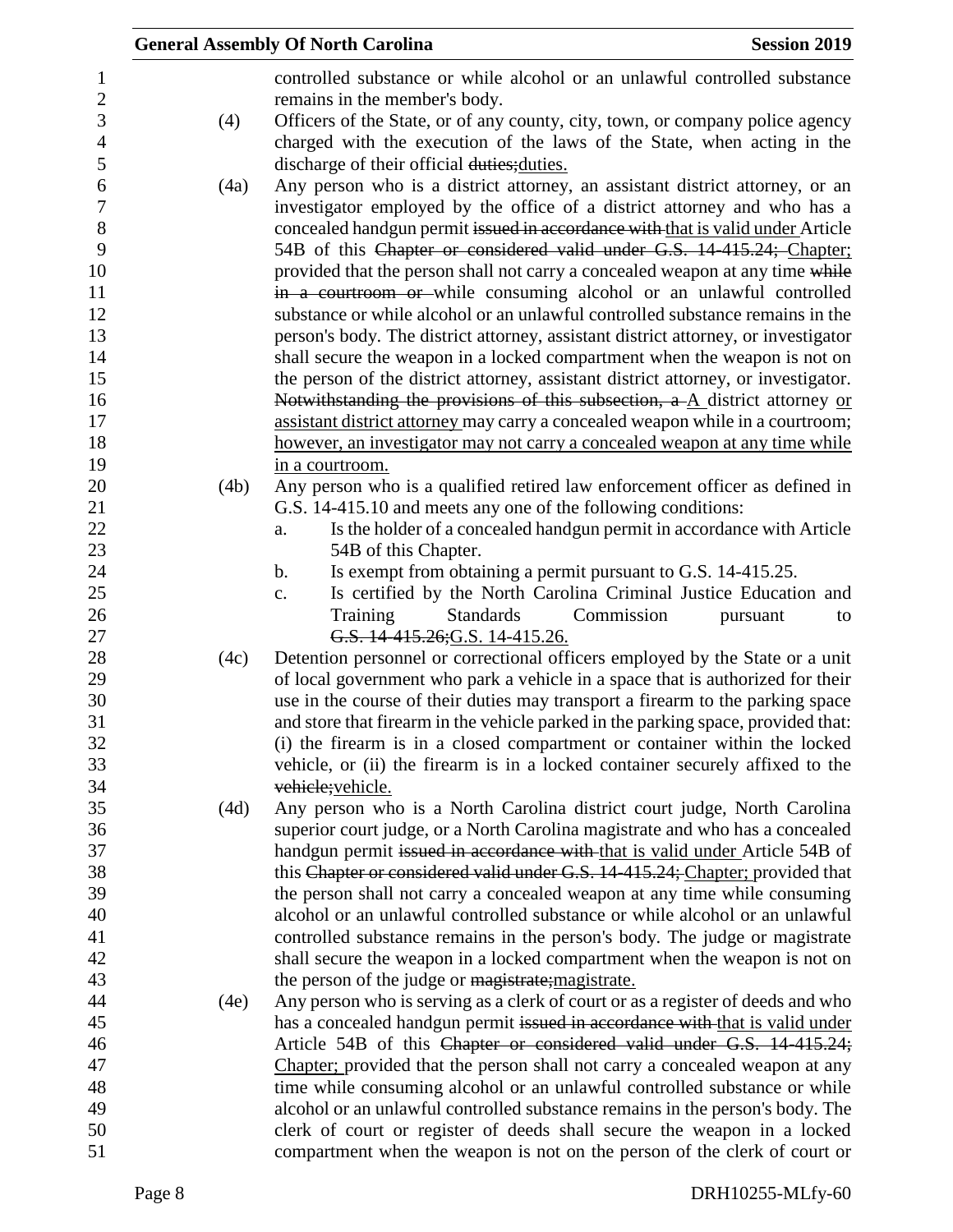|      |                   | <b>General Assembly Of North Carolina</b>                                                                                                                                            | <b>Session 2019</b> |
|------|-------------------|--------------------------------------------------------------------------------------------------------------------------------------------------------------------------------------|---------------------|
|      |                   | register of deeds. This subdivision does not apply to assistants, deputies, or<br>other employees of the clerk of court or register of deeds; deeds.                                 |                     |
|      | (5)               | Sworn law-enforcement officers, when off-duty, provided that an officer does                                                                                                         |                     |
|      |                   | not carry a concealed weapon while consuming alcohol or an unlawful                                                                                                                  |                     |
|      |                   | controlled substance or while alcohol or an unlawful controlled substance                                                                                                            |                     |
|      |                   | remains in the officer's body; body.                                                                                                                                                 |                     |
|      | (6)               | State probation or parole certified officers, when off-duty, provided that an                                                                                                        |                     |
|      |                   | officer does not carry a concealed weapon while consuming alcohol or an                                                                                                              |                     |
|      |                   | unlawful controlled substance or while alcohol or an unlawful controlled                                                                                                             |                     |
|      |                   | substance remains in the officer's body.                                                                                                                                             |                     |
|      | (7)               | A person employed by the Department of Public Safety who has been                                                                                                                    |                     |
|      |                   | designated in writing by the Secretary of the Department, who has a concealed                                                                                                        |                     |
|      |                   | handgun permit issued in accordance with that is valid under Article 54B of                                                                                                          |                     |
|      |                   | this Chapter or considered valid under G.S. 14-415.24, Chapter, and has in the                                                                                                       |                     |
|      |                   | person's possession written proof of the designation by the Secretary of the                                                                                                         |                     |
|      |                   | Department, provided that the person shall not carry a concealed weapon at                                                                                                           |                     |
|      |                   | any time while consuming alcohol or an unlawful controlled substance or                                                                                                              |                     |
|      |                   | while alcohol or an unlawful controlled substance remains in the person's                                                                                                            |                     |
|      |                   | body.                                                                                                                                                                                |                     |
|      | (8)               | Any person who is an administrative law judge described in Article 60 of                                                                                                             |                     |
|      |                   | Chapter 7A of the General Statutes and who has a concealed handgun permit                                                                                                            |                     |
|      |                   | issued in accordance with that is valid under Article 54B of this Chapter or                                                                                                         |                     |
|      |                   | considered valid under G.S. 14-415.24, Chapter, provided that the person shall                                                                                                       |                     |
|      |                   | not carry a concealed weapon at any time while consuming alcohol or an                                                                                                               |                     |
|      |                   | unlawful controlled substance or while alcohol or an unlawful controlled                                                                                                             |                     |
|      | (9)               | substance remains in the person's body.<br>State correctional officers, when off-duty, provided that an officer does not                                                             |                     |
|      |                   | carry a concealed weapon while consuming alcohol or an unlawful controlled                                                                                                           |                     |
|      |                   | substance or while alcohol or an unlawful controlled substance remains in the                                                                                                        |                     |
|      |                   | officer's body. If the concealed weapon is a handgun, the correctional officer                                                                                                       |                     |
|      |                   | must meet the firearms training standards of the Division of Adult Correction                                                                                                        |                     |
|      |                   | and Juvenile Justice of the Department of Public Safety.                                                                                                                             |                     |
| (b1) |                   | It is a defense to a prosecution under this section that: if all of the following apply:                                                                                             |                     |
|      | (1)               | The weapon was not a firearm; handgun.                                                                                                                                               |                     |
|      | (2)               | The defendant was engaged in, or on the way to or from, an activity in which                                                                                                         |                     |
|      |                   | the defendant legitimately used the weapon; weapon.                                                                                                                                  |                     |
|      | (3)               | The defendant possessed the weapon for that legitimate use; anduse.                                                                                                                  |                     |
|      | (4)               | The defendant did not use or attempt to use the weapon for an illegal purpose.                                                                                                       |                     |
|      |                   | The burden of proving this defense is on the defendant.                                                                                                                              |                     |
| (b2) |                   | It is a defense to a prosecution under this section that:                                                                                                                            |                     |
|      | $\leftrightarrow$ | The deadly weapon is a handgun;                                                                                                                                                      |                     |
|      | (2)               | The defendant is a military permittee as defined under G.S. 14-415.10(2a);                                                                                                           |                     |
|      |                   | and                                                                                                                                                                                  |                     |
|      | $\left(3\right)$  | The defendant provides to the court proof of deployment as defined under G.S.                                                                                                        |                     |
|      |                   | $14-415.10(3a)$ .                                                                                                                                                                    |                     |
| (c)  |                   | Any Except as provided otherwise by law, any person violating the provisions of<br>subsection (a) of this section shall be guilty of a Class 2 misdemeanor. Any person violating the |                     |
|      |                   | provisions of subsection (a1) of this section shall be guilty of a Class 2 misdemeanor for the first                                                                                 |                     |
|      |                   | offense and a Class H felony for a second or subsequent offense. A violation of subsection (a1)                                                                                      |                     |
|      |                   | of this section punishable under G.S. $14-415.21(a)$ is not punishable under this section.                                                                                           |                     |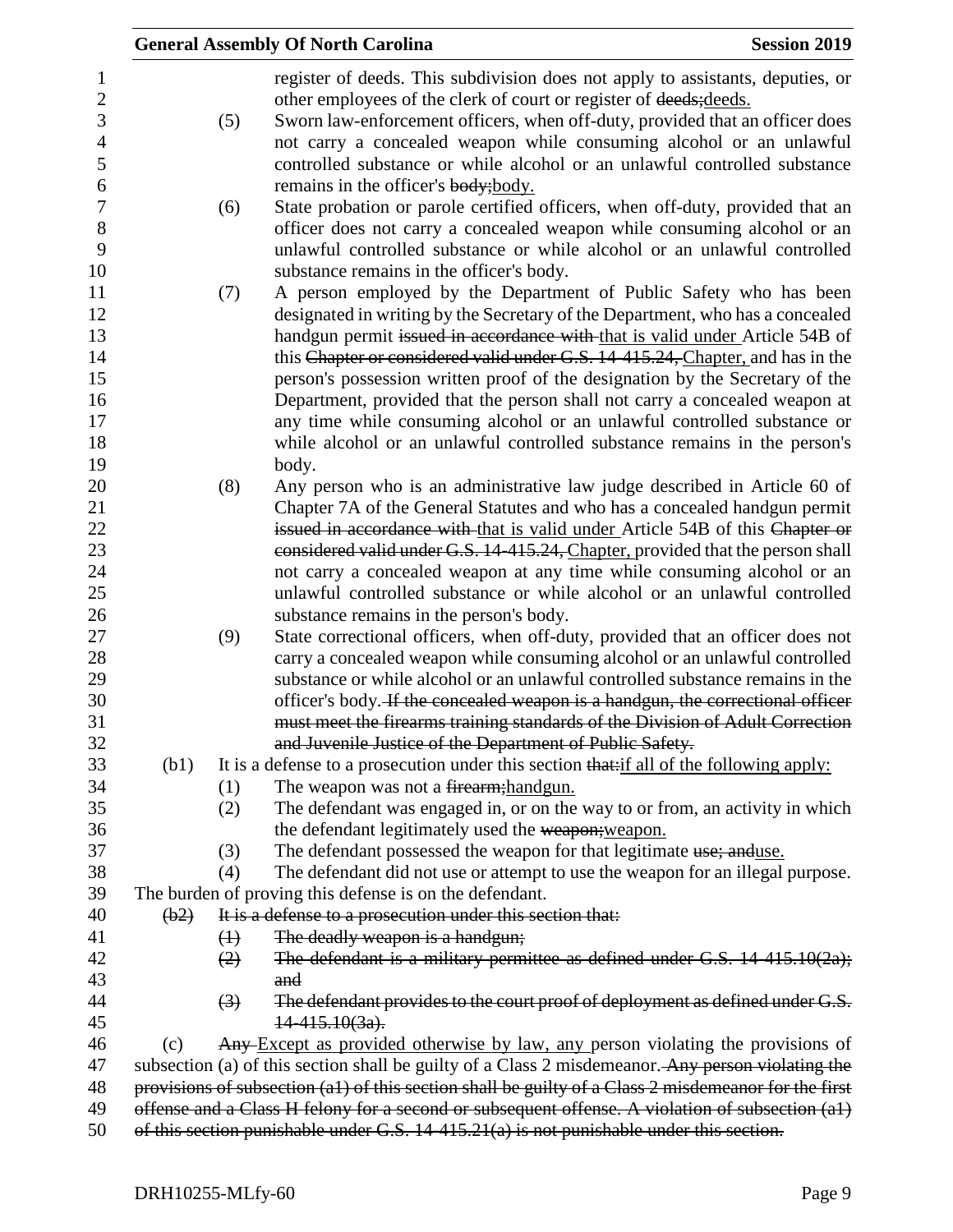|                  |         |                         | <b>General Assembly Of North Carolina</b>                                                           | <b>Session 2019</b> |
|------------------|---------|-------------------------|-----------------------------------------------------------------------------------------------------|---------------------|
| $\mathbf{1}$     | (d)     |                         | This section does not apply to an ordinary pocket knife carried in a closed position.               |                     |
| $\mathbf{2}$     |         |                         | As used in this section, "ordinary pocket knife" means a small knife, designed for carrying in a    |                     |
| 3                |         |                         | pocket or purse, that has its cutting edge and point entirely enclosed by its handle, and that may  |                     |
| $\overline{4}$   |         |                         | not be opened by a throwing, explosive, or spring action."                                          |                     |
| 5                |         |                         | SECTION 2.2. G.S. 14-269.1 reads as rewritten:                                                      |                     |
| $\boldsymbol{6}$ |         |                         | "§ 14-269.1. Confiscation and disposition of deadly weapons.                                        |                     |
| $\tau$           |         |                         | Upon conviction of any person for violation of G.S. $14-269$ , G.S. $14-269.7$ , $14-269.7$ ,       |                     |
| $8\,$            |         |                         | 14-415.35, or any other offense involving the use of a deadly weapon of a type referred to in       |                     |
| 9                |         |                         | G.S. 14-269, firearm or other deadly weapon, the firearm or other deadly weapon with reference      |                     |
| 10               |         |                         | to which the defendant shall have been convicted shall be ordered confiscated and disposed of       |                     |
| 11               |         |                         | by the presiding judge at the trial in one of the following ways in the discretion of the presiding |                     |
| 12               | judge.  |                         |                                                                                                     |                     |
| 13               |         | $\ldots\overset{''}{.}$ |                                                                                                     |                     |
| 14               |         |                         | <b>SECTION 2.3.</b> G.S. 14-269.2(g) reads as rewritten:                                            |                     |
| 15               | " $(g)$ |                         | This section shall not apply to any of the following:                                               |                     |
| 16               |         | (1)                     | A weapon used solely for educational or school-sanctioned ceremonial                                |                     |
| 17               |         |                         | purposes, or used in a school-approved program conducted under the                                  |                     |
| 18               |         |                         | supervision of an adult whose supervision has been approved by the school                           |                     |
| 19               |         |                         | authority.                                                                                          |                     |
| 20               |         | (1a)                    | A person exempted by the provisions of G.S. 14-269(b).G.S. 14-415.41.                               |                     |
| 21               |         | (2)                     | Firefighters, emergency service personnel, North Carolina Forest Service                            |                     |
| 22               |         |                         | personnel, detention officers employed by and authorized by the sheriff to                          |                     |
| 23               |         |                         | carry firearms, and any private police employed by a school, when acting in                         |                     |
| 24               |         |                         | the discharge of their official duties.                                                             |                     |
| 25               |         | (3)                     | Home schools as defined in G.S. 115C-563(a).                                                        |                     |
| 26               |         | (4)                     | Weapons used for hunting purposes on the Howell Woods Nature Center                                 |                     |
| 27               |         |                         | property in Johnston County owned by Johnston Community College when                                |                     |
| 28               |         |                         | used with the written permission of Johnston Community College or for                               |                     |
| 29               |         |                         | hunting purposes on other educational property when used with the written                           |                     |
| 30               |         |                         | permission of the governing body of the school that controls the educational                        |                     |
| 31               |         |                         | property.                                                                                           |                     |
| 32               |         | (5)                     | A person registered under Chapter 74C of the General Statutes as an armed                           |                     |
| 33               |         |                         | armored car service guard or an armed courier service guard when acting in                          |                     |
| 34               |         |                         | the discharge of the guard's duties and with the permission of the college or                       |                     |
| 35               |         |                         | university.                                                                                         |                     |
| 36               |         | (6)                     | A person registered under Chapter 74C of the General Statutes as an armed                           |                     |
| 37               |         |                         | security guard while on the premises of a hospital or health care facility                          |                     |
| 38               |         |                         | located on educational property when acting in the discharge of the guard's                         |                     |
| 39               |         |                         | duties with the permission of the college or university.                                            |                     |
| 40               |         | (7)                     | A volunteer school safety resource officer providing security at a school                           |                     |
| 41               |         |                         | pursuant to an agreement as provided in G.S. 115C-47(61) and either                                 |                     |
| 42               |         |                         | G.S. 162-26 or G.S. 160A-288.4, provided that the volunteer school safety                           |                     |
| 43               |         |                         | resource officer is acting in the discharge of the person's official duties and is                  |                     |
| 44               |         |                         | on the educational property of the school that the officer was assigned to by                       |                     |
| 45               |         |                         | the head of the appropriate local law enforcement agency."                                          |                     |
| 46               |         |                         | <b>SECTION 2.4.</b> G.S. 14-288.8(b)(1) reads as rewritten:                                         |                     |
| 47               |         |                         | "§ 14-288.8. Manufacture, assembly, possession, storage, transportation, sale, purchase,            |                     |
| 48               |         |                         | delivery, or acquisition of weapon of mass death and destruction; exceptions.                       |                     |
| 49               | .       |                         |                                                                                                     |                     |
| 50               | (b)     |                         | This section does not apply to any of the following:                                                |                     |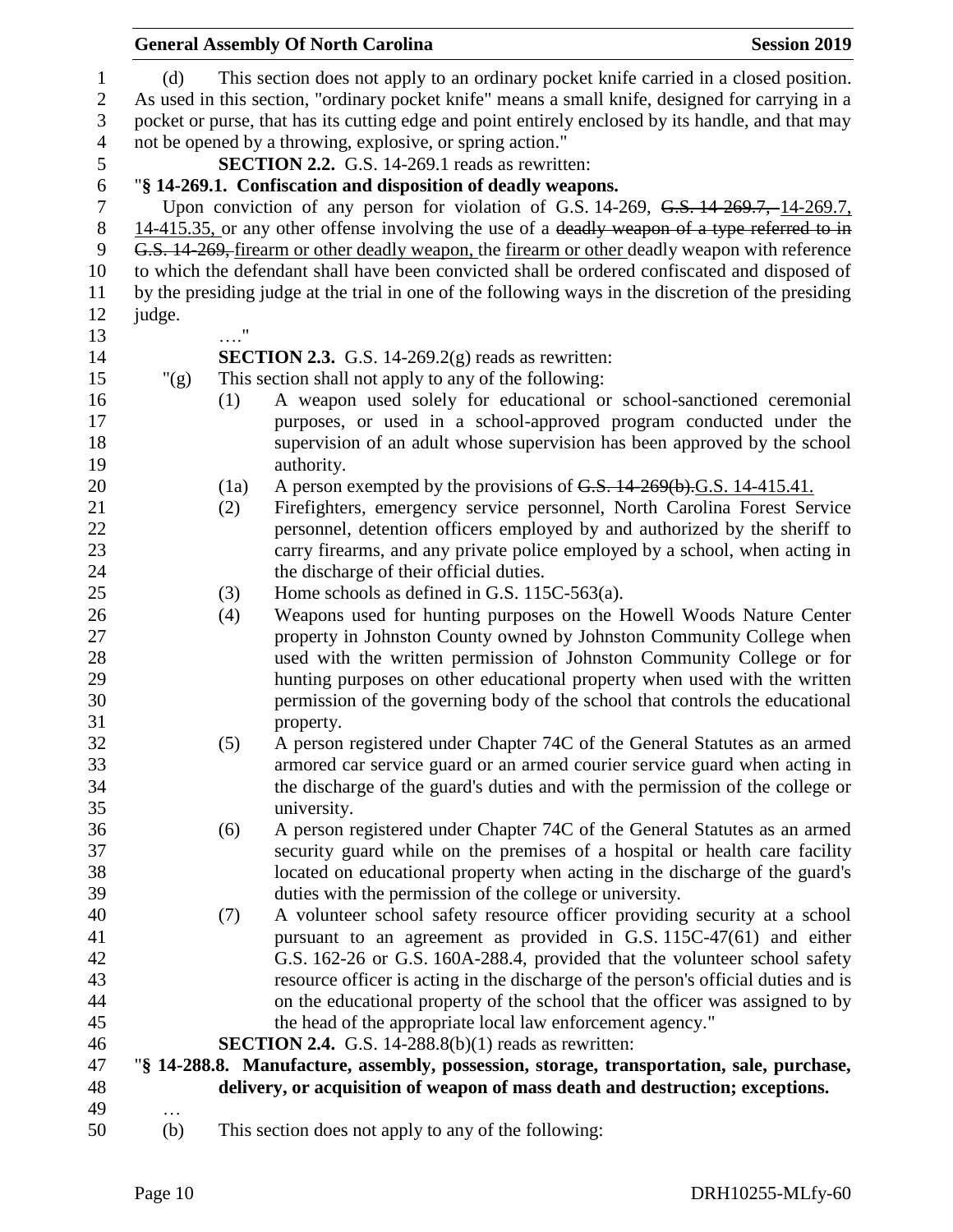|            |     | <b>General Assembly Of North Carolina</b>                                                                                                                                                                             | <b>Session 2019</b> |
|------------|-----|-----------------------------------------------------------------------------------------------------------------------------------------------------------------------------------------------------------------------|---------------------|
|            | (1) | Persons exempted from the provisions of G.S. 14-269-listed as exceptions<br>under G.S. 14-415.41 with respect to any activities lawfully engaged in while<br>carrying out their duties."                              |                     |
|            |     | SECTION 2.5. G.S. 14-401.24 reads as rewritten:                                                                                                                                                                       |                     |
|            |     | "§ 14-401.24. Unlawful possession and use of unmanned aircraft systems.                                                                                                                                               |                     |
|            |     |                                                                                                                                                                                                                       |                     |
| (c)        |     | The following definitions apply to this section:                                                                                                                                                                      |                     |
|            | (5) | Weapon. – Those weapons specified in G.S. 14-269, 14-269.2, 14-284.1, $\theta$<br>14-288.8-14-288.8, or 14-415.35 and any other object capable of inflicting<br>serious bodily injury or death when used as a weapon. |                     |
| $\ldots$ " |     |                                                                                                                                                                                                                       |                     |
|            |     | <b>SECTION 2.6.</b> G.S. 14-409.40 reads as rewritten:                                                                                                                                                                |                     |
|            |     | "§ 14-409.40. Statewide uniformity of local regulation.                                                                                                                                                               |                     |
| (f)        |     | Nothing contained in this section prohibits municipalities or counties from application                                                                                                                               |                     |
|            |     | of their authority under G.S. 153A-129, 160A-189, 14-269, 14-269.2, 14-269.3, 14-269.4,                                                                                                                               |                     |
|            |     | 14-277.2, 14-415.11, 14-415.23, 14-415.35, 14-415.36, 14-415.38, or 14-415.39, including                                                                                                                              |                     |
|            |     | prohibiting the possession of firearms in public-owned buildings, on the grounds or parking areas                                                                                                                     |                     |
|            |     | of those buildings, or in public parks or recreation areas, except nothing in this subsection shall                                                                                                                   |                     |
|            |     | prohibit a person from storing a firearm within a motor vehicle while the vehicle is on these                                                                                                                         |                     |
|            |     | grounds or areas. Nothing contained in this section prohibits municipalities or counties from                                                                                                                         |                     |
|            |     | exercising powers provided by law in states of emergency declared under Article 1A of Chapter                                                                                                                         |                     |
|            |     | 166A of the General Statutes.                                                                                                                                                                                         |                     |
| $\ldots$ " |     |                                                                                                                                                                                                                       |                     |
|            |     | <b>SECTION 2.7.</b> G.S. 14-415.4 reads as rewritten:                                                                                                                                                                 |                     |
|            |     | "§ 14-415.4. Restoration of firearms rights.                                                                                                                                                                          |                     |
|            |     |                                                                                                                                                                                                                       |                     |
| (e)        |     | Disqualifiers Requiring Denial of Petition. – The court shall deny the petition to                                                                                                                                    |                     |
|            |     | restore the firearms rights of any petitioner if the court finds any of the following:                                                                                                                                |                     |
|            | (1) | The petitioner is ineligible to purchase, own, possess, or have in the person's<br>custody, care, or control a firearm under the provisions of any law in North<br>Carolina other than G.S. 14-415.1.                 |                     |
|            | (2) | The petitioner is under indictment for a felony or a finding of probable cause                                                                                                                                        |                     |
|            |     | exists against the petitioner for a felony.                                                                                                                                                                           |                     |
|            | (3) | The petitioner is a fugitive from justice.                                                                                                                                                                            |                     |
|            | (4) | The petitioner is an unlawful user of, or addicted to, marijuana, alcohol, or                                                                                                                                         |                     |
|            |     | any depressant, stimulant, or narcotic drug, or any other controlled substance                                                                                                                                        |                     |
|            |     | as defined in 21 U.S.C. $\S$ 802.                                                                                                                                                                                     |                     |
|            | (5) | The petitioner is or has been dishonorably discharged from the Armed Forces                                                                                                                                           |                     |
|            |     | of the United States.                                                                                                                                                                                                 |                     |
|            | (6) | The petitioner is or has been adjudicated guilty of or received a prayer for                                                                                                                                          |                     |
|            |     | judgment continued or suspended sentence for one or more crimes of violence                                                                                                                                           |                     |
|            |     | constituting a misdemeanor, including a misdemeanor under Article 8 of                                                                                                                                                |                     |
|            |     | Chapter 14 of the General Statutes, or a misdemeanor under G.S. 14-225.2,                                                                                                                                             |                     |
|            |     | 14-226.1, 14-258.1, 14-269.2, <del>14-269.3, 14-269.4,</del> 14-269.6, 14-276.1,                                                                                                                                      |                     |
|            |     | 14-277, 14-277.1, <del>14-277.2, 1</del> 4-277.3, 14-281.1, 14-283, 14-288.2,                                                                                                                                         |                     |
|            |     | 14-288.4(a)(1) or (2), 14-288.6, 14-288.9, former 14-288.12, former                                                                                                                                                   |                     |
|            |     | 14-288.13, former 14-288.14, 14-288.20A, 14-318.2, 14-415.21(b), or                                                                                                                                                   |                     |
|            |     | 14-415.26(d), 14-415.36, 14-415.37, 14-415.38, 14-415.39, or a substantially                                                                                                                                          |                     |
|            |     | similar out-of-state or federal offense.                                                                                                                                                                              |                     |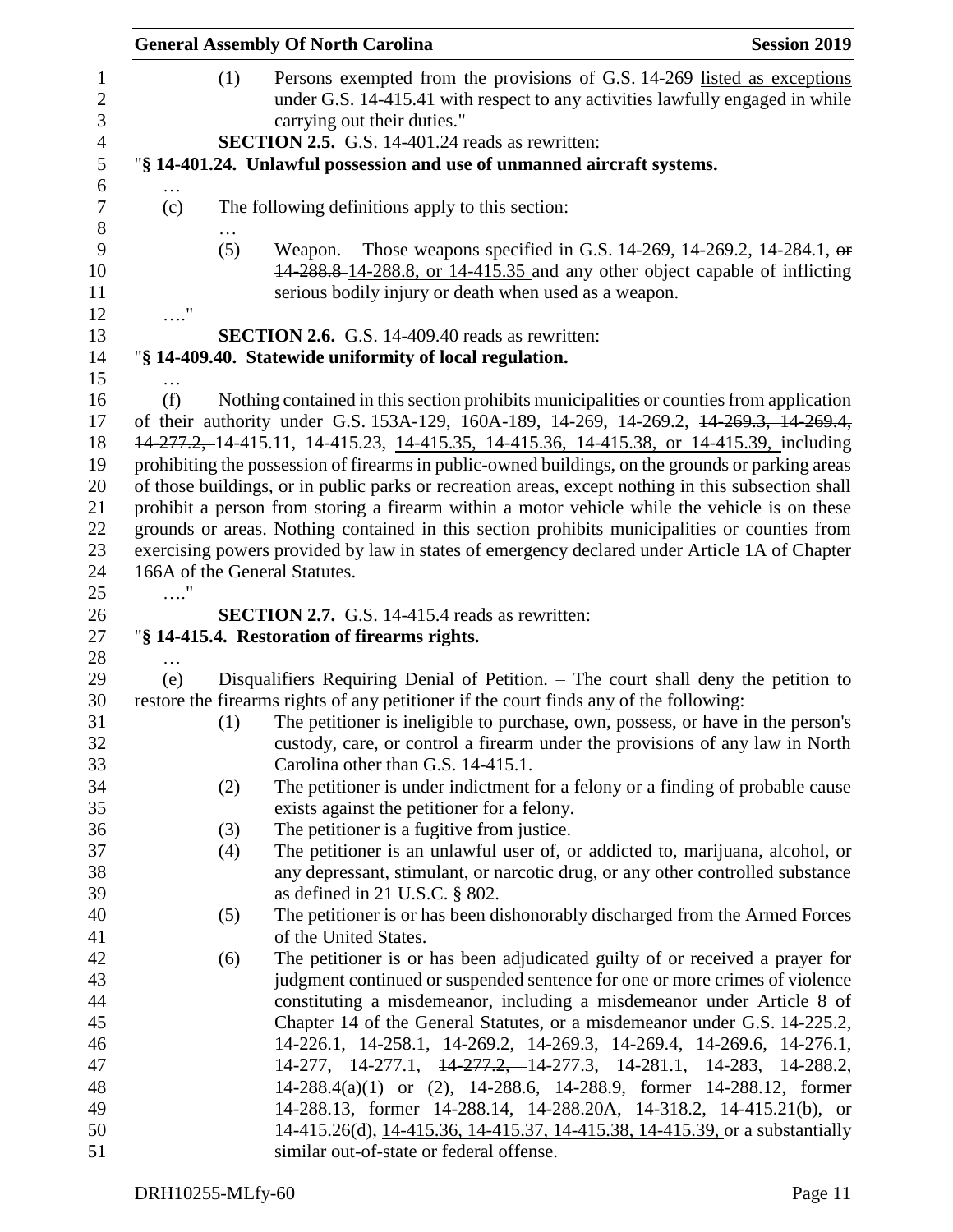|                |                           | <b>General Assembly Of North Carolina</b>                                                                                           | <b>Session 2019</b> |
|----------------|---------------------------|-------------------------------------------------------------------------------------------------------------------------------------|---------------------|
| $\mathbf 1$    |                           |                                                                                                                                     |                     |
| $\overline{2}$ |                           | <b>SECTION 2.8.</b> G.S. 14-415.11 reads as rewritten:                                                                              |                     |
| 3              |                           | "\\$14-415.11. Permit to carry concealed handgun; scope of permit.                                                                  |                     |
| $\overline{4}$ | (a)                       | Any person who has a concealed handgun permit may carry a concealed handgun                                                         |                     |
| 5              |                           | unless otherwise specifically prohibited by law. The person shall carry the permit together with                                    |                     |
| 6              |                           | valid identification whenever the person is carrying a concealed handgun, shall disclose to any                                     |                     |
| $\overline{7}$ |                           | law enforcement officer that the person holds a valid permit and is carrying a concealed handgun                                    |                     |
| 8              |                           | when approached or addressed by the officer, and shall display both the permit and the proper                                       |                     |
| 9              |                           | identification upon the request of a law enforcement officer. In addition to these requirements, a                                  |                     |
| 10             |                           | military permittee whose permit has expired during deployment may carry a concealed handgun                                         |                     |
| 11             |                           | during the 90 days following the end of deployment and before the permit is renewed provided                                        |                     |
| 12             |                           | the permittee also displays proof of deployment to any law enforcement officer.                                                     |                     |
| 13             | (b)                       | The sheriff shall issue a permit to carry a concealed handgun to a person who qualifies                                             |                     |
| 14             |                           | for a permit under G.S. 14-415.12. The permit shall be valid throughout the State for a period of                                   |                     |
| 15             |                           | five years from the date of issuance.                                                                                               |                     |
| 16             | (c)                       | Except as provided in G.S. 14-415.27, a permit does not authorize a person to carry a                                               |                     |
| 17             |                           | concealed handgun in any of the following:                                                                                          |                     |
| 18             | (1)                       | Areas prohibited by G.S. 14-269.2, 14-269.3, and 14-277.2.G.S. 14-269.2,                                                            |                     |
| 19             |                           | 14-415.36, and 14-415.39.                                                                                                           |                     |
| 20             | (2)                       | Areas prohibited by G.S. 14-269.4, except as allowed under G.S.                                                                     |                     |
| 21             |                           | 14-269.4(6). An area prohibited by G.S. 14-415.37, except that a person may                                                         |                     |
| 22             |                           | have a concealed handgun if it is in a closed compartment or container within                                                       |                     |
| 23             |                           | the person's locked vehicle or in a locked container securely affixed to the                                                        |                     |
| 24             |                           | person's vehicle. A person may unlock the vehicle to enter or exit the vehicle,                                                     |                     |
| 25             |                           | provided the firearm remains in the closed compartment at all times and the                                                         |                     |
| 26             |                           | vehicle is locked immediately following the entrance or exit.                                                                       |                     |
| 27             |                           | An area prohibited by G.S. 14-415.38, except that a person may have a<br>(2a)                                                       |                     |
| 28             |                           | concealed handgun if it is in a closed compartment or container within the                                                          |                     |
| 29             |                           | person's locked vehicle or in a locked container securely affixed to the person's                                                   |                     |
| 30<br>31       |                           | vehicle. A person may unlock the vehicle to enter or exit the vehicle, provided                                                     |                     |
| 32             |                           | the firearm remains in the closed compartment at all times and the vehicle is<br>locked immediately following the entrance or exit. |                     |
| 33             | (3)                       | In an area prohibited by rule adopted under G.S. 120-32.1.                                                                          |                     |
| 34             | (4)                       | In any area prohibited by 18 U.S.C. § 922 or any other federal law.                                                                 |                     |
| 35             | (5)                       | In a law enforcement or correctional facility.                                                                                      |                     |
| 36             | (6)                       | In a building housing only State or federal offices.                                                                                |                     |
| 37             | (7)                       | In an office of the State or federal government that is not located in a building                                                   |                     |
| 38             |                           | exclusively occupied by the State or federal government.                                                                            |                     |
| 39             | (8)                       | On any private premises where notice that carrying a concealed handgun is                                                           |                     |
| 40             |                           | prohibited by the posting of a conspicuous notice or statement by the person                                                        |                     |
| 41             |                           | in legal possession or control of the premises.                                                                                     |                     |
| 42             | $\left(\mathrm{e}\right)$ | Any person who has a concealed handgun permit may carry a concealed handgun on                                                      |                     |
| 43             |                           | the grounds or waters of a park within the State Parks System as defined in G.S. 143B 135.44.                                       |                     |
| 44             | (e2)                      | It shall be unlawful for a person, with or without a permit, to carry a concealed                                                   |                     |
| 45             |                           | handgun while consuming alcohol or at any time while the person has remaining in the person's                                       |                     |
| 46             |                           | body any alcohol or in the person's blood a controlled substance previously consumed, but a                                         |                     |
| 47             |                           | person does not violate this condition if a controlled substance in the person's blood was lawfully                                 |                     |
| 48             |                           | obtained and taken in therapeutically appropriate amounts or if the person is on the person's own                                   |                     |
| 49             | property.                 |                                                                                                                                     |                     |
| 50             | (e3)                      | As provided in G.S. 14-269.4(5), it shall be lawful for a person to carry any firearm                                               |                     |
| 51             |                           | openly, or to carry a concealed handgun with a concealed carry permit, at any State-owned rest                                      |                     |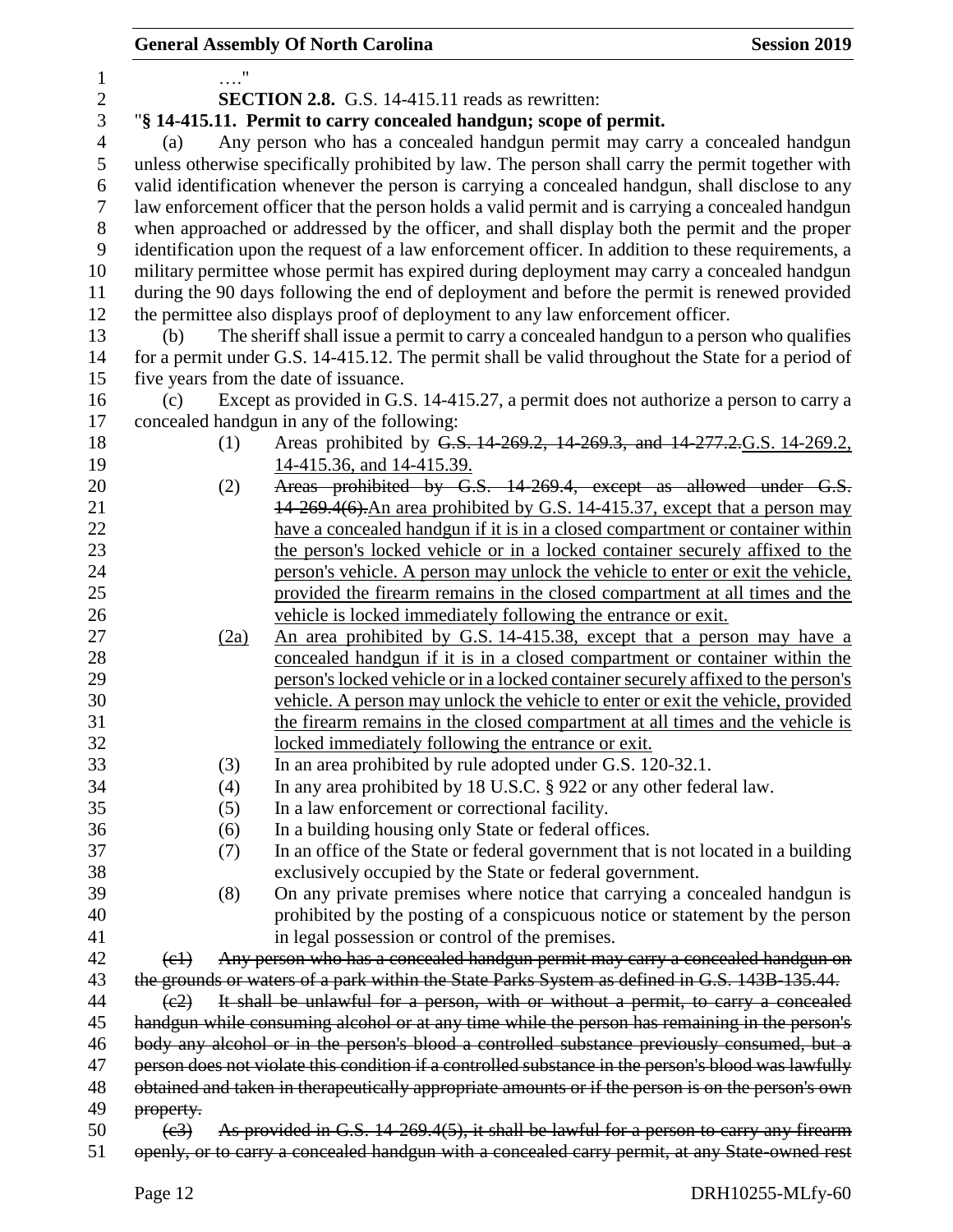|                |                      |      | <b>General Assembly Of North Carolina</b>                                                          | <b>Session 2019</b> |  |
|----------------|----------------------|------|----------------------------------------------------------------------------------------------------|---------------------|--|
| $\mathbf{1}$   |                      |      | area, at any State owned rest stop along the highways, and at any State owned hunting and          |                     |  |
| $\mathbf{2}$   | fishing reservation. |      |                                                                                                    |                     |  |
| 3              | (d)                  |      | A person who is issued a permit shall notify the sheriff who issued the permit of any              |                     |  |
| $\overline{4}$ |                      |      | change in the person's permanent address within 30 days after the change of address. If a permit   |                     |  |
| 5              |                      |      | is lost or destroyed, the person to whom the permit was issued shall notify the sheriff who issued |                     |  |
| 6              |                      |      | the permit of the loss or destruction of the permit. A person may obtain a duplicate permit by     |                     |  |
| $\tau$         |                      |      | submitting to the sheriff a notarized statement that the permit was lost or destroyed and paying   |                     |  |
| 8              |                      |      | the required duplicate permit fee."                                                                |                     |  |
| 9              |                      |      | <b>SECTION 2.9.</b> G.S. 14-415.12(b)(8) reads as rewritten:                                       |                     |  |
| 10             |                      | "(8) | Except as provided in subdivision $(8a)$ , $(8b)$ , or $(8c)$ of this section, within the          |                     |  |
| 11             |                      |      | three years prior to the date on which the application is submitted, is or has                     |                     |  |
| 12             |                      |      | been adjudicated guilty of or received a prayer for judgment continued or                          |                     |  |
| 13             |                      |      | suspended sentence for one or more crimes of violence constituting a                               |                     |  |
| 14             |                      |      | misdemeanor, including but not limited to, a violation of a misdemeanor under                      |                     |  |
| 15             |                      |      | Article 8 of Chapter 14 of the General Statutes except for a violation of                          |                     |  |
| 16             |                      |      | G.S. 14-33(a), or a violation of a misdemeanor under G.S. 14-226.1, 4-258.1,                       |                     |  |
| 17             |                      |      | 14-269.2, former 14-269.3, former 14-269.4, 14-269.6, 14-277, 14-277.1,                            |                     |  |
| 18             |                      |      | <u>former</u> 14-277.2, 14-283 except for a violation involving fireworks exempted                 |                     |  |
| 19             |                      |      | under G.S. 14-414, 14-288.2, 14-288.4(a)(1), 14-288.6, 14-288.9, former                            |                     |  |
| 20             |                      |      | 14-288.12, former 14-288.13, former 14-288.14, 14-415.21(b), or                                    |                     |  |
| 21             |                      |      | 14-415.26(d) within three years prior to the date on which the application is                      |                     |  |
| $22\,$         |                      |      | submitted.14-415.26(d), 14-415.36, 14-415.37, 14-415.38, or 14-415.39."                            |                     |  |
| 23             |                      |      | <b>SECTION 2.10.</b> G.S. 14-415.22 is repealed.                                                   |                     |  |
| 24             |                      |      | <b>SECTION 2.11.</b> G.S. 74E-6 reads as rewritten:                                                |                     |  |
| $25\,$         |                      |      | "§ 74E-6. Oaths, powers, and authority of company police officers.                                 |                     |  |
| 26             |                      |      |                                                                                                    |                     |  |
| 27             | (c)                  |      | All Company Police. – Company police officers, while in the performance of their                   |                     |  |
| 28             |                      |      | duties of employment, have the same powers as municipal and county police officers to make         |                     |  |
| 29             |                      |      | arrests for both felonies and misdemeanors and to charge for infractions on any of the following:  |                     |  |
| 30             |                      | (1)  | Real property owned by or in the possession and control of their employer.                         |                     |  |
| 31             |                      | (2)  | Real property owned by or in the possession and control of a person who has                        |                     |  |
| 32             |                      |      | contracted with the employer to provide on-site company police security                            |                     |  |
| 33             |                      |      | personnel services for the property.                                                               |                     |  |
| 34             |                      | (3)  | Any other real property while in continuous and immediate pursuit of a person                      |                     |  |
| 35             |                      |      | for an offense committed upon property described in subdivisions $(1)$ or $(2)$                    |                     |  |
| 36             |                      |      | of this subsection.                                                                                |                     |  |
| 37             |                      |      | Company police officers shall have, if duly authorized by the superior officer in charge, the      |                     |  |
| 38             |                      |      | authority to carry concealed weapons pursuant to and in conformity with G.S. 14-269(b)(4) and      |                     |  |
| 39             |                      |      | $(5)$ .G.S. 14-269(b)(4) and (5) and G.S. 14-415.35.                                               |                     |  |
| 40             | '. <sup>1</sup>      |      |                                                                                                    |                     |  |
| 41             |                      |      | <b>SECTION 2.12.</b> G.S. 74G-6 reads as rewritten:                                                |                     |  |
| 42             |                      |      | "§ 74G-6. Oaths, powers, and authority of campus police officers.                                  |                     |  |
| 43             | .                    |      |                                                                                                    |                     |  |
| 44             | (d)                  |      | Concealed Weapons. – Campus police officers shall have, if duly authorized by their                |                     |  |
| 45             |                      |      | campus police agency and by the sheriff of the county in which the campus police agency is         |                     |  |
| 46             |                      |      | located, the authority to carry concealed weapons pursuant to and in conformity with               |                     |  |
| 47             |                      |      | G.S. 14-269(b)(5).G.S. 14-269(b)(5) and G.S. 14-415.35.                                            |                     |  |
| 48             | $\ldots$ "           |      |                                                                                                    |                     |  |
| 49             |                      |      | <b>SECTION 2.13.</b> G.S. 106-503.2 reads as rewritten:                                            |                     |  |
| 50             |                      |      | "§ 106-503.2. Regulation of firearms at State Fair.                                                |                     |  |
| 51             |                      |      |                                                                                                    |                     |  |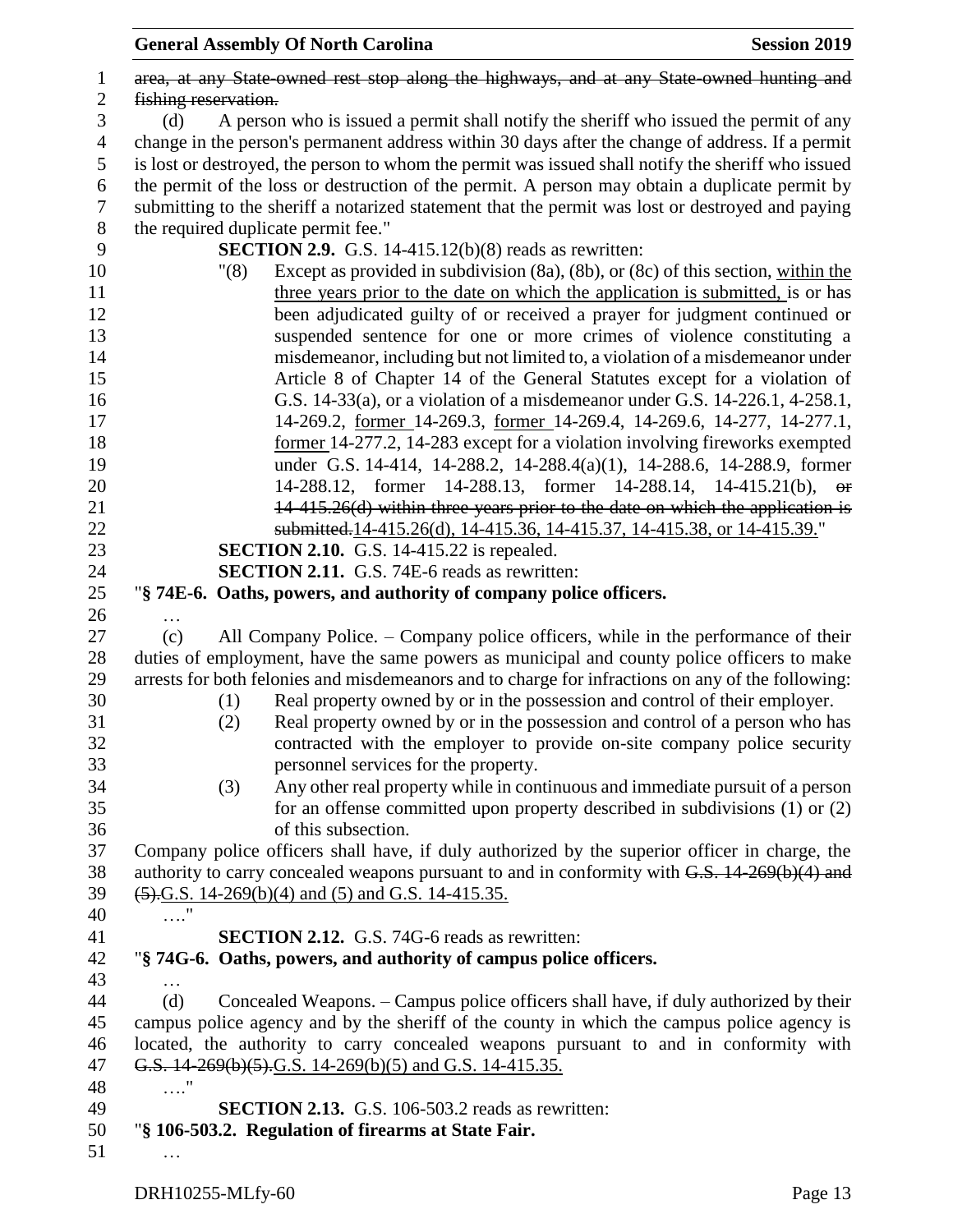|                                    | <b>General Assembly Of North Carolina</b>                                                                                                                       | <b>Session 2019</b>                                                     |
|------------------------------------|-----------------------------------------------------------------------------------------------------------------------------------------------------------------|-------------------------------------------------------------------------|
| (b)                                | Notwithstanding subsection (a) of this section, any prohibition under this section shall<br>not apply to the following persons:                                 |                                                                         |
|                                    |                                                                                                                                                                 |                                                                         |
| (1)                                | Any person exempted by $G.S.$ $14-269(b)(1)$ , $(2)$ , $(3)$ , $(4)$ , or                                                                                       |                                                                         |
|                                    | $(5)$ , G.S. 14-415.41(1), (2), (3), (5), or (11).                                                                                                              |                                                                         |
| (2)                                | Any person who has a concealed handgun permit that is valid under Article                                                                                       |                                                                         |
|                                    | 54B of this Chapter, Chapter 14 of the General Statutes, or who is exempt                                                                                       |                                                                         |
|                                    | from obtaining a permit pursuant to that Article, who has a handgun in a closed                                                                                 |                                                                         |
|                                    | compartment or container within the person's locked vehicle or in a locked                                                                                      |                                                                         |
|                                    | container securely affixed to the person's vehicle. A person may unlock the                                                                                     |                                                                         |
|                                    | vehicle to enter or exit the vehicle provided the firearm remains in the closed<br>compartment at all times and the vehicle is locked immediately following the |                                                                         |
|                                    | entrance or exit."                                                                                                                                              |                                                                         |
|                                    | <b>SECTION 2.14.</b> G.S. 113-136 reads as rewritten:                                                                                                           |                                                                         |
|                                    | "§ 113-136. Enforcement authority of inspectors and protectors; refusal to obey or allow                                                                        |                                                                         |
|                                    | inspection by inspectors and protectors.                                                                                                                        |                                                                         |
|                                    |                                                                                                                                                                 |                                                                         |
| .<br>(d)                           | Inspectors and protectors are additionally authorized to arrest without warrant under                                                                           |                                                                         |
|                                    | the terms of G.S. 15A-401(b) for felonies, for breaches of the peace, for assaults upon them or in                                                              |                                                                         |
|                                    | their presence, and for other offenses evincing a flouting of their authority as enforcement                                                                    |                                                                         |
|                                    | officers or constituting a threat to public peace and order which would tend to subvert the                                                                     |                                                                         |
|                                    | authority of the State if ignored. In particular, they are authorized, subject to the direction of the                                                          |                                                                         |
|                                    | administrative superiors, to arrest for violations of G.S. 14-223, 14-225, 14-269, and                                                                          |                                                                         |
| 14-277, 14-277, and 14-415.35.     |                                                                                                                                                                 |                                                                         |
| $\ldots$ "                         |                                                                                                                                                                 |                                                                         |
|                                    |                                                                                                                                                                 |                                                                         |
|                                    | PART III. STANDARDIZE AND ENSURE UNIFORMITY OF CONCEALED                                                                                                        |                                                                         |
|                                    | HANDGUN PERMIT APPLICATIONS AND MAKE CONFORMING CHANGES                                                                                                         |                                                                         |
|                                    | <b>SECTION 3.1.</b> G.S. 14-415.10 reads as rewritten:                                                                                                          |                                                                         |
| "§ 14-415.10. Definitions.         |                                                                                                                                                                 |                                                                         |
|                                    | The following definitions apply to this Article:                                                                                                                |                                                                         |
| $\sim$ $\sim$ $\sim$ $\sim$ $\sim$ |                                                                                                                                                                 |                                                                         |
| (4)                                | Qualified former sworn law enforcement officer. - An individual who retired                                                                                     |                                                                         |
|                                    | from service as a law enforcement officer with a local, State, campus police,                                                                                   |                                                                         |
|                                    | or company police agency in North Carolina, other than for reasons of mental                                                                                    |                                                                         |
|                                    | disability, who has been retired as a sworn law enforcement officer two-five                                                                                    |                                                                         |
|                                    | years or less from the date of the permit application, and who satisfies all of<br>the following:                                                               |                                                                         |
|                                    | Immediately before retirement, the individual was a qualified law<br>a.                                                                                         |                                                                         |
|                                    | enforcement officer with a local, State, or company police agency in                                                                                            |                                                                         |
|                                    | North Carolina.                                                                                                                                                 |                                                                         |
|                                    | The individual has a nonforfeitable right to benefits under the<br>b.                                                                                           |                                                                         |
|                                    | retirement plan of the local, State, or company police agency as a law                                                                                          |                                                                         |
|                                    | enforcement officer; or has 20 or more aggregate years of law                                                                                                   |                                                                         |
|                                    | enforcement service and has retired from a company police agency                                                                                                |                                                                         |
|                                    |                                                                                                                                                                 |                                                                         |
|                                    |                                                                                                                                                                 |                                                                         |
|                                    |                                                                                                                                                                 | that does not have a retirement plan; or has 20 or more aggregate years |
|                                    | of part-time or auxiliary law enforcement service.<br>c.                                                                                                        |                                                                         |
|                                    | The individual is not prohibited by State or federal law from receiving<br>a firearm.                                                                           |                                                                         |
| (4a)                               | Qualified retired correctional officer. - An individual who retired from service                                                                                |                                                                         |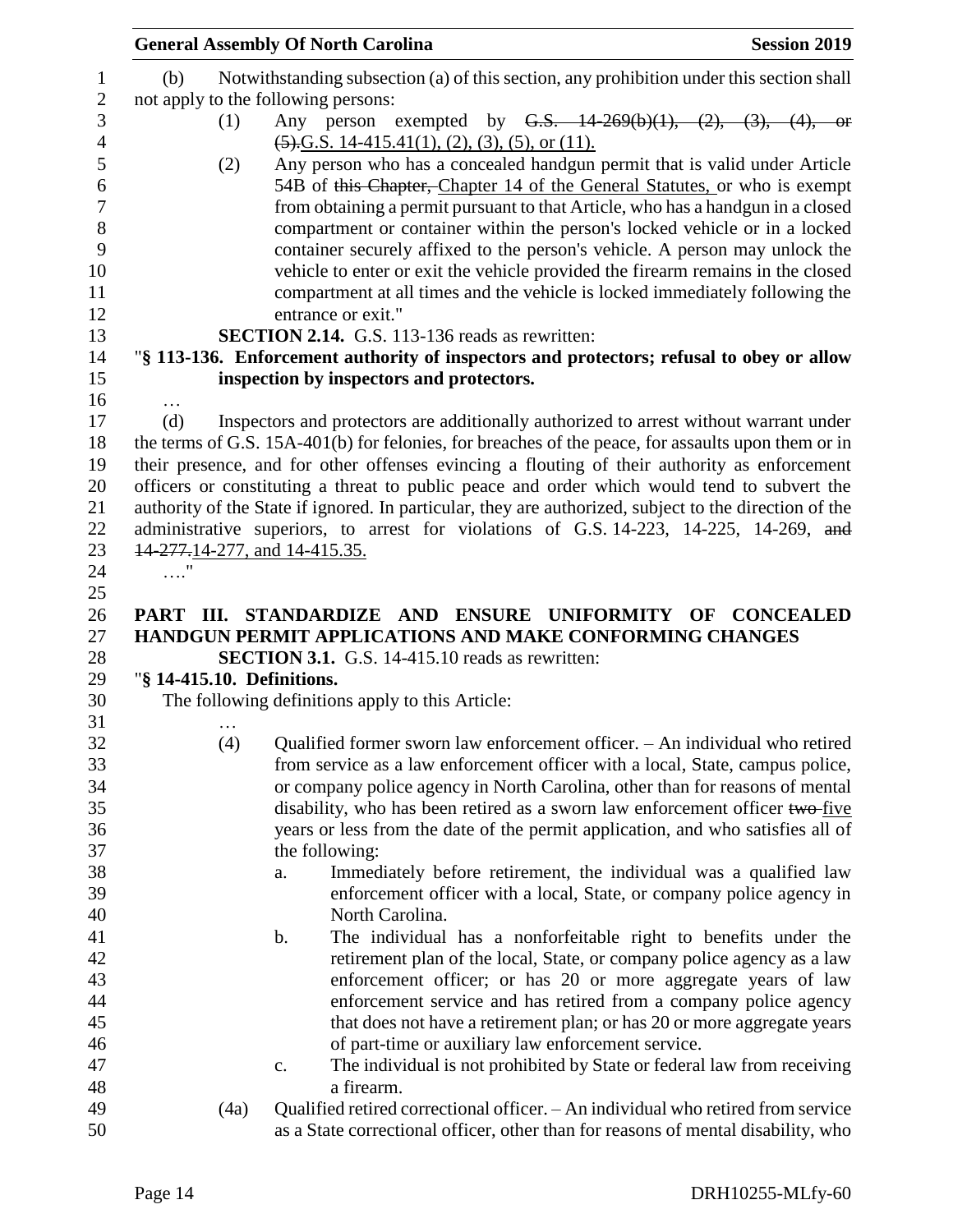|                                                                                                                                |                     |      | <b>General Assembly Of North Carolina</b>                                                                                                                                                                                                                                                                                                                                                                                                                                                                                                                                                                                                                                                                                              | <b>Session 2019</b> |
|--------------------------------------------------------------------------------------------------------------------------------|---------------------|------|----------------------------------------------------------------------------------------------------------------------------------------------------------------------------------------------------------------------------------------------------------------------------------------------------------------------------------------------------------------------------------------------------------------------------------------------------------------------------------------------------------------------------------------------------------------------------------------------------------------------------------------------------------------------------------------------------------------------------------------|---------------------|
| $\mathbf{1}$<br>$\boldsymbol{2}$<br>3<br>$\overline{4}$<br>5<br>$\boldsymbol{6}$<br>$\boldsymbol{7}$<br>$8\,$<br>9<br>10<br>11 |                     |      | has been retired as a correctional officer two-five years or less from the date<br>of the permit application and who meets all of the following criteria:<br>Immediately before retirement, the individual met firearms training<br>a.<br>standards of the Division of Adult Correction of the Department of<br>Public Safety and was authorized by the Division of Adult Correction<br>of the Department of Public Safety to carry a handgun in the course of<br>assigned duties.<br>b.<br>The individual retired in good standing and was never a subject of a<br>disciplinary action by the Division of Adult Correction of the<br>Department of Public Safety that would have prevented the individual<br>from carrying a handgun. |                     |
| 12<br>13<br>14                                                                                                                 |                     |      | The individual has a vested right to benefits under the Teachers' and<br>c.<br>State Employees' Retirement System of North Carolina established<br>under Article 1 of Chapter 135 of the General Statutes.                                                                                                                                                                                                                                                                                                                                                                                                                                                                                                                             |                     |
| 15<br>16                                                                                                                       |                     |      | The individual is not prohibited by State or federal law from receiving<br>d.<br>a firearm.                                                                                                                                                                                                                                                                                                                                                                                                                                                                                                                                                                                                                                            |                     |
| 17<br>18<br>19                                                                                                                 |                     | (4b) | Qualified retired law enforcement officer. $-$ An individual who meets the<br>definition of "qualified retired law enforcement officer" contained in section<br>926C of Title 18 of the United States Code.                                                                                                                                                                                                                                                                                                                                                                                                                                                                                                                            |                     |
| 20<br>21<br>22<br>23<br>24                                                                                                     |                     | (4c) | Qualified retired probation or parole certified officer. $-$ An individual who<br>retired from service as a State probation or parole certified officer, other than<br>for reasons of mental disability, who has been retired as a probation or parole<br>certified officer two-five years or less from the date of the permit application<br>and who meets all of the following criteria:                                                                                                                                                                                                                                                                                                                                             |                     |
| 25<br>26<br>$27\,$<br>28<br>29                                                                                                 |                     |      | Immediately before retirement, the individual met firearms training<br>a.<br>standards of the Division of Adult Correction of the Department of<br>Public Safety and was authorized by the Division of Adult Correction<br>of the Department of Public Safety to carry a handgun in the course of<br>duty.                                                                                                                                                                                                                                                                                                                                                                                                                             |                     |
| 30<br>31<br>32<br>33                                                                                                           |                     |      | The individual retired in good standing and was never a subject of a<br>b.<br>disciplinary action by the Division of Adult Correction of the<br>Department of Public Safety that would have prevented the individual<br>from carrying a handgun.                                                                                                                                                                                                                                                                                                                                                                                                                                                                                       |                     |
| 34<br>35<br>36<br>37                                                                                                           |                     |      | The individual has a vested right to benefits under the Teachers' and<br>$\mathbf{c}$ .<br>State Employees' Retirement System of North Carolina established<br>under Article 1 of Chapter 135 of the General Statutes.<br>The individual is not prohibited by State or federal law from receiving<br>d.                                                                                                                                                                                                                                                                                                                                                                                                                                |                     |
| 38<br>39<br>40                                                                                                                 |                     | (5)  | a firearm.<br>Qualified sworn law enforcement officer. $-$ A law enforcement officer<br>employed by a local, State, campus police, or company police agency in North                                                                                                                                                                                                                                                                                                                                                                                                                                                                                                                                                                   |                     |
| 41<br>42<br>43                                                                                                                 |                     |      | Carolina who satisfies all of the following:<br>The individual is authorized by the agency to carry a handgun in the<br>a.<br>course of duty.                                                                                                                                                                                                                                                                                                                                                                                                                                                                                                                                                                                          |                     |
| 44<br>45<br>46                                                                                                                 |                     |      | $\mathbf b$ .<br>The individual is not the subject of a disciplinary action by the agency<br>that prevents the carrying of a handgun.<br>The individual meets the requirements established by the agency<br>c.                                                                                                                                                                                                                                                                                                                                                                                                                                                                                                                         |                     |
| 47<br>48                                                                                                                       |                     |      | regarding handguns."<br><b>SECTION 3.2.</b> G.S. 14-415.12 reads as rewritten:                                                                                                                                                                                                                                                                                                                                                                                                                                                                                                                                                                                                                                                         |                     |
| 49                                                                                                                             |                     |      | "\\$14-415.12. Criteria to qualify for the issuance of a permit.                                                                                                                                                                                                                                                                                                                                                                                                                                                                                                                                                                                                                                                                       |                     |
| 50                                                                                                                             | (a)                 |      | The sheriff shall issue a permit to an applicant if the applicant qualifies under the                                                                                                                                                                                                                                                                                                                                                                                                                                                                                                                                                                                                                                                  |                     |
| 51                                                                                                                             | following criteria: |      |                                                                                                                                                                                                                                                                                                                                                                                                                                                                                                                                                                                                                                                                                                                                        |                     |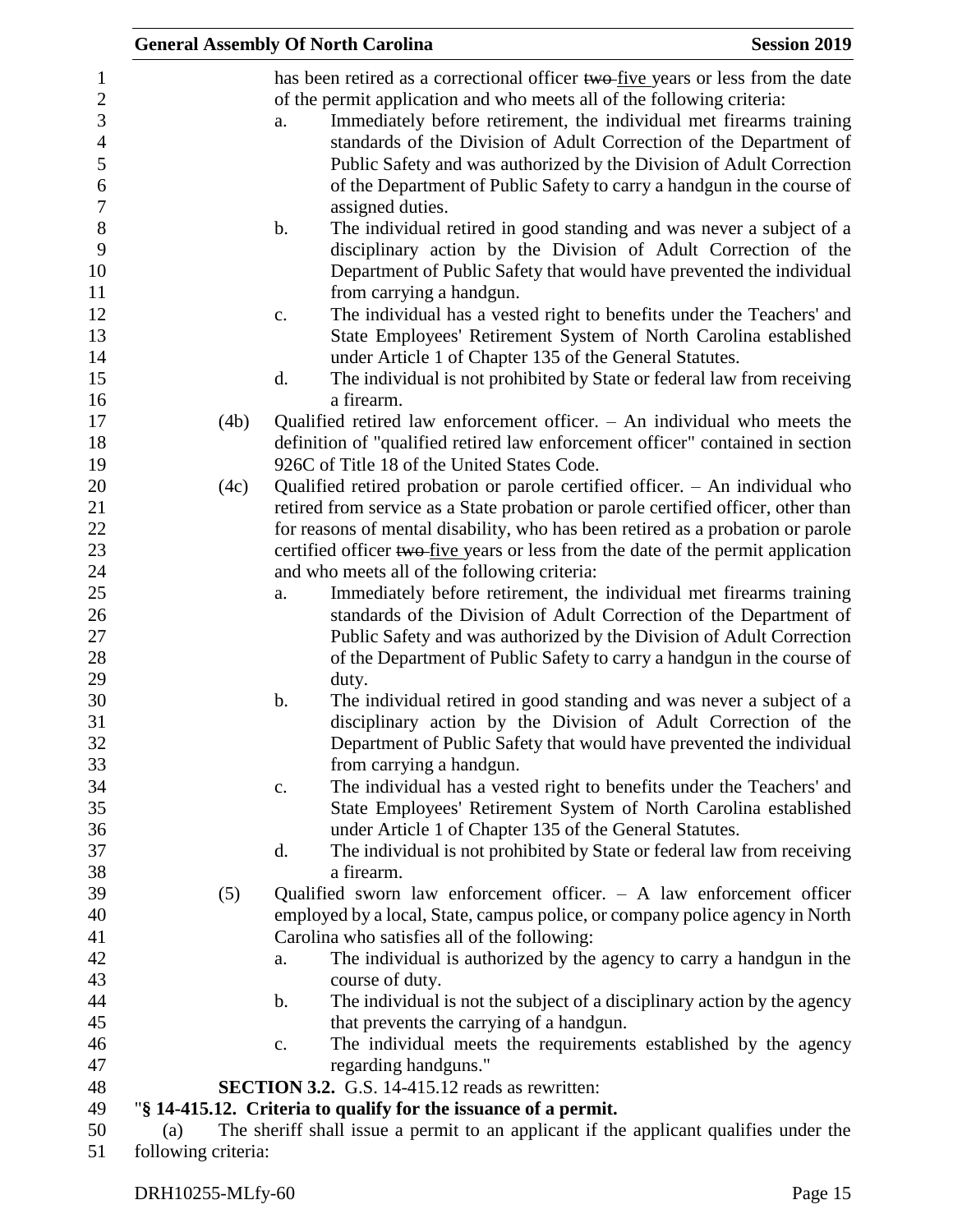|         |            | <b>General Assembly Of North Carolina</b>                                                                                                                                                                                                                                                                                                                                                                                                            | <b>Session 2019</b>   |
|---------|------------|------------------------------------------------------------------------------------------------------------------------------------------------------------------------------------------------------------------------------------------------------------------------------------------------------------------------------------------------------------------------------------------------------------------------------------------------------|-----------------------|
|         | (1)        | The applicant is a citizen of the United States or has been lawfully admitted<br>for permanent residence as defined in 8 U.S.C. $\S 1101(a)(20)$ , and has been a<br>resident of the State 30 days or longer immediately preceding the filing of the<br>application.                                                                                                                                                                                 |                       |
|         | (2)        | The applicant is 21 years of age or older.                                                                                                                                                                                                                                                                                                                                                                                                           |                       |
|         | (3)        | The applicant does not suffer from a physical or mental infirmity that prevents<br>the safe handling of a handgun.currently diagnosed and ongoing mental<br>disorder, as defined by the most recent edition of the Diagnostic and Statistical<br>Manual of Mental Disorders (DSM), that the sheriff determines would<br>reasonably prevent the safe handling of a handgun. Previous treatment for<br>transient disorders shall not be disqualifying. |                       |
| (b)     |            | The sheriff shall deny a permit to an applicant who:                                                                                                                                                                                                                                                                                                                                                                                                 |                       |
|         | (6)        | Is currently, or has been previously adjudicated by a court or administratively<br>determined by a governmental agency whose decisions are subject to judicial<br>review to be, lacking mental capacity or mentally ill. a danger to self or others<br>due to mental illness or lack of mental capacity. Receipt of previous<br>consultative services or outpatient treatment alone shall not disqualify an                                          |                       |
|         |            | applicant under this subdivision.                                                                                                                                                                                                                                                                                                                                                                                                                    |                       |
|         | (7)        | Is or has been discharged from the Armed Forces of the United States under                                                                                                                                                                                                                                                                                                                                                                           |                       |
|         |            | conditions other than honorable.                                                                                                                                                                                                                                                                                                                                                                                                                     |                       |
|         | $\ldots$ " |                                                                                                                                                                                                                                                                                                                                                                                                                                                      |                       |
|         |            | <b>SECTION 3.3.</b> G.S. 14-415.13(a) reads as rewritten:                                                                                                                                                                                                                                                                                                                                                                                            |                       |
| " $(a)$ |            | A person shall apply to the sheriff of the county in which the person resides to obtain                                                                                                                                                                                                                                                                                                                                                              |                       |
|         |            | a concealed handgun permit. The applicant shall submit to the sheriff all of the following:                                                                                                                                                                                                                                                                                                                                                          |                       |
|         | (1)        | An application, completed under oath, on a form provided by the sheriff, and                                                                                                                                                                                                                                                                                                                                                                         |                       |
|         |            | such application form must be provided by the sheriff electronically. The                                                                                                                                                                                                                                                                                                                                                                            |                       |
|         |            | sheriff shall not request employment information, character affidavits,<br>additional background checks, photographs, or other information unless                                                                                                                                                                                                                                                                                                    |                       |
|         |            | specifically permitted by this Article. A sheriff may schedule appointments                                                                                                                                                                                                                                                                                                                                                                          |                       |
|         |            | for concealed handgun applications provided the appointments are scheduled                                                                                                                                                                                                                                                                                                                                                                           |                       |
|         |            | for 15 business days or less from the date on which the applicant informs the                                                                                                                                                                                                                                                                                                                                                                        |                       |
|         |            | sheriff that the applicant possesses all documentation necessary for the                                                                                                                                                                                                                                                                                                                                                                             |                       |
|         |            | application.                                                                                                                                                                                                                                                                                                                                                                                                                                         |                       |
|         | (2)        | A nonrefundable permit fee.                                                                                                                                                                                                                                                                                                                                                                                                                          |                       |
|         | (3)        | A full set of fingerprints of the applicant administered by the sheriff.                                                                                                                                                                                                                                                                                                                                                                             |                       |
|         | (4)        | An original certificate of completion of an approved course, adopted and                                                                                                                                                                                                                                                                                                                                                                             |                       |
|         |            | distributed by the North Carolina Criminal Justice Education and Training                                                                                                                                                                                                                                                                                                                                                                            |                       |
|         |            | Standards Commission, signed by the certified instructor of the course                                                                                                                                                                                                                                                                                                                                                                               |                       |
|         |            | attesting to the successful completion of the course by the applicant which                                                                                                                                                                                                                                                                                                                                                                          |                       |
|         |            | shall verify that the applicant is competent with a handgun and knowledgeable                                                                                                                                                                                                                                                                                                                                                                        |                       |
|         |            | about the laws governing the carrying of a concealed handgun and the use of                                                                                                                                                                                                                                                                                                                                                                          |                       |
|         | (5)        | deadly force.<br>A release, in a form to be prescribed by the Administrative Office of the                                                                                                                                                                                                                                                                                                                                                           |                       |
|         |            | Courts, that authorizes and requires disclosure to the sheriff of any of the                                                                                                                                                                                                                                                                                                                                                                         |                       |
|         |            | following records concerning the mental health or capacity of the applicant to                                                                                                                                                                                                                                                                                                                                                                       |                       |
|         |            | be used for the sole purpose of determining whether the applicant is                                                                                                                                                                                                                                                                                                                                                                                 |                       |
|         |            | under<br>provisions<br>disqualified for a permit<br>the                                                                                                                                                                                                                                                                                                                                                                                              | of<br><del>G.S.</del> |
|         |            | 14-415.12.G.S. 14-415.12:                                                                                                                                                                                                                                                                                                                                                                                                                            |                       |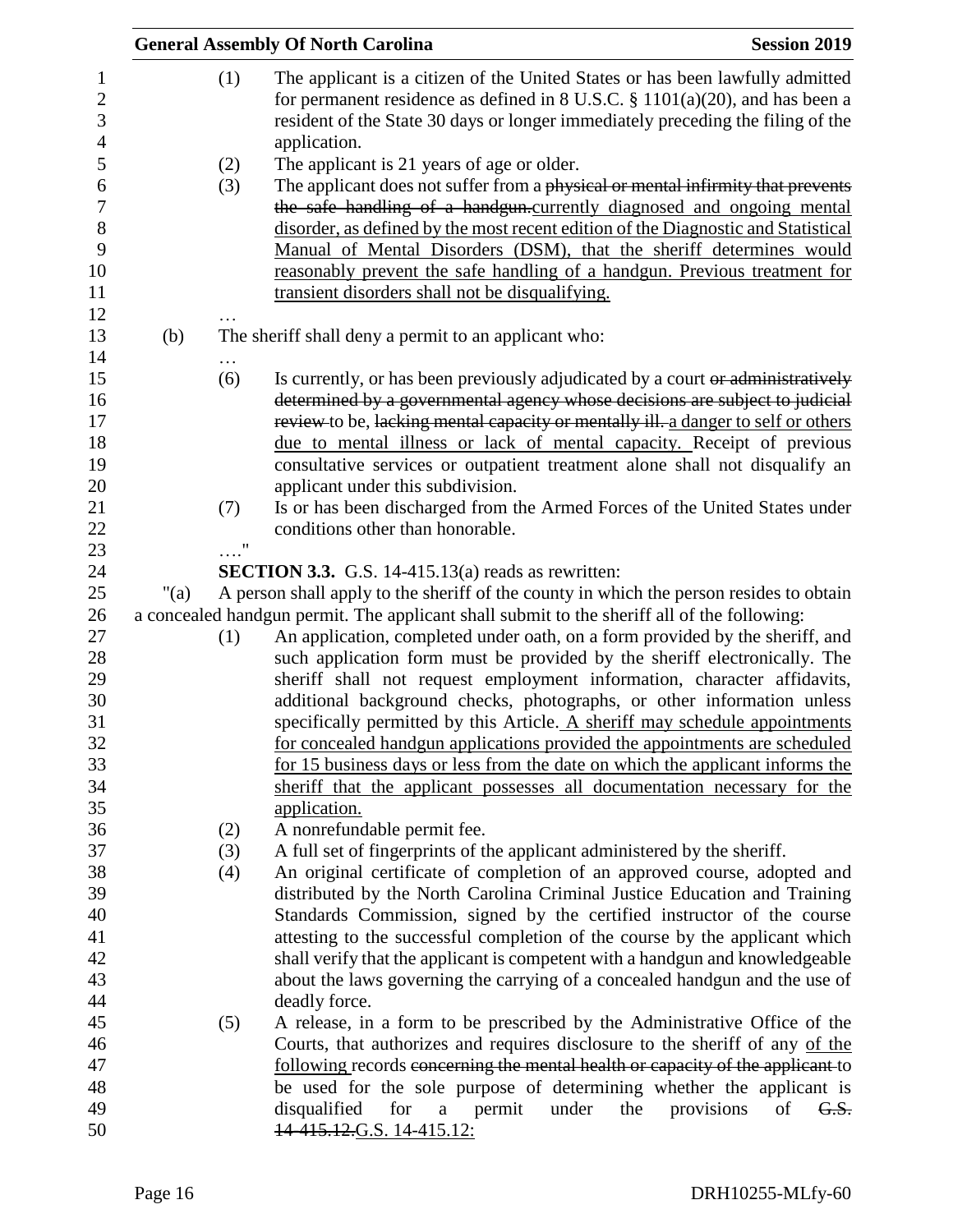| <b>General Assembly Of North Carolina</b>   |                                                                      | <b>Session 2019</b>                                                                                                                                                                               |
|---------------------------------------------|----------------------------------------------------------------------|---------------------------------------------------------------------------------------------------------------------------------------------------------------------------------------------------|
| a.                                          |                                                                      | Records concerning an applicant's currently diagnosed and ongoing                                                                                                                                 |
|                                             |                                                                      | mental disorder, as defined by the most recent edition of the                                                                                                                                     |
|                                             |                                                                      | Diagnostic and Statistical Manual of Mental Disorders (DSM).                                                                                                                                      |
| <u>b.</u>                                   |                                                                      | Records showing that the applicant is currently, or has been                                                                                                                                      |
|                                             |                                                                      | previously, adjudicated by a court to be a danger to self or others due                                                                                                                           |
|                                             | to mental illness or lack of mental capacity.                        |                                                                                                                                                                                                   |
|                                             |                                                                      | This provision does not prohibit submitting information related to involuntary                                                                                                                    |
|                                             |                                                                      | commitment to the National Instant Criminal Background Check System                                                                                                                               |
|                                             | $(NICS)$ ."                                                          |                                                                                                                                                                                                   |
|                                             | <b>SECTION 3.4.</b> G.S. 14-415.15(a) reads as rewritten:            |                                                                                                                                                                                                   |
| " $(a)$                                     |                                                                      | Except as permitted under subsection (b) of this section, within 45-90 days after                                                                                                                 |
|                                             |                                                                      | receipt of the items listed in G.S. 14-415.13 from an applicant, and receipt of the required records                                                                                              |
|                                             |                                                                      | concerning the mental health or capacity of the applicant, the sheriff shall either issue or deny                                                                                                 |
|                                             |                                                                      | the permit. The sheriff may conduct any investigation necessary to determine the qualification or                                                                                                 |
|                                             |                                                                      | competency of the person applying for the permit, including record checks. The sheriff shall                                                                                                      |
|                                             |                                                                      | make the request for any records concerning the mental health or capacity of the applicant within                                                                                                 |
|                                             |                                                                      | 10 days of receipt of the items listed in G.S. 14-415.13. If the sheriff has not received the required                                                                                            |
|                                             |                                                                      | records concerning mental health or capacity of the applicant after 45 days of the request, then                                                                                                  |
|                                             |                                                                      | the sheriff shall request the records again. No person, company, mental health provider, or                                                                                                       |
|                                             |                                                                      | governmental entity may charge additional fees to the applicant for background checks                                                                                                             |
|                                             |                                                                      | conducted under this subsection. A permit shall not be denied unless the applicant is determined                                                                                                  |
|                                             | to be ineligible pursuant to G.S. 14-415.12."                        |                                                                                                                                                                                                   |
|                                             |                                                                      | <b>SECTION 3.5.</b> This part becomes effective October 1, 2019, and applies to permit                                                                                                            |
|                                             | applications submitted on or after that date.                        |                                                                                                                                                                                                   |
|                                             |                                                                      |                                                                                                                                                                                                   |
|                                             |                                                                      | PART IV. CONCEALED CARRY IN STATE LEGISLATIVE BUILDINGS                                                                                                                                           |
|                                             |                                                                      | <b>SECTION 4.1.</b> G.S. 120-32.1 is amended by adding the following new subsections                                                                                                              |
| to read:                                    |                                                                      |                                                                                                                                                                                                   |
| $"({c}2)$                                   |                                                                      | No rule adopted under this section shall prohibit a legislator, a legislative employee,                                                                                                           |
|                                             |                                                                      | or a qualified former sworn law enforcement officer who has a concealed handgun permit                                                                                                            |
|                                             |                                                                      | considered valid under Article 54B of Chapter 14 of the General Statutes or a current sworn law<br>enforcement officer from carrying a concealed handgun on the premises of the State legislative |
|                                             |                                                                      | buildings and grounds. The Legislative Services Commission may adopt a rule requiring a                                                                                                           |
|                                             |                                                                      | legislator, a legislative employee, a qualified former sworn law enforcement officer, or a current                                                                                                |
|                                             |                                                                      | sworn law enforcement officer to provide notice to the Chief of the General Assembly Special                                                                                                      |
|                                             |                                                                      | Police, or the Chief's designee, before carrying the handgun on the premises of the State                                                                                                         |
|                                             |                                                                      | legislative buildings and grounds; however, once initial notice is provided as required by this                                                                                                   |
|                                             |                                                                      | subsection, no subsequent notification shall be required. The Legislative Services Commission                                                                                                     |
|                                             | may also adopt rules establishing a procedure for such notification. |                                                                                                                                                                                                   |
| (c3)                                        |                                                                      | Notwithstanding subsection (c2) of this section, the Legislative Services Commission                                                                                                              |
|                                             |                                                                      | may adopt a rule prohibiting or regulating the carrying of a firearm openly or concealed in the                                                                                                   |
| Gallery of the State legislative building." |                                                                      |                                                                                                                                                                                                   |
|                                             | <b>SECTION 4.2.</b> G.S. 14-415.11(c)(3) reads as rewritten:         |                                                                                                                                                                                                   |
| " $(c)$                                     |                                                                      | Except as provided in G.S. 14-415.27, a permit does not authorize a person to carry a                                                                                                             |
|                                             | concealed handgun in any of the following:                           |                                                                                                                                                                                                   |
|                                             |                                                                      |                                                                                                                                                                                                   |
| (3)                                         |                                                                      | In an area prohibited by rule adopted under G.S. 120-32.1.G.S. 120-32.1,                                                                                                                          |
|                                             |                                                                      | except that a legislator, legislative employee, or qualified former sworn law                                                                                                                     |
|                                             |                                                                      | enforcement officer with a concealed handgun permit valid under Article 54B                                                                                                                       |
|                                             |                                                                      | of this Chapter may carry a concealed handgun on the premises of the State                                                                                                                        |
|                                             |                                                                      | legislative buildings and grounds as defined in G.S. 120-32.1(d); provided, he                                                                                                                    |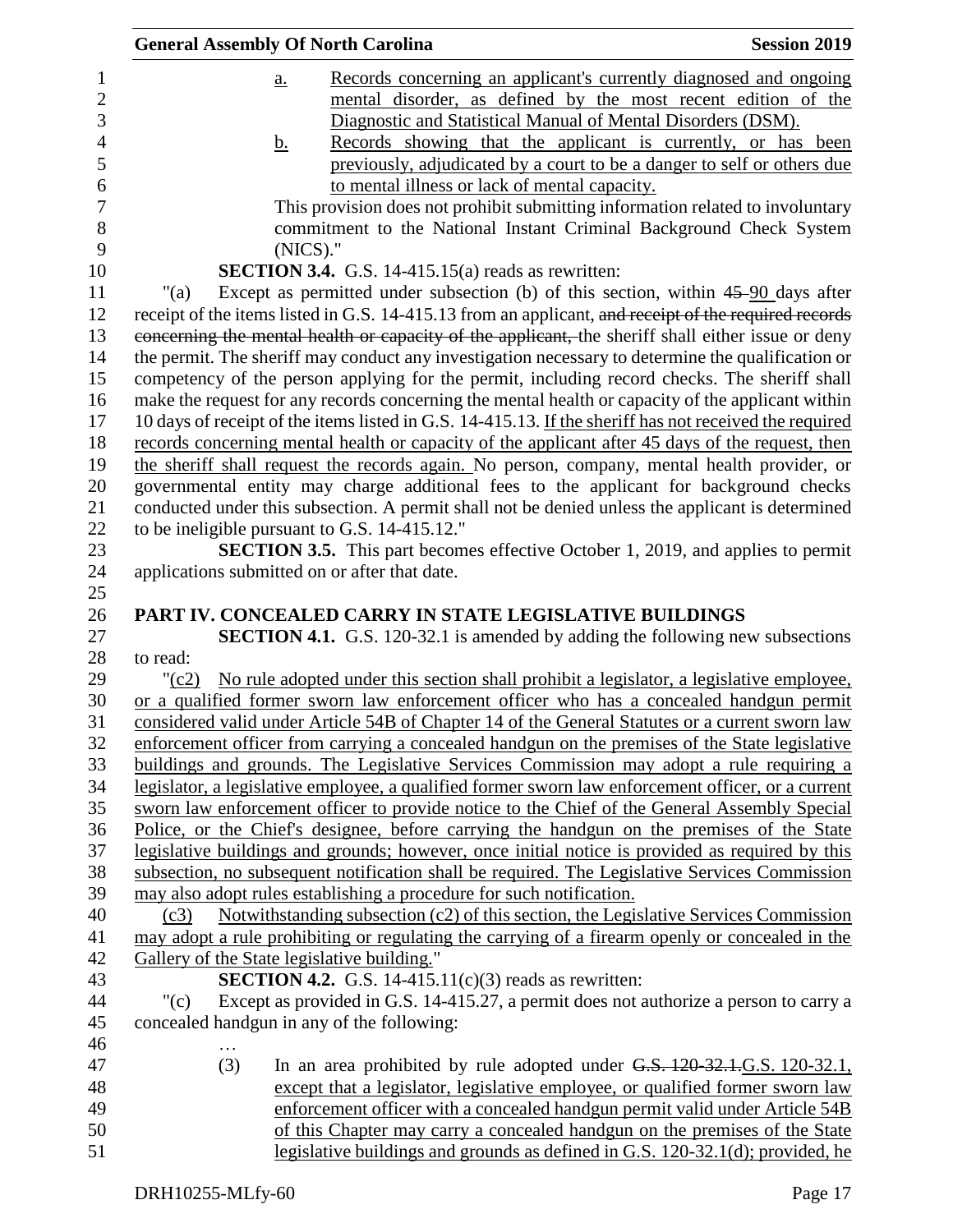|            |            | <b>General Assembly Of North Carolina</b>                                                           | <b>Session 2019</b> |
|------------|------------|-----------------------------------------------------------------------------------------------------|---------------------|
|            |            | or she complies with any notice requirement adopted by the Legislative                              |                     |
|            |            | Services Commission."                                                                               |                     |
|            |            | <b>SECTION 4.3.</b> This part becomes effective December 1, 2019.                                   |                     |
|            |            |                                                                                                     |                     |
|            |            | <b>PART V. CHANGES TO WEAPONS ON EDUCATIONAL PROPERTY</b>                                           |                     |
|            |            | <b>SECTION 5.1.</b> G.S. 14-269.2, as amended by Section 2.3 of this act, reads as                  |                     |
| rewritten: |            |                                                                                                     |                     |
|            |            | "§ 14-269.2. Weapons on campus or other educational property.                                       |                     |
| (a)        |            | The following definitions apply to this section:                                                    |                     |
|            | (1)        | Educational property. - Any school building or bus, school campus, grounds,                         |                     |
|            |            | recreational area, athletic field, or other property owned, used, or operated by                    |                     |
|            |            | any board of education or school board of trustees, or directors for the                            |                     |
|            |            | administration of any school.                                                                       |                     |
|            | (1a)       | Employee. $-$ A person employed by a local board of education or school                             |                     |
|            |            | whether the person is an adult or a minor.                                                          |                     |
|            | (1b)       | School. - A public or private school, community college, college, or                                |                     |
|            |            | university.<br>School operating hours. - Any time when curricular or extracurricular                |                     |
|            | (1c)       | activities are taking place on the premises and any time when the premises are                      |                     |
|            |            | being used for educational, instructional, or school-sponsored activities.                          |                     |
|            | (2)        | Student. – A person enrolled in a school or a person who has been suspended                         |                     |
|            |            | or expelled within the last five years from a school, whether the person is an                      |                     |
|            |            | adult or a minor.                                                                                   |                     |
|            | (3)        | Switchblade knife. $- A$ knife containing a blade that opens automatically by                       |                     |
|            |            | the release of a spring or a similar contrivance.                                                   |                     |
|            | (3a)       | Volunteer school faculty guardian. $- A$ person who (i) is a member of the                          |                     |
|            |            | faculty or staff of a school, (ii) is a full-time or part-time employee, and (iii)                  |                     |
|            |            | possesses a valid concealed handgun permit issued to the person in accordance                       |                     |
|            |            | with Article 54B of Chapter 14 of the General Statutes.                                             |                     |
|            | (3b)       | Volunteer school safety resource officer. $- A$ person who volunteers as a                          |                     |
|            |            | safety resource officer as provided by G.S. 162-26<br>school                                        | <sub>or</sub>       |
|            |            | G.S. 160A-288.4.                                                                                    |                     |
|            | (4)        | Weapon. - Any device enumerated in subsection (b), (b1), or (d) of this<br>section.                 |                     |
| (b)        |            | It shall be a Class I felony for any person knowingly to possess or carry, whether                  |                     |
|            |            | openly or concealed, any gun, rifle, pistol, or other firearm of any kind on educational property   |                     |
|            |            | or to a curricular or extracurricular activity sponsored by a school. Unless the conduct is covered |                     |
|            |            | under some other provision of law providing greater punishment, any person who willfully            |                     |
|            |            | discharges a firearm of any kind on educational property is guilty of a Class F felony. However,    |                     |
|            |            | this subsection does not apply to a BB gun, stun gun, air rifle, or air pistol.                     |                     |
| (b1)       |            | It shall be a Class G felony for any person to possess or carry, whether openly or                  |                     |
|            |            | concealed, any dynamite cartridge, bomb, grenade, mine, or powerful explosive as defined in         |                     |
|            |            | G.S. 14-284.1, on educational property or to a curricular or extracurricular activity sponsored by  |                     |
|            |            | a school. This subsection shall not apply to fireworks.                                             |                     |
| (b2)       |            | Restrictions on extracurricular activities listed in subsection (b) of this section do not          |                     |
|            |            | apply if both of the following criteria are met:                                                    |                     |
|            | <u>(1)</u> | The person is not a participant in, or chaperone or spectator of, the                               |                     |
|            |            | extracurricular activity.                                                                           |                     |
|            | (2)        | The extracurricular activity is conducted in a public place, including, but not                     |                     |
|            |            | limited to, a restaurant, public park, or museum.                                                   |                     |
|            |            |                                                                                                     |                     |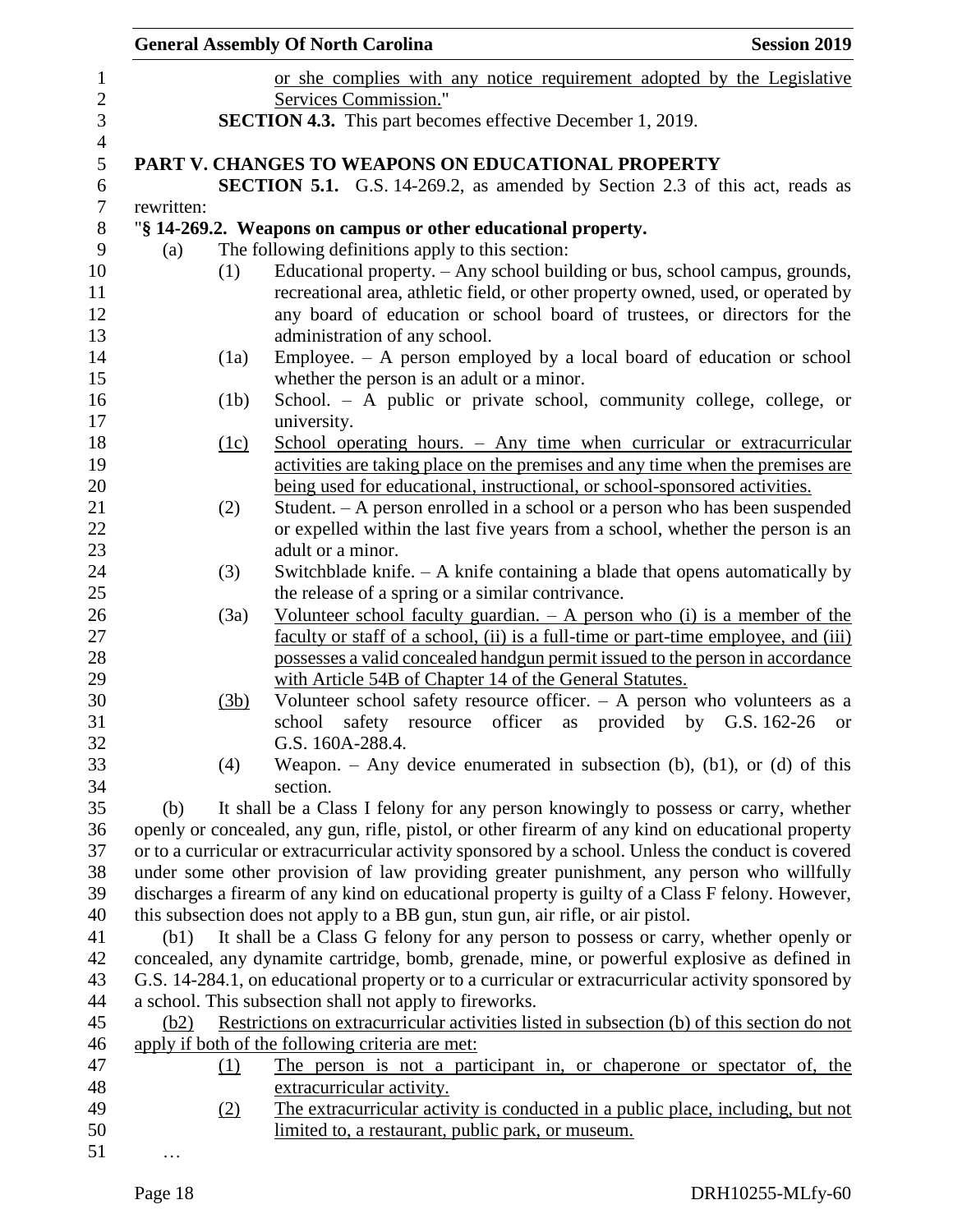|      |                 |                   | <b>General Assembly Of North Carolina</b>                                                                                                     | <b>Session 2019</b> |
|------|-----------------|-------------------|-----------------------------------------------------------------------------------------------------------------------------------------------|---------------------|
| (g)  |                 |                   | This section shall not apply to any of the following:                                                                                         |                     |
|      | $\cdots$<br>(8) |                   | Subject to the condition set forth in subsection (m) of this section, a volunteer                                                             |                     |
|      |                 |                   | school faculty guardian, while on the grounds of the school the person is                                                                     |                     |
|      |                 |                   | employed by or assigned to, who meets all of the following requirements:                                                                      |                     |
|      |                 | a.                | Successfully completes 16 hours of active shooter training in the                                                                             |                     |
|      |                 |                   | School Faculty Guardian program developed and administered by the                                                                             |                     |
|      |                 |                   | North Carolina Criminal Justice Education and Training Standards                                                                              |                     |
|      |                 |                   | Commission pursuant to G.S. 17C- $6(a)(18)$ .                                                                                                 |                     |
|      |                 | <u>b.</u>         | Submits to the chief administrator of the school on an annual basis                                                                           |                     |
|      |                 |                   | written notice that the person continues to possess a valid concealed                                                                         |                     |
|      |                 |                   | handgun permit issued to the person in accordance with Article 54B                                                                            |                     |
|      |                 |                   | of Chapter 14 of the General Statutes.                                                                                                        |                     |
|      |                 | $\underline{c}$ . | Provides evidence satisfactory to the chief administrator of the school                                                                       |                     |
|      |                 |                   | on an annual basis that the person has demonstrated proficiency with                                                                          |                     |
|      |                 |                   | the type of handgun and handgun retention system used.                                                                                        |                     |
|      |                 | <u>d.</u>         | When on school grounds, only possesses the handgun during the                                                                                 |                     |
|      |                 |                   | conduct of his or her duties.                                                                                                                 |                     |
|      |                 | <u>e.</u>         | Except when responding to violence or an imminent threat of violence                                                                          |                     |
|      |                 |                   | at the school, keeps the handgun concealed at all times while on the<br>school grounds. For purposes of this subdivision, the term "violence" |                     |
|      |                 |                   | means physical injury that a reasonable person would conclude could                                                                           |                     |
|      |                 |                   | <u>lead to permanent injury or death.</u>                                                                                                     |                     |
|      |                 | <u>f.</u>         | Submits to annual drug testing.                                                                                                               |                     |
|      |                 |                   |                                                                                                                                               |                     |
| (k1) |                 |                   | The provisions of this section shall not apply to a person in a vehicle on a road not                                                         |                     |
|      |                 |                   | maintained by the school that crosses the educational property if the person has a weapon,                                                    |                     |
|      |                 |                   | including an open or concealed handgun, within the locked vehicle, and the person remains                                                     |                     |
|      |                 |                   | within the locked vehicle while crossing the educational property and only unlocks the vehicle                                                |                     |
|      |                 |                   | to allow the entrance or exit of another person.                                                                                              |                     |
| (k2) |                 |                   | The provisions of this section shall not apply to a person who has a concealed handgun                                                        |                     |
|      |                 |                   | permit that is valid under Article 54B of this Chapter, or who is exempt from obtaining a permit                                              |                     |
|      |                 |                   | pursuant to that Article, if all of the following conditions apply:                                                                           |                     |
|      | (1)             |                   | The person possesses and carries a handgun on educational property other than                                                                 |                     |
|      |                 |                   | an institution of higher education, as defined by G.S. 116-143.1, or a                                                                        |                     |
|      |                 |                   | nonpublic, postsecondary educational institution.                                                                                             |                     |
|      | (2)             |                   | The educational property is the location of both a school and a building that is                                                              |                     |
|      |                 |                   | a place of religious worship, as defined in G.S. 14-54.1. For the purposes of                                                                 |                     |
|      |                 |                   | this subsection, property owned by a local board of education or board of                                                                     |                     |
|      |                 |                   | county commissioners shall not be construed as a building that is a place of<br>religious worship, as defined in G.S. 14-54.1.                |                     |
|      | (3)             |                   | The weapon is a handgun.                                                                                                                      |                     |
|      | (4)             |                   | The handgun is only possessed and carried on educational property outside of                                                                  |                     |
|      |                 |                   | the school operating hours.                                                                                                                   |                     |
|      |                 |                   |                                                                                                                                               |                     |
| (m)  |                 |                   | The governing body or entity of a school may opt out of the authority granted under                                                           |                     |
|      |                 |                   | subdivision $(8)$ of subsection $(g)$ of this section and prohibit a person from possessing a handgun                                         |                     |
|      |                 |                   | pursuant to the authority in subdivision $(8)$ of subsection $(g)$ of this section on the grounds of the                                      |                     |
|      |                 |                   | school or schools under its control."                                                                                                         |                     |
|      |                 |                   | <b>SECTION 5.2.</b> G.S. 17C-6(a) reads as rewritten:                                                                                         |                     |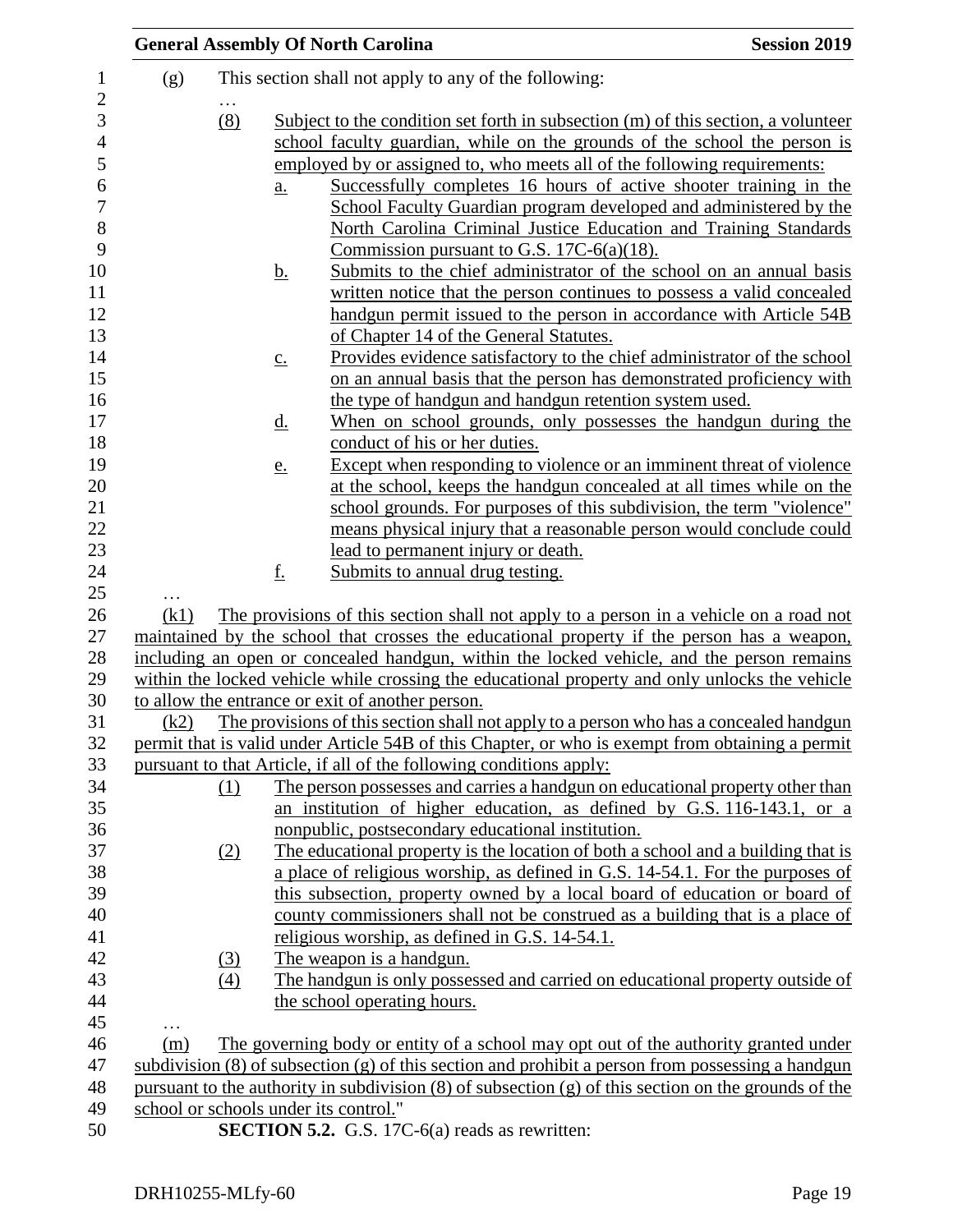|            | <b>General Assembly Of North Carolina</b>                                                                                                                                                                                                                      | <b>Session 2019</b> |
|------------|----------------------------------------------------------------------------------------------------------------------------------------------------------------------------------------------------------------------------------------------------------------|---------------------|
| "(a)       | In addition to powers conferred upon the Commission elsewhere in this Chapter, the<br>Commission shall have the following powers, which shall be enforceable through its rules and<br>regulations, certification procedures, or the provisions of G.S. 17C-10: |                     |
| (21)       | Establish and administer the School Faculty Guardian program, which<br>provides active shooter training to volunteer school faculty guardians, as<br>defined under G.S. 14-269.2."                                                                             |                     |
|            | <b>SECTION 5.3.</b> This part becomes effective December 1, 2019, and applies to<br>offenses committed on or after that date.                                                                                                                                  |                     |
|            | PART VI. REPEAL REQUIREMENT FOR PISTOL PERMIT<br>SECTION 6.1. G.S. 14-402, 14-403, 14-404, 14-405, and 14-407.1 are repealed.                                                                                                                                  |                     |
|            | <b>SECTION 6.2.</b> G.S. 14-315(b1)(1) is repealed.<br><b>SECTION 6.3.</b> G.S. 122C-54 $(d2)$ is repealed.                                                                                                                                                    |                     |
|            | <b>SECTION 6.4.</b> This section becomes effective December 1, 2019, and applies to<br>pistol purchases on or after that date.                                                                                                                                 |                     |
| PART VII.  | <b>TO</b><br>WEAPONS LAW<br><b>OTHER CHANGES</b><br><b>CONFORMING CHANGES</b>                                                                                                                                                                                  | AND ADDITIONAL      |
|            | <b>SECTION 7.1.</b> G.S. 14-269.1, as amended by Section 2.2 of this act, reads as                                                                                                                                                                             |                     |
| rewritten: |                                                                                                                                                                                                                                                                |                     |
|            | "§ 14-269.1. Confiscation and disposition of deadly weapons.                                                                                                                                                                                                   |                     |
| (a)        | Upon conviction of any person for violation of G.S. 14-269, G.S. 14-269.7,                                                                                                                                                                                     |                     |
|            | 14-415.35, or any other offense involving the use of a firearm or other deadly weapon, the firearm                                                                                                                                                             |                     |
|            | or other deadly weapon with reference to which the defendant shall have been convicted shall be                                                                                                                                                                |                     |
|            | ordered confiscated and disposed of by the presiding judge at the trial in one of the following<br>ways in the discretion of the presiding judge as provided in subdivision (1) of this subsection. If                                                         |                     |
|            | the owner of the weapon is the convicted defendant, then the weapon shall be disposed of as                                                                                                                                                                    |                     |
|            | provided by subdivisions (4) through (6) of this subsection in the discretion of the presiding                                                                                                                                                                 |                     |
| judge:     |                                                                                                                                                                                                                                                                |                     |
| (1)        | By ordering the weapon returned to its rightful owner, but only when such<br>owner is a person other than the defendant and has filed a petition for the                                                                                                       |                     |
|            | recovery of such weapon with the presiding judge at the time of the                                                                                                                                                                                            |                     |
|            | defendant's conviction, and upon a finding by the presiding judge that                                                                                                                                                                                         |                     |
|            | petitioner is entitled to possession of same and that he was unlawfully                                                                                                                                                                                        |                     |
|            | deprived of the same without his consent.                                                                                                                                                                                                                      |                     |
| (2),       | (3) Repealed by Session Laws 1994, Ex. Sess., c. 16, s. 2.                                                                                                                                                                                                     |                     |
| (4)        | By ordering such weapon turned over to the sheriff of the county in which the                                                                                                                                                                                  |                     |
|            | trial is held or his duly authorized agent to be destroyed if the firearm does not                                                                                                                                                                             |                     |
|            | have a legible, unique identification number or is unsafe for use because of                                                                                                                                                                                   |                     |
|            | wear, damage, age, or modification. The sheriff shall maintain a record of the                                                                                                                                                                                 |                     |
|            | destruction thereof.                                                                                                                                                                                                                                           |                     |
| (4a)       | Repealed by Session Laws 2005-287, s. 3, effective August 22, 2005.                                                                                                                                                                                            |                     |
| (4b)       | By ordering the weapon turned over to a law enforcement agency in the county<br>of trial for (i) the official use of the agency or (ii) sale, trade, or exchange by                                                                                            |                     |
|            | the agency to a federally licensed firearm dealer in accordance with all                                                                                                                                                                                       |                     |
|            | applicable State and federal firearm laws. The court may order a disposition                                                                                                                                                                                   |                     |
|            | of the firearm pursuant to this subdivision only upon the written request of the                                                                                                                                                                               |                     |
|            | head or chief of the law enforcement agency or a designee of the head or chief                                                                                                                                                                                 |                     |
|            | of the law enforcement agency and only if the firearm has a legible, unique                                                                                                                                                                                    |                     |
|            | identification number. If the law enforcement agency sells the firearm, then                                                                                                                                                                                   |                     |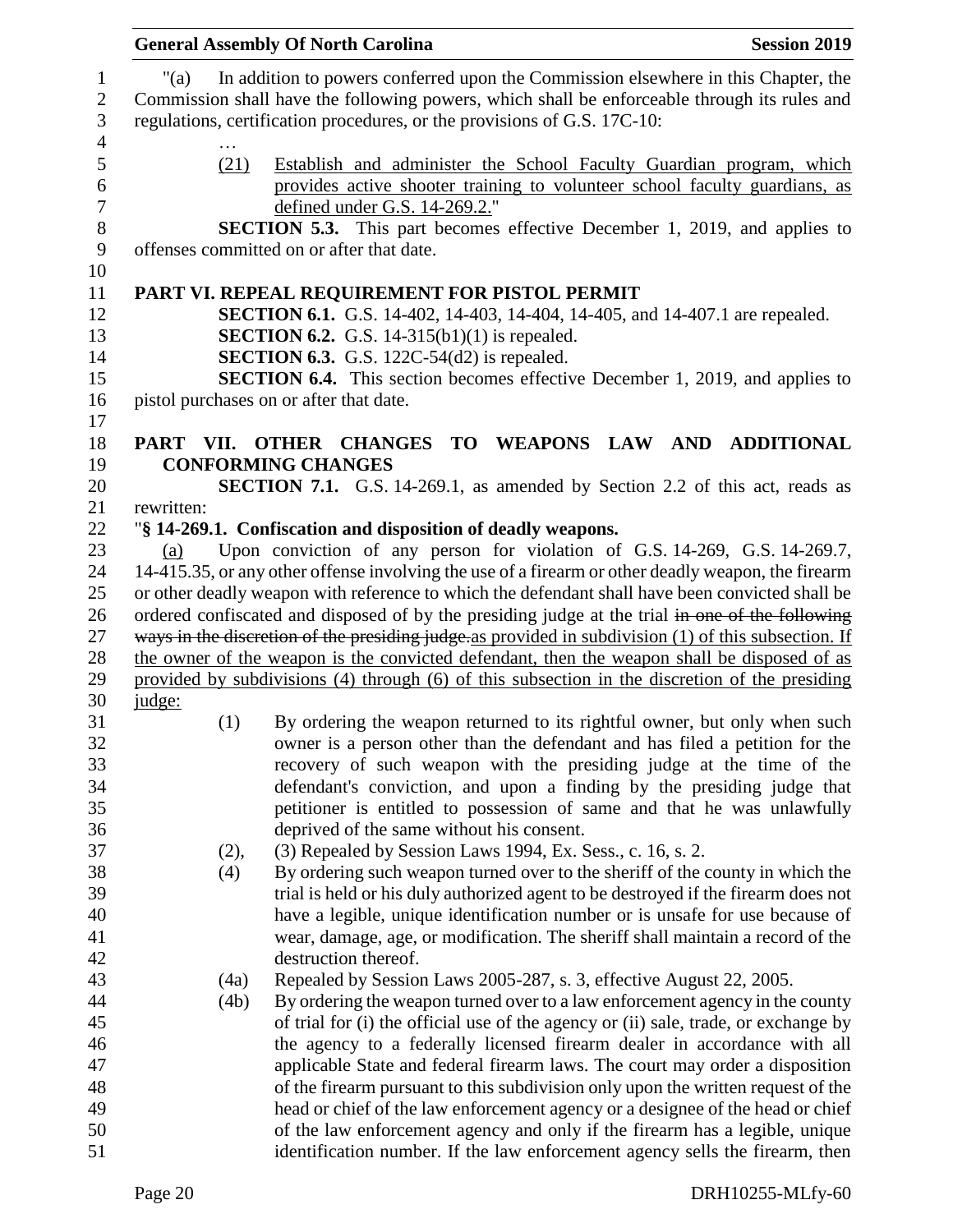| 1              |                                      | the proceeds of the sale shall be remitted to the appropriate county finance                            |
|----------------|--------------------------------------|---------------------------------------------------------------------------------------------------------|
| $\overline{2}$ |                                      | officer as provided by G.S. 115C-452 to be used to maintain free public                                 |
| 3              |                                      | schools. The receiving law enforcement agency shall maintain a record and                               |
| 4              |                                      | inventory of all firearms received pursuant to this subdivision.                                        |
| 5              | (5)                                  | By ordering such weapon turned over to the North Carolina State Crime                                   |
| 6              |                                      | Laboratory's weapons reference library for official use by that agency. The                             |
| 7              |                                      | Laboratory shall maintain a record and inventory of all such weapons                                    |
| 8              |                                      | received.                                                                                               |
| 9              | (6)                                  | By ordering such weapons turned over to the North Carolina Justice Academy                              |
| 10             |                                      | for official use by that agency. The North Carolina Justice Academy shall                               |
| 11             |                                      | maintain a record and inventory of all such weapons received.                                           |
| 12             | (b)                                  | If the weapon is owned by the defendant, and the defendant is not convicted as                          |
| 13             |                                      | provided in this section, the presiding judge shall order the weapon returned to the defendant."        |
| 14             |                                      | <b>SECTION 7.2.</b> G.S. 15-11.1 reads as rewritten:                                                    |
| 15             |                                      | "§ 15-11.1. Seizure, custody and disposition of articles; exceptions.                                   |
| 16             | (a)                                  | If a law-enforcement officer seizes property pursuant to lawful authority, he shall                     |
| 17             |                                      | safely keep the property under the direction of the court or magistrate as long as necessary to         |
| 18             |                                      | assure that the property will be produced at and may be used as evidence in any trial. Upon             |
| 19             |                                      | application by the lawful owner or a person, firm or corporation entitled to possession or upon         |
| 20             |                                      | his own determination, the district attorney may release any property seized pursuant to his lawful     |
| 21             |                                      | authority if he determines that such property is no longer useful or necessary as evidence in a         |
| 22             |                                      | criminal trial and he is presented with satisfactory evidence of ownership. If the district attorney    |
| 23             |                                      | refuses to release such property, the lawful owner or a person, firm or corporation entitled to         |
| 24             |                                      | possession may make application to the court for return of the property. The court, after notice        |
| 25             |                                      | to all parties, including the defendant, and after hearing, may in its discretion order any or all of   |
| 26             |                                      | the property returned to the lawful owner or a person, firm or corporation entitled to possession.      |
| 27             |                                      | The court may enter such order as may be necessary to assure that the evidence will be available        |
| 28             |                                      | for use as evidence at the time of trial, and will otherwise protect the rights of all parties.         |
| 29             |                                      | Notwithstanding any other provision of law, photographs or other identification or analyses made        |
| 30             |                                      | of the property may be introduced at the time of the trial provided that the court determines that      |
| 31             |                                      | the introduction of such substitute evidence is not likely to substantially prejudice the rights of     |
| 32             | the defendant in the criminal trial. |                                                                                                         |
| 33             | (b)                                  | In the case of unknown or unapprehended defendants or of defendants willfully absent                    |
| 34             |                                      | from the jurisdiction, the court shall determine whether an attorney should be appointed as             |
| 35             |                                      | guardian ad litem to represent and protect the interest of such unknown or absent defendants.           |
| 36             |                                      | Appointment shall be in accordance with rules adopted by the Office of Indigent Defense                 |
| 37             |                                      | Services. The judicial findings concerning identification or value that are made at such hearing        |
| 38             |                                      | whereby property is returned to the lawful owner or a person, firm, or corporation entitled to          |
| 39             |                                      | possession, may be admissible into evidence at the trial. After final judgment all property             |
| 40             |                                      | lawfully seized by or otherwise coming into the possession of law-enforcement authorities shall         |
| 41             |                                      | be disposed of as the court or magistrate in its discretion orders, and may be forfeited and either     |
| 42             |                                      | sold or destroyed in accordance with due process of law.                                                |
| 43             | (b1)                                 | Notwithstanding subsections (a) and (b) of this section or any other provision of law,                  |
| 44             |                                      | if the property seized is a firearm and the district attorney determines the firearm is no longer       |
| 45             |                                      | necessary or useful as evidence in a criminal trial, the district attorney, after notice to all parties |
| 46             |                                      | known or believed by the district attorney to have an ownership or a possessory interest in the         |
| 47             |                                      | firearm, including the defendant, shall apply to the court for an order of disposition of the firearm.  |
| 48             |                                      | The judge, after hearing, may shall order the disposition of the firearm as provided in subdivision     |
| 49             |                                      | (1) of this subsection unless the rightful owner is the defendant. If the rightful owner is the         |
| 50             |                                      | defendant, then the judge may order the disposition of the firearm in one of the following              |
| 51             |                                      | ways: ways described by subdivisions (2) through (4) of this subsection:                                |
|                |                                      |                                                                                                         |

**General Assembly Of North Carolina Session 2019**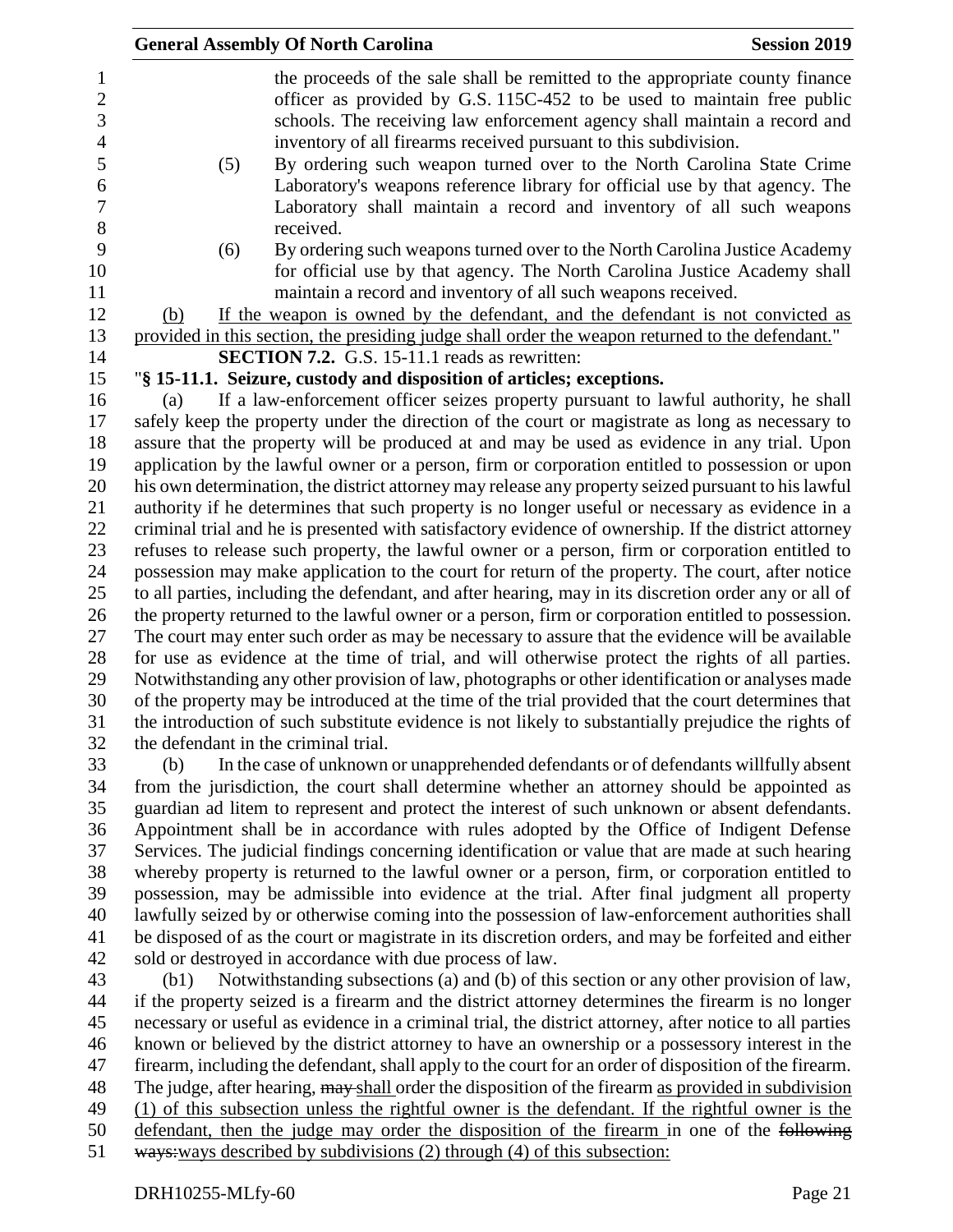|                               | <b>General Assembly Of North Carolina</b>                                                                                                                                                                                                                                                                                                                                                                                                                                                                                                                        | <b>Session 2019</b> |
|-------------------------------|------------------------------------------------------------------------------------------------------------------------------------------------------------------------------------------------------------------------------------------------------------------------------------------------------------------------------------------------------------------------------------------------------------------------------------------------------------------------------------------------------------------------------------------------------------------|---------------------|
| (1)                           | By ordering the firearm returned to its rightful owner, when the rightful owner<br>is someone other than the defendant and upon findings by the court (i) that the<br>person, firm, or corporation determined by the court to be the rightful owner<br>is entitled to possession of the firearm and (ii) that the person, firm, or<br>corporation determined by the court to be the rightful owner of the firearm<br>was unlawfully deprived of the same or had no knowledge or reasonable belief<br>of the defendant's intention to use the firearm unlawfully. |                     |
| (2)                           | By ordering the firearm returned to the defendant, but only if the defendant is<br>not convicted of any criminal offense in connection with the possession or use<br>of the firearm, the defendant is the rightful owner of the firearm, and the<br>defendant is not otherwise ineligible to possess such firearm.                                                                                                                                                                                                                                               |                     |
| (3)                           | By ordering the firearm turned over to be destroyed by the sheriff of the county<br>in which the firearm was seized or by his duly authorized agent if the firearm<br>does not have a legible, unique identification number or is unsafe for use<br>because of wear, damage, age, or modification. The sheriff shall maintain a<br>record of the destruction of the firearm.                                                                                                                                                                                     |                     |
| (4)                           | By ordering the firearm turned over to a law enforcement agency in the county<br>of trial for (i) the official use of the agency or (ii) sale, trade, or exchange by<br>the agency to a federally licensed firearm dealer in accordance with all<br>applicable State and federal firearm laws. The court may order a disposition<br>of the firearm pursuant to this subdivision only if the firearm has a legible,                                                                                                                                               |                     |
|                               | unique identification number. If the law enforcement agency sells the firearm,<br>then the proceeds of the sale shall be remitted to the appropriate county<br>finance officer as provided by G.S. 115C-452 to be used to maintain free<br>public schools. The receiving law enforcement agency shall maintain a record                                                                                                                                                                                                                                          |                     |
|                               | and inventory of all firearms received pursuant to this subdivision.<br>This subsection (b1) is not applicable to seizures pursuant to G.S. 113-137 of firearms used<br>only in connection with a violation of Article 22 of Chapter 113 of the General Statutes or any<br>local wildlife hunting ordinance.                                                                                                                                                                                                                                                     |                     |
| (c)                           | Any property, the forfeiture and disposition of which is specified in any general or<br>special law, shall be disposed of in accordance therewith."<br>SECTION 7.3. Article 35 of Chapter 14 of the General Statutes is amended by                                                                                                                                                                                                                                                                                                                               |                     |
| adding a new section to read: |                                                                                                                                                                                                                                                                                                                                                                                                                                                                                                                                                                  |                     |
| (a)                           | "\\$14-277.9. Going armed to the terror of the people.<br>A person who arms himself or herself with an unusual and dangerous weapon for the                                                                                                                                                                                                                                                                                                                                                                                                                      |                     |
|                               | purpose of terrifying others and goes about on public highways in a manner to cause terror to the                                                                                                                                                                                                                                                                                                                                                                                                                                                                |                     |
|                               | people is guilty of a Class 1 misdemeanor.                                                                                                                                                                                                                                                                                                                                                                                                                                                                                                                       |                     |
| (b)                           | No person shall be convicted of a violation of subsection (a) of this section based only                                                                                                                                                                                                                                                                                                                                                                                                                                                                         |                     |
|                               | on the person's possession or carrying of a handgun, whether openly or concealed."                                                                                                                                                                                                                                                                                                                                                                                                                                                                               |                     |
|                               | <b>SECTION 7.4.</b> G.S. 14-415.1 is amended by adding a new subsection to read:                                                                                                                                                                                                                                                                                                                                                                                                                                                                                 |                     |
| " $(f)$                       | This section does not apply to, there is no disentitlement under this section for, and                                                                                                                                                                                                                                                                                                                                                                                                                                                                           |                     |
|                               | the firearms rights as defined in G.S. 14-415.4 are restored to any person who satisfies all of the                                                                                                                                                                                                                                                                                                                                                                                                                                                              |                     |
| following criteria:           |                                                                                                                                                                                                                                                                                                                                                                                                                                                                                                                                                                  |                     |
| (1)                           | <u>The person's firearms rights were restored prior to December 1, 1995, and the</u>                                                                                                                                                                                                                                                                                                                                                                                                                                                                             |                     |
|                               | forfeiture of the person's firearms rights on December 1, 1995, occurred only                                                                                                                                                                                                                                                                                                                                                                                                                                                                                    |                     |
|                               | because amendments to G.S. 14-415.1, enacted by S.L. 1995-487 and further                                                                                                                                                                                                                                                                                                                                                                                                                                                                                        |                     |
|                               | amended by S.L. 2004-186, and applicable to any person convicted of a felony                                                                                                                                                                                                                                                                                                                                                                                                                                                                                     |                     |
|                               | before December 1, 1995, became effective.                                                                                                                                                                                                                                                                                                                                                                                                                                                                                                                       |                     |
| (2)                           | The person's felony convictions prior to December 1, 1995, are only for                                                                                                                                                                                                                                                                                                                                                                                                                                                                                          |                     |
|                               | nonviolent felonies as defined in G.S. 14-415.4.                                                                                                                                                                                                                                                                                                                                                                                                                                                                                                                 |                     |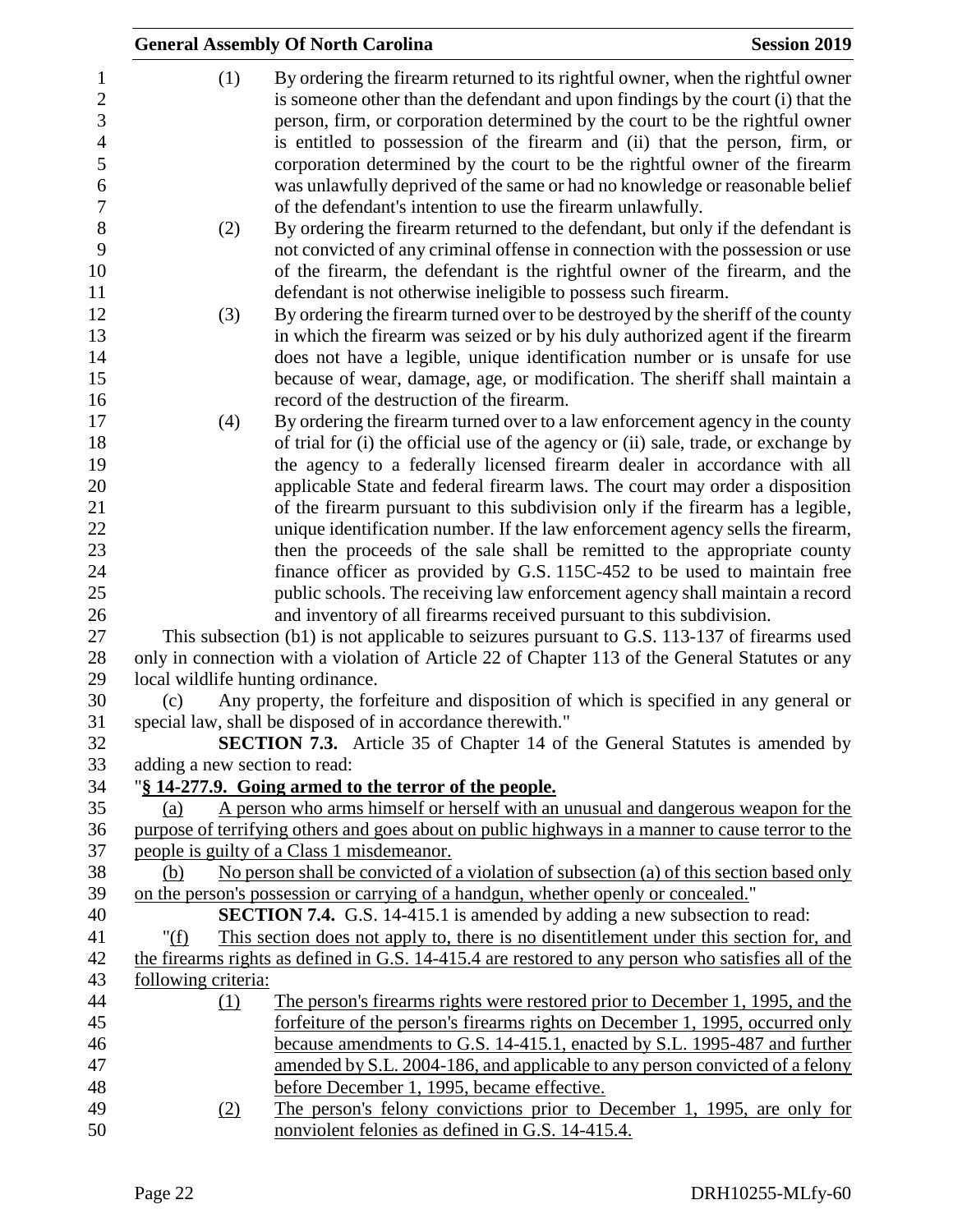|                   |                   | <b>General Assembly Of North Carolina</b>                                                                                                                                                           | <b>Session 2019</b> |
|-------------------|-------------------|-----------------------------------------------------------------------------------------------------------------------------------------------------------------------------------------------------|---------------------|
|                   | (3)               | The person has not been convicted of any subsequent felony on or after                                                                                                                              |                     |
|                   |                   | December 1, 1995, that would require forfeiture of the person's firearms rights                                                                                                                     |                     |
|                   |                   | and cause the person to be disentitled under this section."                                                                                                                                         |                     |
|                   |                   | <b>SECTION 7.5.</b> G.S. 50B-3.1 reads as rewritten:                                                                                                                                                |                     |
|                   |                   | "§ 50B-3.1. Surrender and disposal of firearms; violations; exemptions.                                                                                                                             |                     |
| (a)               |                   | Required Surrender of Firearms. - Upon issuance of an emergency or ex parte order                                                                                                                   |                     |
|                   |                   | pursuant to this Chapter, the court shall order the defendant to surrender to the sheriff or a                                                                                                      |                     |
|                   |                   | licensed firearms dealer all firearms, machine guns, ammunition, permits to purchase firearms,                                                                                                      |                     |
|                   |                   | and permits to carry concealed firearms that are in the care, custody, possession, ownership, or                                                                                                    |                     |
|                   |                   | control of the defendant if the court finds any of the following factors:                                                                                                                           |                     |
|                   | (1)               | The use or threatened use of a deadly weapon by the defendant or a pattern of                                                                                                                       |                     |
|                   |                   | prior conduct involving the use or threatened use of violence with a firearm                                                                                                                        |                     |
|                   |                   | against persons.                                                                                                                                                                                    |                     |
|                   | (2)               | Threats to seriously injure or kill the aggrieved party or minor child by the                                                                                                                       |                     |
|                   |                   | defendant.                                                                                                                                                                                          |                     |
|                   | (3)               | Threats to commit suicide by the defendant.                                                                                                                                                         |                     |
|                   | (4)               | Serious injuries inflicted upon the aggrieved party or minor child by the                                                                                                                           |                     |
|                   |                   | defendant.                                                                                                                                                                                          |                     |
|                   |                   |                                                                                                                                                                                                     |                     |
| (c1)              |                   | Notice on Order. – If the court orders the defendant to surrender firearms,                                                                                                                         |                     |
|                   |                   | ammunition, and permits, the court shall inform the plaintiff and the defendant of the terms of                                                                                                     |                     |
|                   |                   | the protective order and include these terms on the face of the order, including that the defendant                                                                                                 |                     |
|                   |                   | is prohibited from possessing, purchasing, or receiving or attempting to possess, purchase, or                                                                                                      |                     |
|                   |                   | receive a firearm for the duration of the protective order or any successive protective order in                                                                                                    |                     |
|                   |                   | effect. The terms of the order shall include instructions on how the defendant may request                                                                                                          |                     |
|                   |                   | retrieval of any firearms, ammunition, and permits surrendered to the sheriff when the protective                                                                                                   |                     |
|                   |                   | order is no longer in effect. The terms shall also include notice of the penalty for violation of                                                                                                   |                     |
|                   | G.S. 14-269.8.    |                                                                                                                                                                                                     |                     |
| (d)               |                   | Surrender. – Upon Except as otherwise authorized in subsection (d1) of this section,                                                                                                                |                     |
|                   |                   | upon service of the order, the defendant shall immediately surrender to the sheriff possession of                                                                                                   |                     |
|                   |                   | all firearms, machine guns, ammunition, permits to purchase firearms, and permits to carry                                                                                                          |                     |
|                   |                   | concealed firearms that are in the care, custody, possession, ownership, or control of the                                                                                                          |                     |
|                   |                   | defendant. In the event that weapons cannot be surrendered at the time the order is served, the                                                                                                     |                     |
|                   |                   | defendant shall surrender the firearms, ammunitions, and permits to the sheriff within 24 hours                                                                                                     |                     |
|                   |                   | of service at a time and place specified by the sheriff. The sheriff shall store the firearms or                                                                                                    |                     |
|                   |                   | contract with a licensed firearms dealer to provide storage.                                                                                                                                        |                     |
|                   | $\leftrightarrow$ | If the court orders the defendant to surrender firearms, ammunition, and                                                                                                                            |                     |
|                   |                   | permits, the court shall inform the plaintiff and the defendant of the terms of                                                                                                                     |                     |
|                   |                   | the protective order and include these terms on the face of the order, including                                                                                                                    |                     |
|                   |                   | that the defendant is prohibited from possessing, purchasing, or receiving or                                                                                                                       |                     |
|                   |                   | attempting to possess, purchase, or receive a firearm for so long as the                                                                                                                            |                     |
|                   |                   | protective order or any successive protective order is in effect. The terms of                                                                                                                      |                     |
|                   |                   | the order shall include instructions as to how the defendant may request                                                                                                                            |                     |
|                   |                   | retrieval of any firearms, ammunition, and permits surrendered to the sheriff                                                                                                                       |                     |
|                   |                   | when the protective order is no longer in effect. The terms shall also include                                                                                                                      |                     |
|                   |                   | notice of the penalty for violation of G.S. 14-269.8.                                                                                                                                               |                     |
| $\left( 2\right)$ |                   | The sheriff may charge the defendant a reasonable fee for the storage of any firearms                                                                                                               |                     |
|                   |                   | and ammunition taken pursuant to a protective order. The fees are payable to the sheriff. The<br>sheriff shall transmit the proceeds of these fees to the county finance officer. The fees shall be |                     |
|                   |                   | used by the sheriff to pay the costs of administering this section and for other law enforcement                                                                                                    |                     |
|                   |                   |                                                                                                                                                                                                     |                     |

purposes. The county shall expend the restricted funds for these purposes only. The sheriff shall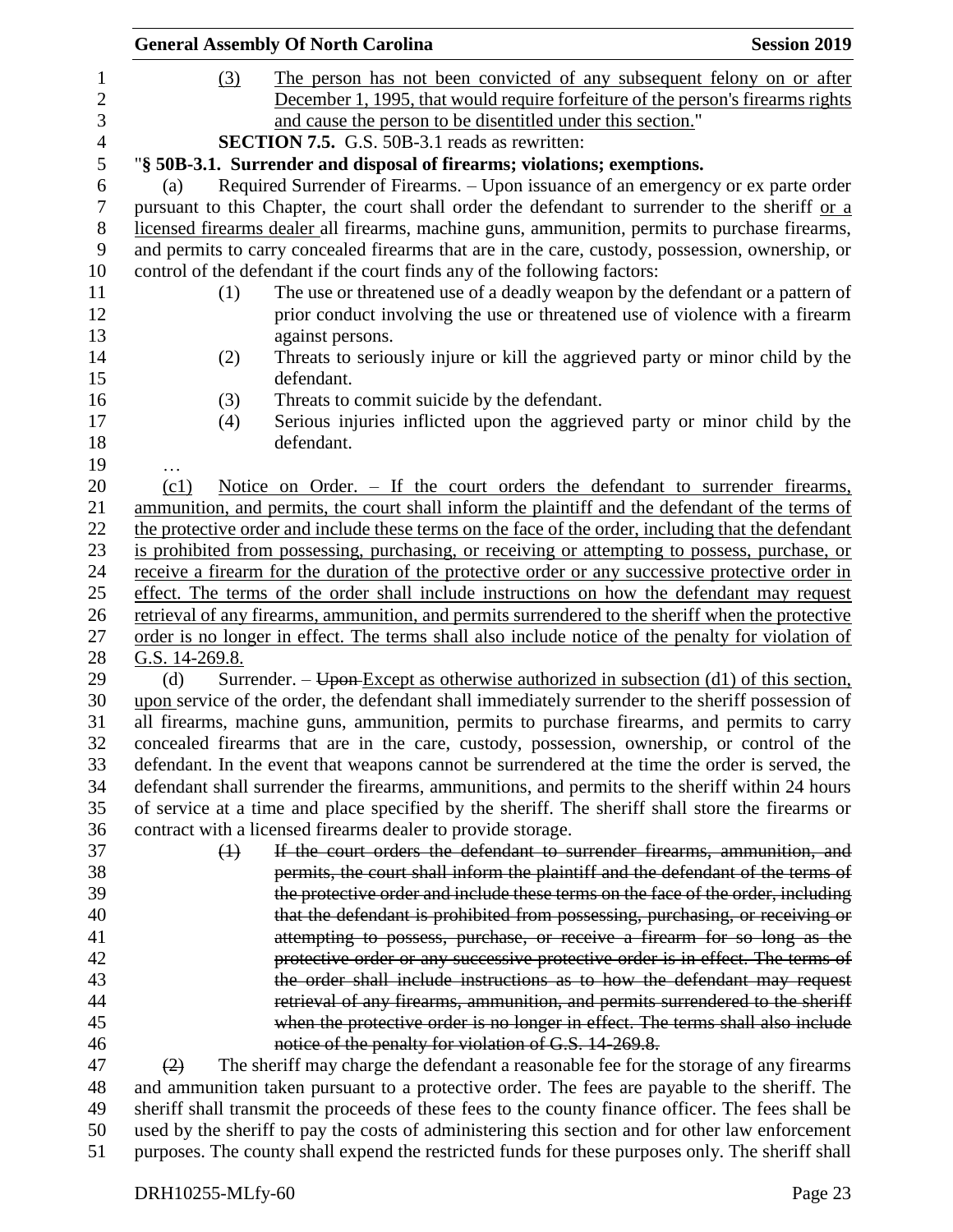# **General Assembly Of North Carolina Session 2019**

| $\mathbf 1$      |                                                                                                    |                   | not release firearms, ammunition, or permits without a court order granting the release. The        |  |  |
|------------------|----------------------------------------------------------------------------------------------------|-------------------|-----------------------------------------------------------------------------------------------------|--|--|
| $\mathbf{2}$     | defendant must remit all fees owed prior to the authorized return of any firearms, ammunition,     |                   |                                                                                                     |  |  |
| 3                | or permits. The sheriff shall not incur any civil or criminal liability for alleged damage or      |                   |                                                                                                     |  |  |
| $\overline{4}$   | deterioration due to storage or transportation of any firearms or ammunition held pursuant to this |                   |                                                                                                     |  |  |
| 5                |                                                                                                    |                   | section, section, but the sheriff shall store the firearms or ammunition in a manner designed to    |  |  |
| 6                |                                                                                                    |                   | reasonably ensure against any deterioration or damage to the firearms or ammunition other than      |  |  |
| $\boldsymbol{7}$ | that caused by the passage of time.                                                                |                   |                                                                                                     |  |  |
| $8\,$            | (d1)                                                                                               |                   | <u>Surrender or Sale to Dealer. – Upon service of the order, the defendant may choose</u>           |  |  |
| 9                |                                                                                                    |                   | to (i) enter into an agreement with a licensed firearms dealer to surrender possession of all       |  |  |
| 10               |                                                                                                    |                   | firearms, machine guns, and ammunition that are in the care, custody, possession, ownership, or     |  |  |
| 11               |                                                                                                    |                   | control of the defendant directly to the dealer or (ii) sell the firearms, machine guns, and        |  |  |
| 12               |                                                                                                    |                   | ammunition to a licensed firearms dealer if the defendant is the owner of the firearms, machine     |  |  |
| 13               |                                                                                                    |                   | guns, and ammunition. If the defendant intends to surrender or sell the firearms, machine guns,     |  |  |
| 14               |                                                                                                    |                   | and ammunition pursuant to this subsection, at the time of service of the order the defendant shall |  |  |
| 15               |                                                                                                    |                   | notify the sheriff of that intent and the firearms, machine guns, and ammunition must be            |  |  |
| 16               |                                                                                                    |                   | surrendered or sold to a licensed firearms dealer within 24 hours of service of the order. Any      |  |  |
| 17               |                                                                                                    |                   | funds received from the sale of a firearm, machine gun, or ammunition by a defendant pursuant       |  |  |
| 18               |                                                                                                    |                   | to this subsection are the property of the defendant. A defendant surrendering or selling firearms, |  |  |
| 19               |                                                                                                    |                   | machine guns, and ammunition pursuant to this subsection shall surrender all permits to purchase    |  |  |
| 20               |                                                                                                    |                   | firearms and permits to carry concealed firearms to the sheriff as provided in subsection (d) of    |  |  |
| 21               | this section.                                                                                      |                   |                                                                                                     |  |  |
| 22               |                                                                                                    |                   | A licensed firearms dealer receiving possession of firearms, machine guns, and ammunition           |  |  |
| 23               |                                                                                                    |                   | pursuant to this subsection must, within 24 hours of receipt of the firearms, machine guns, and     |  |  |
| 24               |                                                                                                    |                   | ammunition, submit all of the following to the sheriff:                                             |  |  |
| 25               | (1)                                                                                                |                   | A written record of all firearms, machine guns, and ammunition received from                        |  |  |
| 26               |                                                                                                    |                   | the defendant and a notation as to whether each item was sold or surrendered                        |  |  |
| 27               |                                                                                                    |                   | for retrieval at a later date.                                                                      |  |  |
| 28               | (2)                                                                                                |                   | A written document acknowledging all of the following:                                              |  |  |
| 29               |                                                                                                    | $\underline{a}$ . | The dealer has been informed that the defendant has been ordered to                                 |  |  |
| 30               |                                                                                                    |                   | surrender the firearms, machine guns, and ammunition pursuant to a                                  |  |  |
| 31               |                                                                                                    |                   | domestic violence protective order.                                                                 |  |  |
| 32               |                                                                                                    | <u>b.</u>         | The dealer will not release the firearms, machine guns, or ammunition                               |  |  |
| 33               |                                                                                                    |                   | to the defendant without a court order granting the release.                                        |  |  |
| 34               |                                                                                                    | $\underline{c}$ . | The dealer will not transfer possession of the firearms, machine guns,                              |  |  |
| 35               |                                                                                                    |                   | or ammunition to any person the dealer knows or reasonably should                                   |  |  |
| 36               |                                                                                                    |                   | know will allow the defendant to exercise care, custody, possession,                                |  |  |
| 37               |                                                                                                    |                   | ownership, or control of the firearms, machine guns, or ammunition.                                 |  |  |
| 38               |                                                                                                    |                   | A dealer who accepts firearms, machine guns, and ammunition pursuant to this subsection             |  |  |
| 39               |                                                                                                    |                   | shall (i) not release the firearms, machine guns, or ammunition to the defendant without a court    |  |  |
| 40               |                                                                                                    |                   | order granting the release or (ii) not transfer possession of the firearms, machine guns, or        |  |  |
| 41               |                                                                                                    |                   | ammunition to any person the dealer knows or reasonably should know will allow the defendant        |  |  |
| 42               |                                                                                                    |                   | to exercise care, custody, possession, ownership, or control of the firearms, machine guns, or      |  |  |
| 43               | ammunition.                                                                                        |                   |                                                                                                     |  |  |
| 44               | (e)                                                                                                |                   | Retrieval. – If the court does not enter a protective order when the ex parte or                    |  |  |
| 45               |                                                                                                    |                   | emergency order expires, the defendant may retrieve any weapons surrendered to the sheriff or a     |  |  |
| 46               |                                                                                                    |                   | licensed firearms dealer unless the court finds that the defendant is precluded from owning or      |  |  |
| 47               |                                                                                                    |                   | possessing a firearm pursuant to State or federal law or final disposition of any pending criminal  |  |  |
| 48               |                                                                                                    |                   | charges committed against the person that is the subject of the current protective order.           |  |  |
| 49               | (f)                                                                                                |                   | Motion for Return. – The defendant may request the return of any firearms,                          |  |  |
| 50               |                                                                                                    |                   | ammunition, or permits surrendered by filing a motion with the court at the expiration of the       |  |  |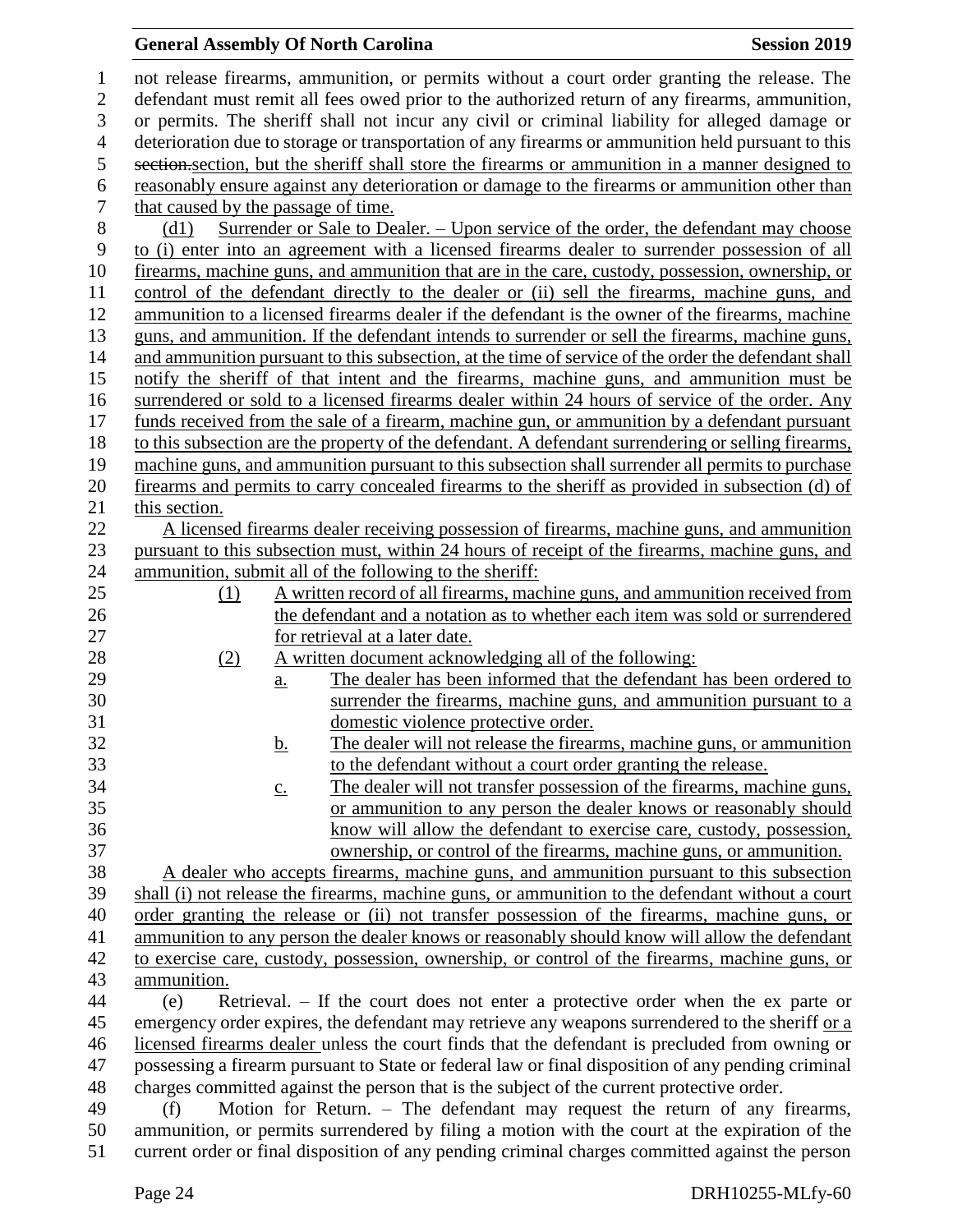#### **General Assembly Of North Carolina Session 2019 Session 2019**

 that is the subject of the current protective order and not later than 90 days after the expiration of the current order or final disposition of any pending criminal charges committed against the person that is the subject of the current protective order. Upon receipt of the motion, the court shall schedule a hearing and provide written notice to the plaintiff who shall have the right to appear and be heard and to the sheriff or licensed firearms dealer who has control of the firearms, ammunition, or permits. The court shall determine whether the defendant is subject to any State or federal law or court order that precludes the defendant from owning or possessing a firearm. The inquiry shall include: (1) Whether the protective order has been renewed. (2) Whether the defendant is subject to any other protective orders. (3) Whether the defendant is disqualified from owning or possessing a firearm 12 pursuant to 18 U.S.C. § 922 or any State law. (4) Whether the defendant has any pending criminal charges, in either State or federal court, committed against the person that is the subject of the current 15 protective order. The court shall deny the return of firearms, ammunition, or permits if the court finds that the defendant is precluded from owning or possessing a firearm pursuant to State or federal law or if the defendant has any pending criminal charges, in either State or federal court, committed against the person that is the subject of the current protective order until the final disposition of those charges. (g) Motion for Return by Third-Party Owner. – A third-party owner of firearms, ammunition, or permits who is otherwise eligible to possess such items may file a motion requesting the return to said third party of any such items in the possession of the sheriff or a licensed firearms dealer seized as a result of the entry of a domestic violence protective order. 25 The motion must be filed not later than 30 days after the seizure of the items by the sheriff. sheriff or surrender to the licensed firearms dealer. Upon receipt of the third party's motion, the court 27 shall schedule a hearing and provide written notice to all parties and the sheriff. sheriff or licensed firearms dealer. The court shall order return of the items to the third party unless the court determines that the third party is disqualified from owning or possessing said items pursuant to State or federal law. If the court denies the return of said items to the third party, the items shall be disposed of by the sheriff or licensed firearms dealer as provided in subsection (h) of this section. (h) Disposal of Firearms. – If the defendant does not file a motion requesting the return of any firearms, ammunition, or permits surrendered within the time period prescribed by this section, if the court determines that the defendant is precluded from regaining possession of any firearms, ammunition, or permits surrendered, or if the defendant or third-party owner fails to remit all fees owed for the storage of the firearms or ammunition within 30 days of the entry of the order granting the return of the firearms, ammunition, or permits, the sheriff or licensed firearms dealer who has control of the firearms, ammunition, or permits shall give notice to the defendant, and the sheriff or licensed firearms dealer shall apply to the court for an order of disposition of the firearms, ammunition, or permits. The judge, after a hearing, may order the disposition of the firearms, ammunition, or permits in one or more of the ways authorized by law, including subdivision (4), (4b), (5), or (6) of G.S. 14-269.1. Additionally, for firearms and ammunition surrendered to a licensed firearms dealer under subsection (d1) of this section, the judge may order the firearms and ammunition disposed of by sale by the licensed firearms dealer. 46 If a sale by the sheriff or a licensed firearms dealer does occur-cocur pursuant to this subsection, any proceeds from the sale after deducting any costs associated with the sale, and in accordance with all applicable State and federal law, shall be provided to the defendant, if requested by the defendant by motion made before the hearing or at the hearing and if ordered by the judge. (i) Failure to Surrender or Disclose. – It is unlawful for any person subject to a protective

51 order prohibiting the possession or purchase of firearms to: to do any of the following: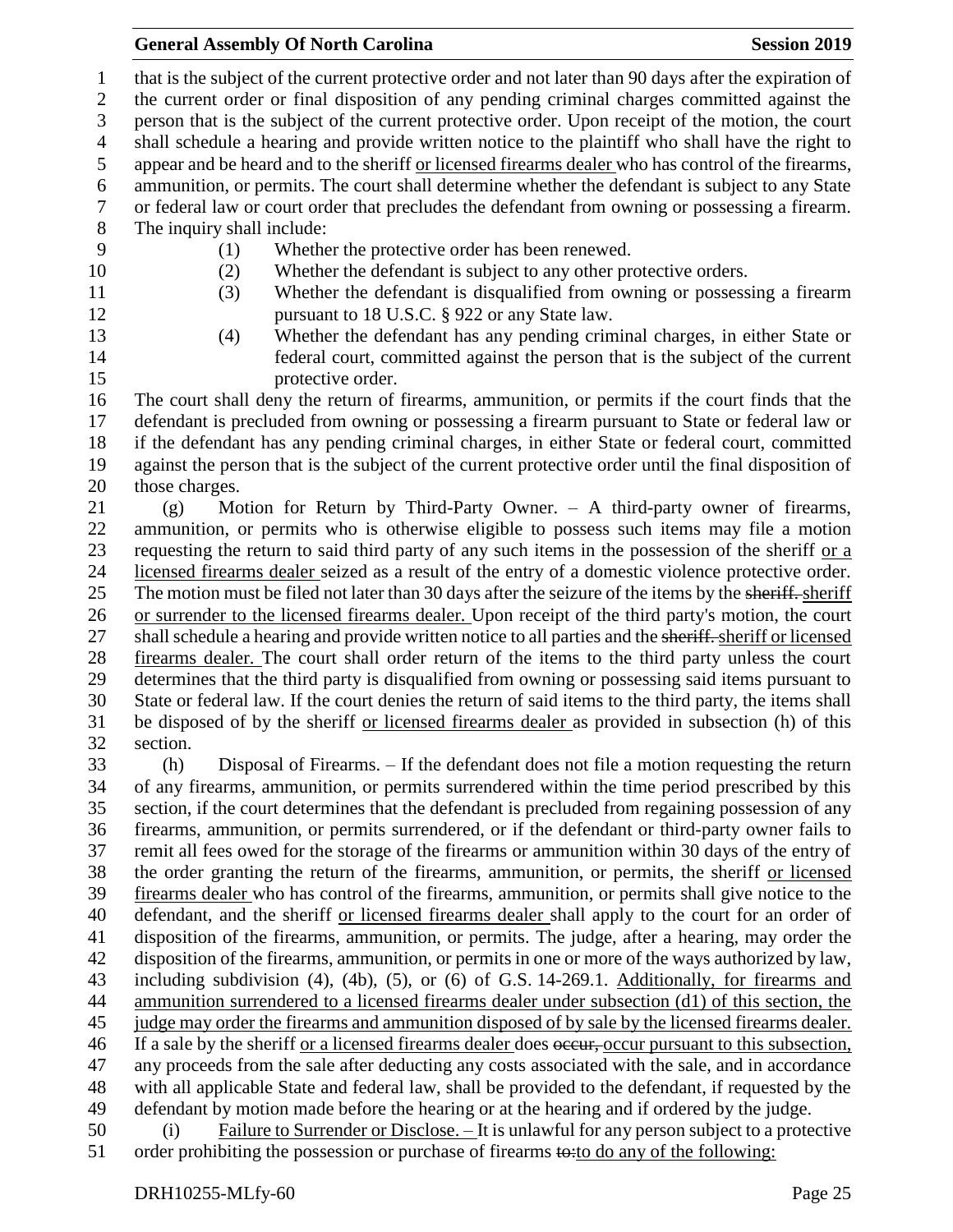|     |     | <b>General Assembly Of North Carolina</b>                                                                                                                                                            | <b>Session 2019</b> |
|-----|-----|------------------------------------------------------------------------------------------------------------------------------------------------------------------------------------------------------|---------------------|
|     | (1) | Fail to sell all firearms and ammunition, or fail to surrender all firearms,                                                                                                                         |                     |
|     |     | ammunition, permits to purchase firearms, and permits to carry concealed                                                                                                                             |                     |
|     |     | firearms to the sheriff as ordered by the court; firearms, in accordance with the                                                                                                                    |                     |
|     |     | requirements of this section.                                                                                                                                                                        |                     |
|     | (2) | Fail to disclose all information pertaining to the possession of firearms,                                                                                                                           |                     |
|     |     | ammunition, and permits to purchase and permits to carry concealed firearms                                                                                                                          |                     |
|     |     | as requested by the court; or court.                                                                                                                                                                 |                     |
|     | (3) | Provide false information to the court pertaining to any of these items.                                                                                                                             |                     |
| .   |     |                                                                                                                                                                                                      |                     |
| (l) |     | Construction. - Nothing in this section is intended to limit the discretion of the court                                                                                                             |                     |
|     |     | in granting additional relief as provided in other sections of this Chapter."                                                                                                                        |                     |
|     |     | <b>SECTION 7.6.</b> G.S. 160A-189 reads as rewritten:                                                                                                                                                |                     |
|     |     | "§ 160A-189. Firearms.                                                                                                                                                                               |                     |
|     |     | A city may by ordinance regulate, restrict, or prohibit the discharge of firearms at any time                                                                                                        |                     |
|     |     | or place within the city except when used in defense of person or property or pursuant to lawful<br>directions of law-enforcement officers, and may regulate the display of firearms on the streets, |                     |
|     |     | sidewalks, alleys, or other public property. officers. Nothing in this section shall be construed to                                                                                                 |                     |
|     |     | limit a city's authority to take action under Article 1A of Chapter 166A of the General Statutes."                                                                                                   |                     |
|     |     | <b>SECTION 7.7.</b> G.S. 153A-129 $(c)$ is repealed.                                                                                                                                                 |                     |
|     |     | <b>SECTION 7.8.</b> Section 7.4 of this act becomes effective October 1, 2019. Section                                                                                                               |                     |
|     |     | 7.5 of this act becomes effective December 1, 2019, and applies to orders issued on or after that                                                                                                    |                     |
|     |     | date. The remainder of this part becomes effective December 1, 2019, and applies to offenses                                                                                                         |                     |
|     |     | committed on or after that date.                                                                                                                                                                     |                     |
|     |     |                                                                                                                                                                                                      |                     |
|     |     | PART VIII. DEVELOP COMPREHENSIVE FIREARM EDUCATION AND WILDLIFE                                                                                                                                      |                     |
|     |     | <b>CONSERVATION COURSES</b>                                                                                                                                                                          |                     |
|     |     | <b>SECTION 8.1.</b> Article 8 of Chapter 115C of the General Statutes is amended by                                                                                                                  |                     |
|     |     | adding a new section to read:                                                                                                                                                                        |                     |
|     |     | "§ 115C-81.90. Firearm Safety Elective Course.                                                                                                                                                       |                     |
|     |     | The State Board of Education, in consultation with law enforcement agencies and firearms                                                                                                             |                     |
|     |     | associations, shall develop a comprehensive firearm education course that can be offered as an                                                                                                       |                     |
|     |     | elective at the high school level to facilitate the learning of science, technology, engineering, and                                                                                                |                     |
|     |     | mathematics (STEM) principles. The firearm safety course shall include history, mathematics,                                                                                                         |                     |
|     |     | and firearms functions and applications. Firearm safety shall be a key component of the course                                                                                                       |                     |
|     |     | of study. The course shall rely on input from law enforcement agencies and firearms associations                                                                                                     |                     |
|     |     | as well as related scientific engineering and design-related educational sources. The course of                                                                                                      |                     |
|     |     | instruction shall not permit the use or presence of live ammunition. The course shall be conducted                                                                                                   |                     |
|     |     | under the supervision of an adult who has been approved by the school principal in accordance                                                                                                        |                     |
|     |     | with G.S. $14-296.2(g)(1)$ ."                                                                                                                                                                        |                     |
|     |     | <b>SECTION 8.2.</b> Article 8 of Chapter 115C of the General Statutes is amended by                                                                                                                  |                     |
|     |     | adding a new section to read:                                                                                                                                                                        |                     |
|     |     | "§ 115C-81.95. Wildlife Conservation Elective Course.                                                                                                                                                |                     |
|     |     | The State Board of Education, in consultation with the Wildlife Resources Commission, the                                                                                                            |                     |
|     |     | Division of Marine Fisheries, and the Wildlife Management Institute, shall develop a                                                                                                                 |                     |
|     |     | comprehensive course on the North American Model for Wildlife Conservation that can be                                                                                                               |                     |
|     |     | offered as an elective at the high school level."                                                                                                                                                    |                     |
|     |     | <b>SECTION 8.3.</b> This part is effective when it becomes law and applies beginning                                                                                                                 |                     |
|     |     | with the 2019-2020 school year.                                                                                                                                                                      |                     |
|     |     |                                                                                                                                                                                                      |                     |
|     |     | PART IX. REPEAL THE CONSTITUTIONAL PROVISION ALLOWING THE                                                                                                                                            |                     |

# **REGULATION OF CARRYING A CONCEALED WEAPON**